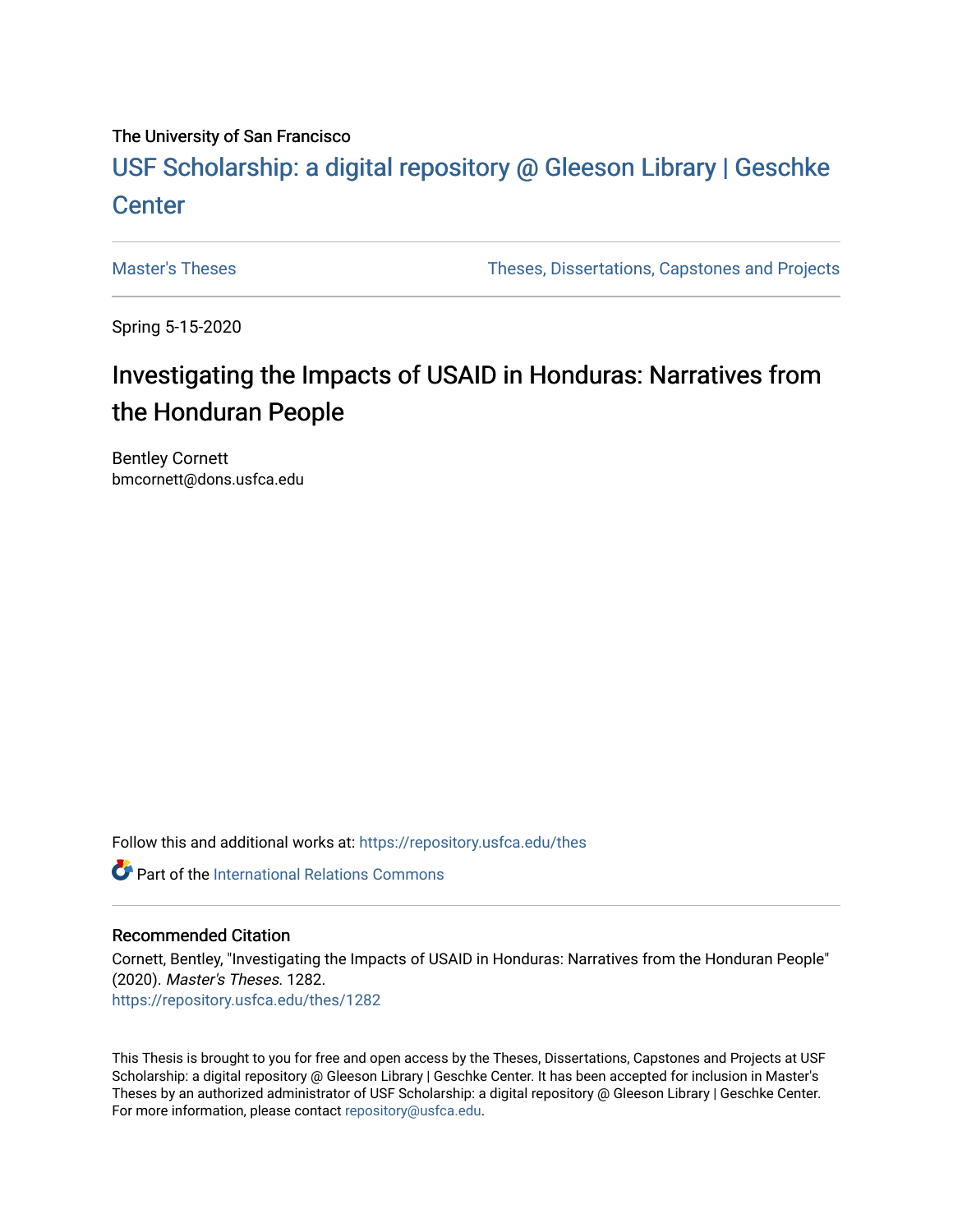# INVESTIGATING THE IMPACTS OF USAID IN HONDURAS: NARRATIVES FROM THE HONDURAN PEOPLE

by

Bentley Cornett

A thesis submitted to the faculty of

The University of San Francisco

in partial fulfillment of the requirements for the degree of

Master of Arts

in

Migration Studies

The College of Arts and Sciences

May 2020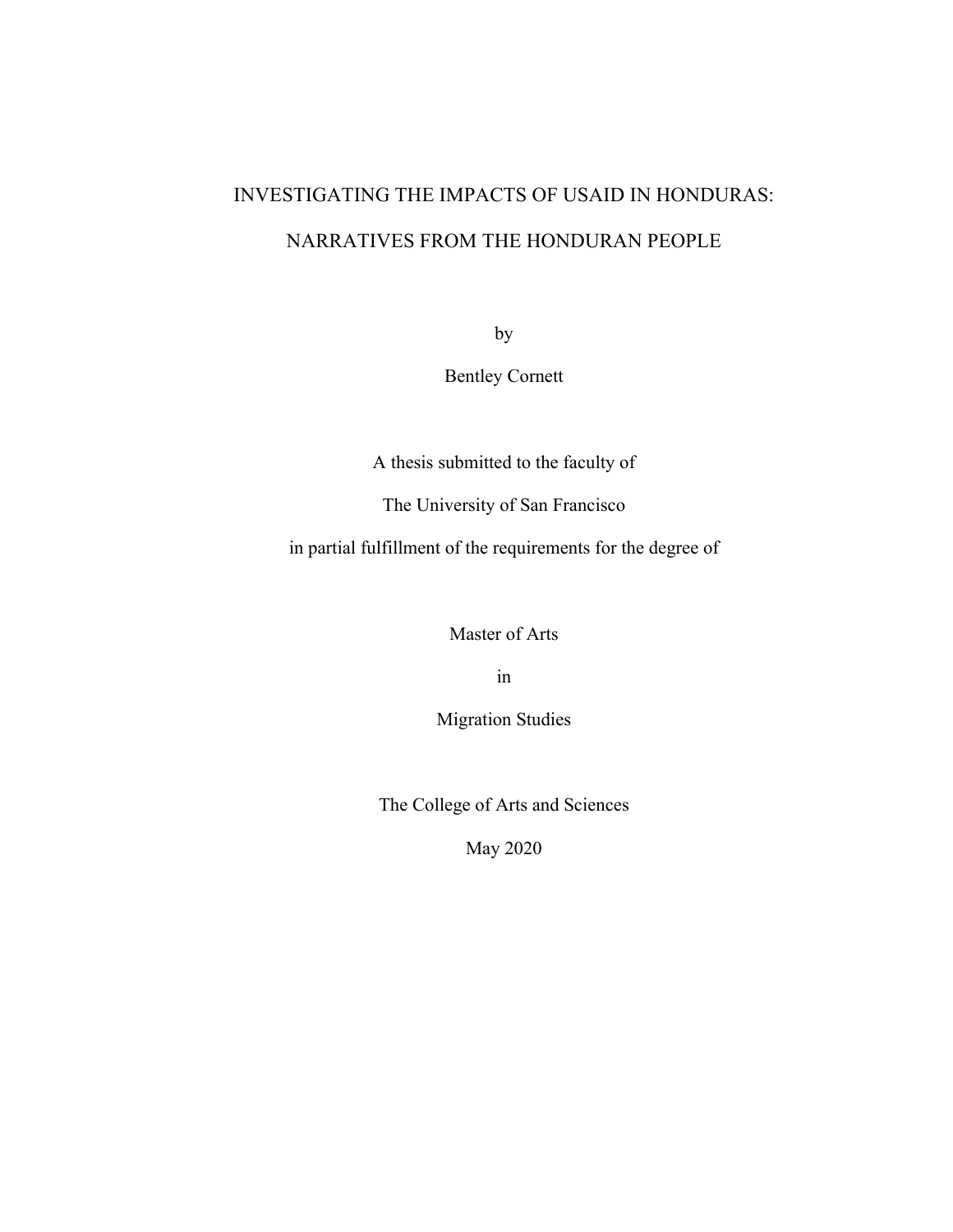# INVESTIGATING THE IMPACTS OF USAID IN HONDURAS: NARRATIVES FROM THE HONDURAN PEOPLE

In partial fulfillment of the requirements for the degree

## MASTER IN MIGRATION STUDIES

#### **Bentley Cornett**

#### **May 2020**

#### UNIVERSITY OF SAN FRANCISCO

Under the guidance and approval of the committee, and approval by all the members, this thesis project has been accepted in partial fulfillment of the requirements for the degree.

**APPROVED:** 

Advisor Date Academic Director Date

**Dean of Arts and Sciences** 

Date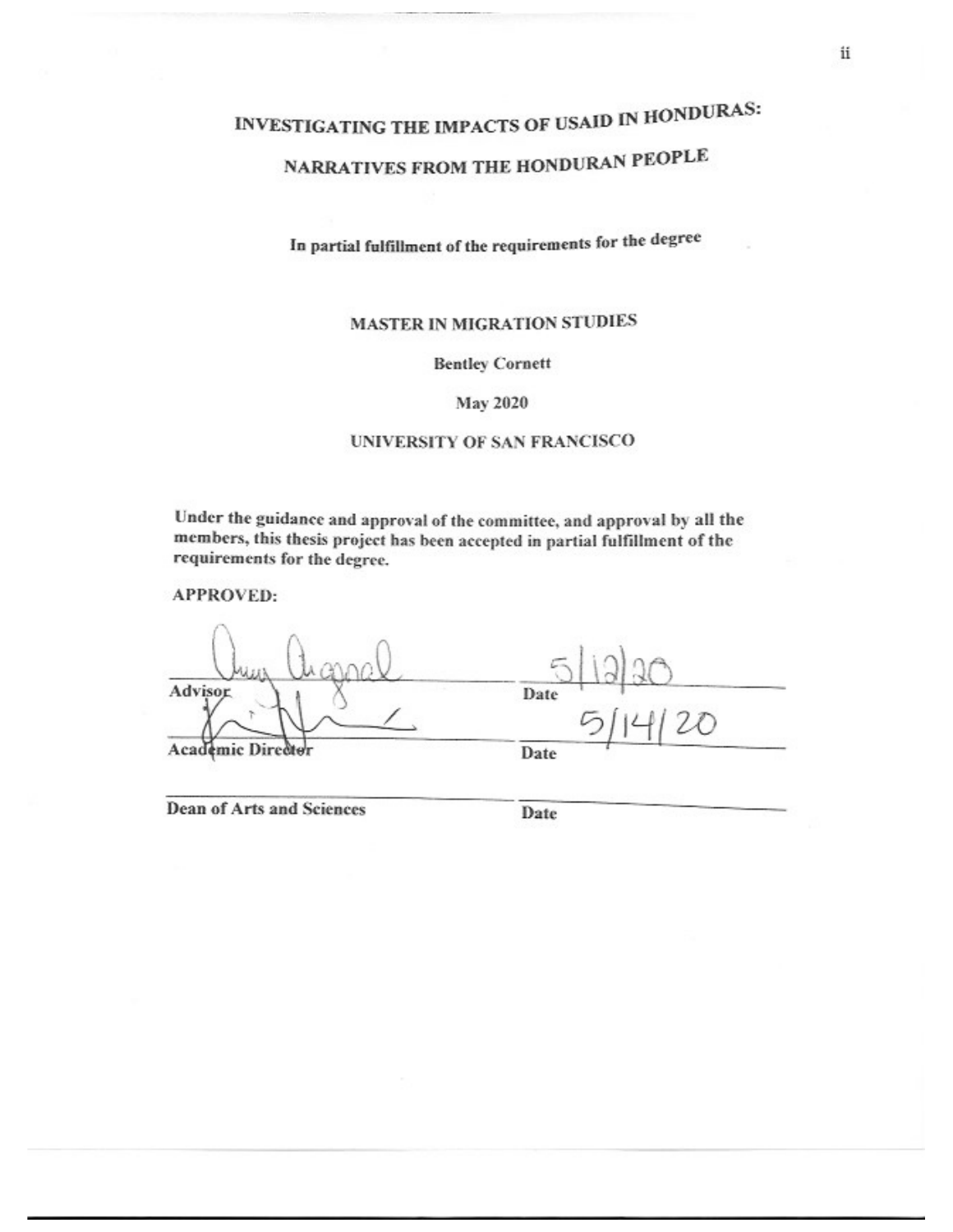#### **Abstract**

The funds provided by the US Agency for International Development to Honduras may not be providing the humanitarian assistance that many Americans anticipate it to. In fact, in numerous instances that are outlined in this article, monetary aid distribution to governmental agencies in Honduras has proven to be one of the many factors that are counterproductive to the country's development. The aim of this study is to expand knowledge on the impact of USAID allocation to Honduras and highlight its links to migration. In order to effectively present this research, I ground my argument within the "counter-storytelling" (Solórzano and Yosso 2002) framework to analyze the biographical narratives of Hondurans. This framework opposes the majoritarian or monovocal understanding the United States government and its agencies often employ in explaining why the continuation of funds to Honduras is necessary despite the country's record of numerous human rights violations and instances of governmental corruption. This article offers an analysis of Honduran natives' narratives from three urban and rural locations including San Pedro Sula, Tegucigalpa, and Azacualpa in an effort to better understand USAID's impacts, or the lack thereof, throughout the country. By analyzing Honduran's narratives and combining them with an understanding of the United States' history of intervention and aid allocation to the country, I suggest policymakers' immediate consideration of an alternative solution that a number of Hondurans have identified to be the beginning of a solution to the complex phenomenon of out-migration from the country.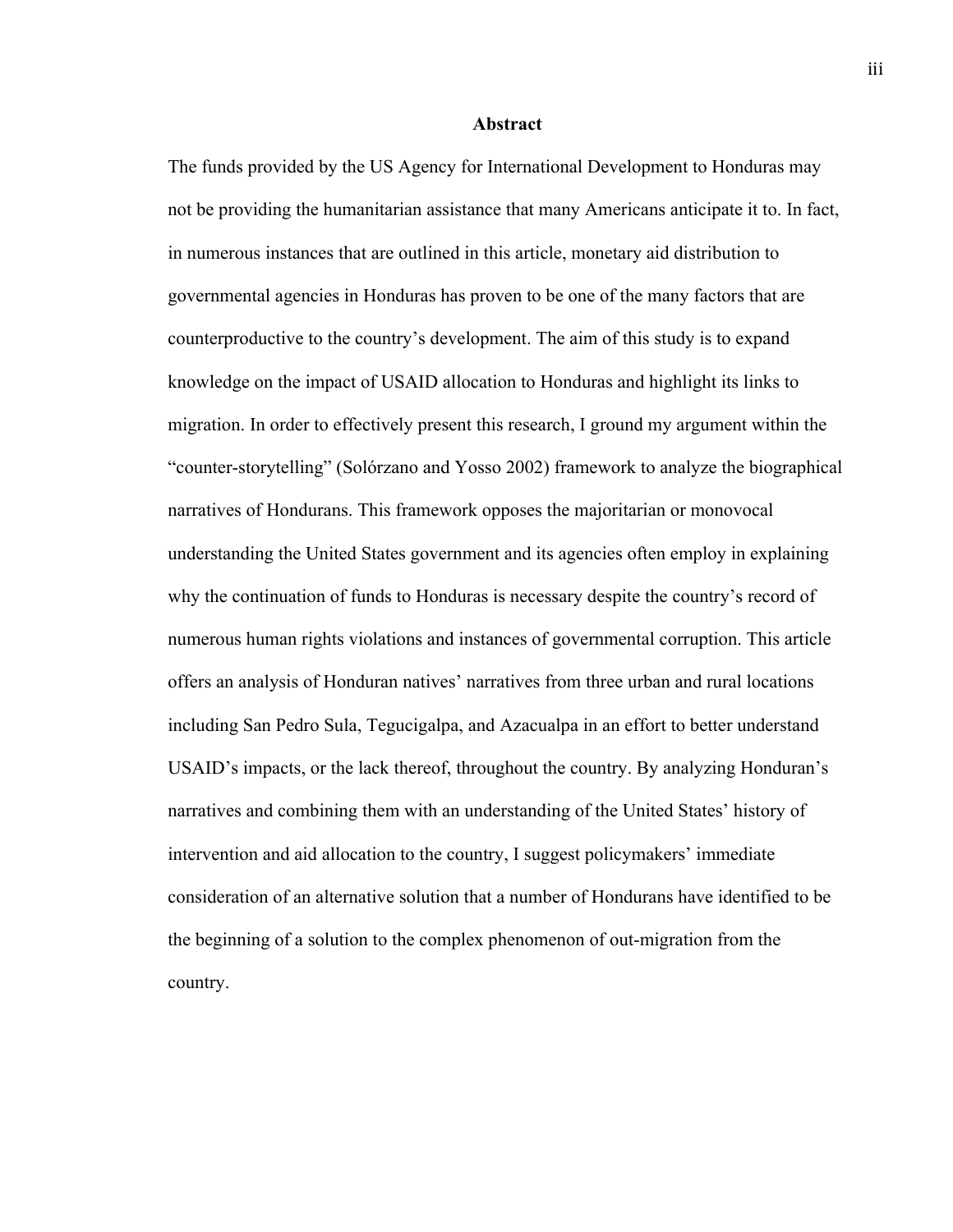#### **Acknowledgements**

There have been many people who have supported me through my research and writing process. I could not have completed this study without my parents. Thank you for always reminding me to follow my heart and supporting me no matter what.

To my participants, thank you. Thank you for taking time to speak with me and share your experiences with me. I am proud to stand beside you in solidarity in your fight for a fair democracy and independence.

To my advisor, Dr. Amy Argenal, thank you for your guidance throughout this project. Thank you for your support and enthusiasm for this topic and for your work in advocating for and with Hondurans. I feel honored to have had you serve as my advisor. To Professor Hing, thank you for your consistent support and guidance, for making me excited to learn again and for constantly pushing me to be the best student I can be.

To my roommates and great friends, Emily, Rosa and Sydney, thank you for your unwaivering support. I could not have done this without you all!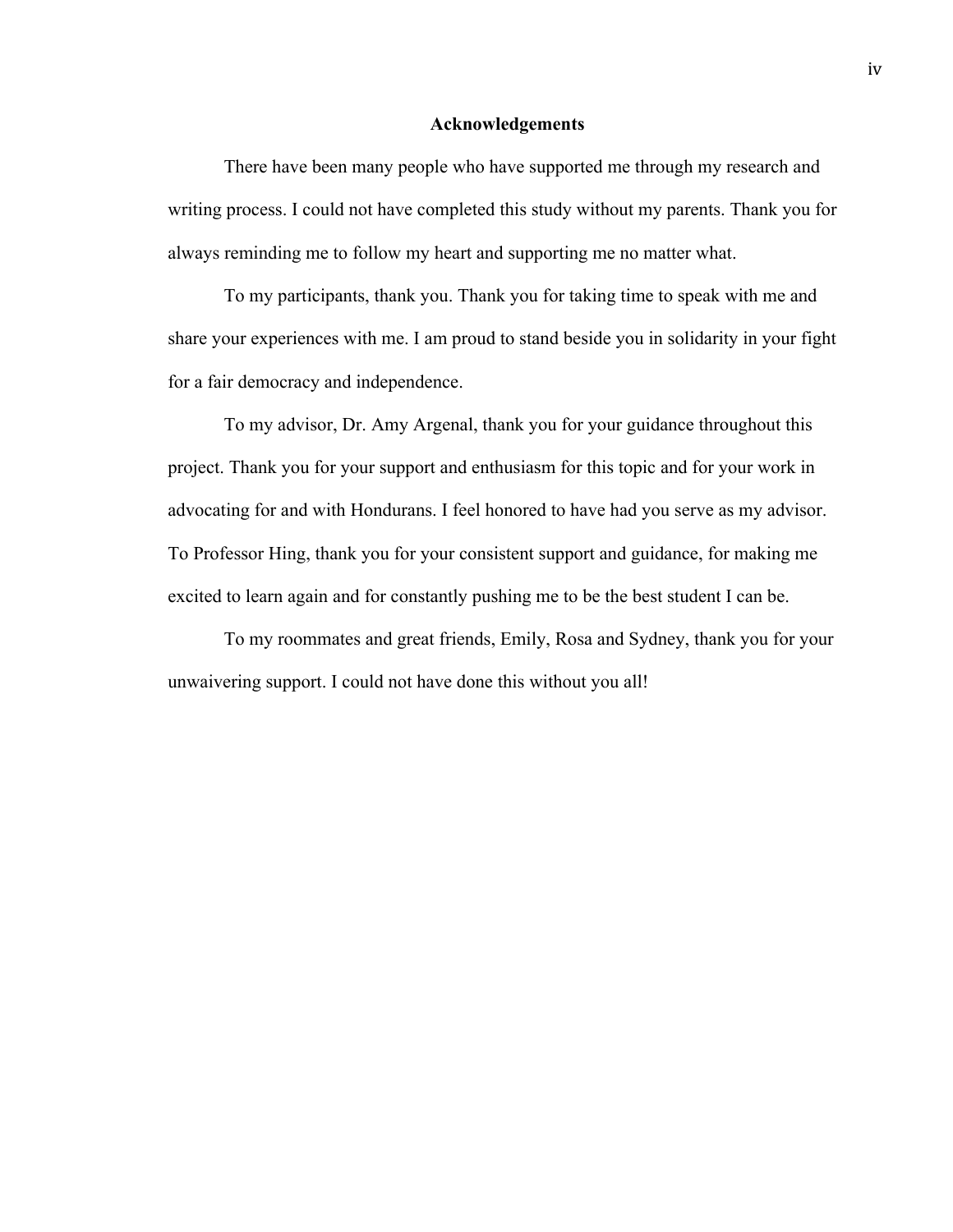# **Table of Contents**

| 6  |
|----|
| 9  |
| 9  |
| 11 |
| 12 |
| 12 |
| 14 |
| 15 |
| 17 |
| 22 |
| 24 |
| 28 |
| 55 |
| 55 |
| 60 |
| 63 |
| 66 |
| 70 |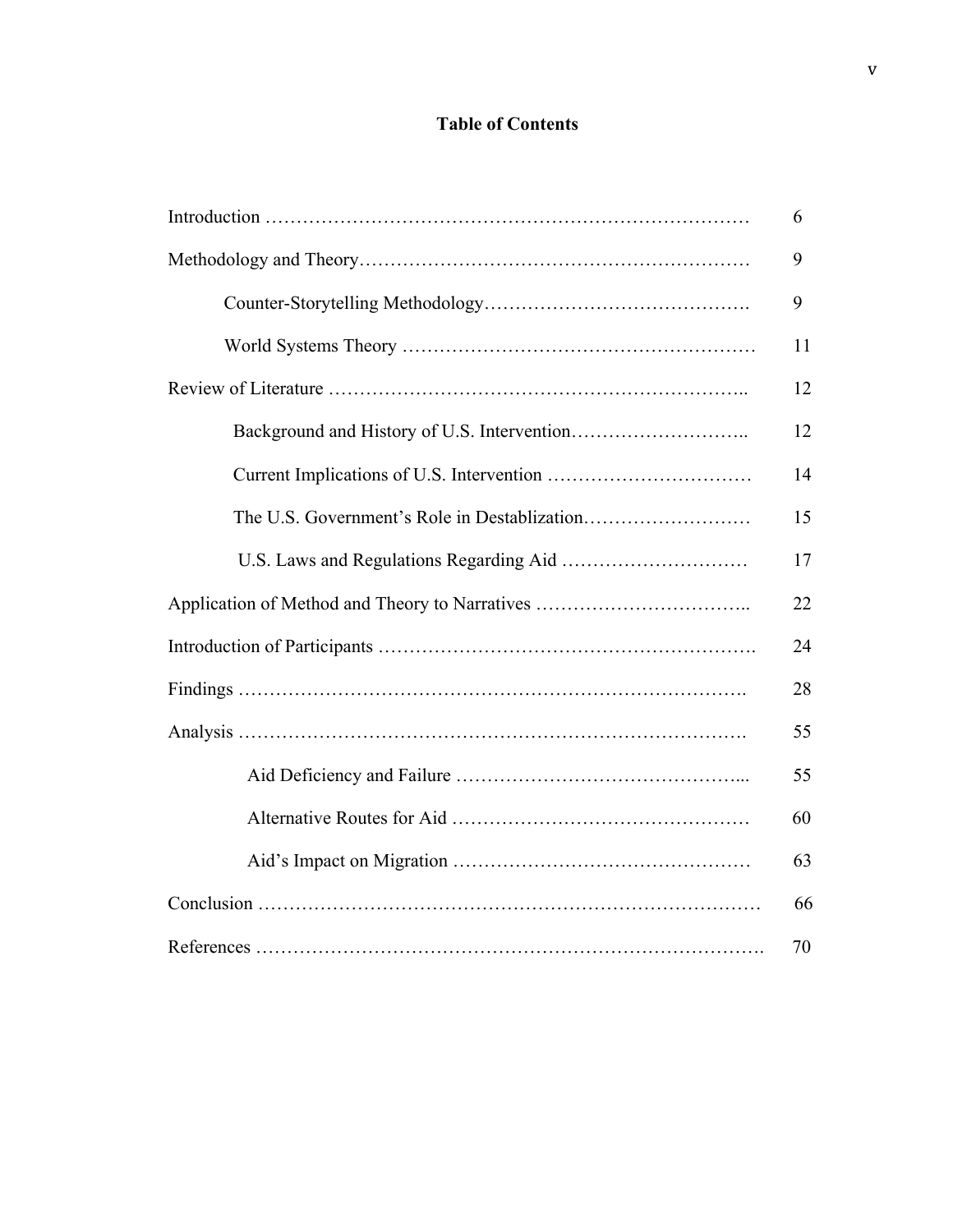#### **Introduction**

We often hear of Honduras portrayed by the media as a dangerous place. The country is frequently alluded to as a region that abounds with frequent homicides, gang violence, and is one of the principle countries sending migrants to the United States (Pew Research Center, 2017). What we do not gather from these media sources however is the extensive history and root causes behind the violence and political corruption. There exists a structure of oppression enforced in a systemic manner, which seeks to repress its people, and despite this, Hondurans have continuously shown extraordinary resilience, resistance and strength in response. I had the privilege of experiencing that strength and spirit firsthand, as I lived in the small rural town of Macuelizo, Santa Barbara, Honduras from 2017-2018. As a recent graduate from the International Studies department at Virginia Tech, I joined a small non-profit organization, Bilingual Education for Central America, where I volunteered as a Third grade teacher in a Catholic home for children. Upon arrival, I was very naïve and had little experience with life outside of the United States. My time spent in Honduras quickly changed my global perspective and understanding of the level of responsibility the United States shares regarding the current conditions that makes migration from the region a necessity.

During my time teaching, I did not simply share academic knowledge, but gained an abundance of understanding from my students, many of whom were orphans with little or no prior experience in school before being brought into the children's home. Their situations led me to question the accessibility of the educational system throughout the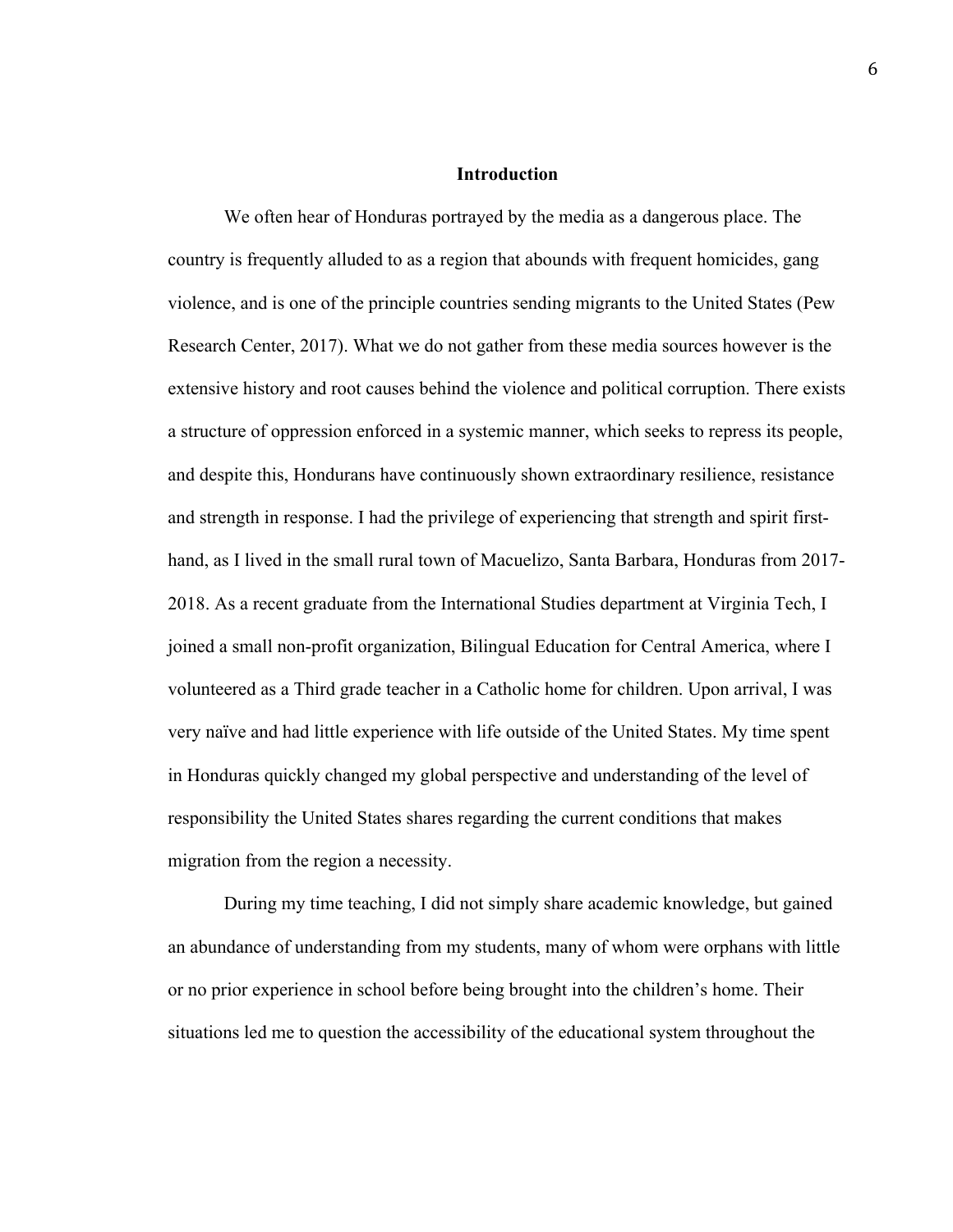country, the quality of that education and the resources that were available. After having conversations with Hondurans on the subject, it became evident that a quality education is viewed widely as an enormous privilege to which many are simply not afforded. I came to understand that most public schools lack sufficient resources to provide for their students; often children of widely varying ages are crowded into one room with a single teacher, and that teacher often lacks even a high school diploma. If parents do not have the income necessary to send their children to private schools, it is not likely that students will attain an education that grants them the opportunity to attend university, let alone access to job that provides them the sufficient funds to provide for even the most basic of needs.

There were multiple instances in which I had encounters on public transportation buses with Hondurans, as they wondered where I was from and why I was visiting Honduras. Once the point in the conversation came that the individual realized that I was from the United States, I found that they almost always opened up with personal experiences about attempting to migrate to the United States, a family member's experience, or shared about their family members who current reside in the United States. It is important to note that there was a common theme in each of these narratives that I was privileged enough to have shared with me: Hondurans did not want to leave their homes, but felt that they had no other option. Honduran culture greatly values family, friends and community. It is no simple decision to leave behind one's home, language, family, and everything they have ever known for a new place, language, and culture. Considering this strong community dynamic, and despite it, the push that many Hondurans are dealt with in need to flee their homes, I began to question the role of the United States as a country that obtains powerful influence within the region. This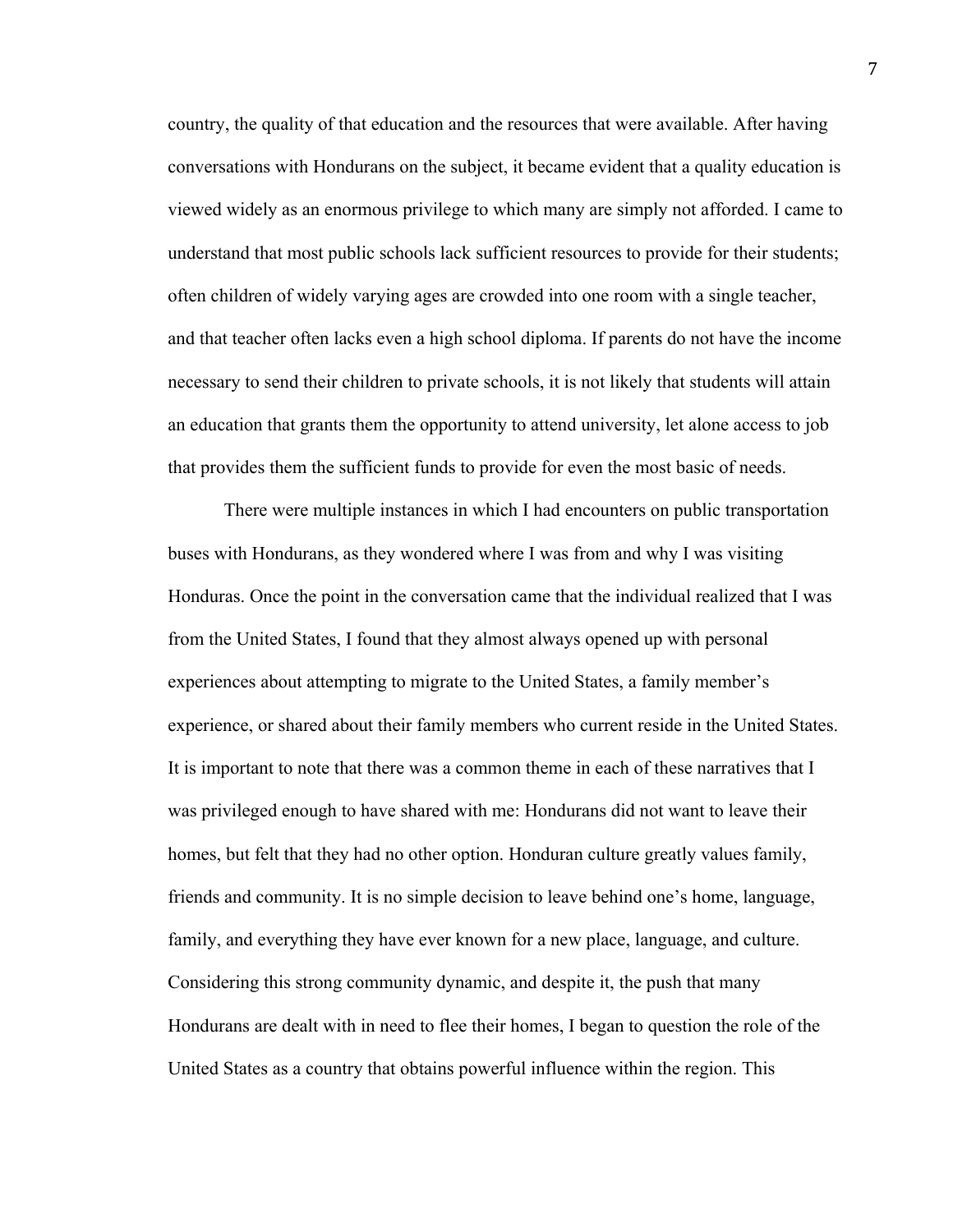eventually led me to investigate how USAID was allocated and distributed throughout the country. The information that I uncovered explained much about the current circumstances that Hondurans face within their communities and society today. As 2019 data shows, the vast majority of aid is continuously allocated to the government and military, (USAID, Foreign Aid by Country: Honduras) which are embedded in a system of corruption. Realizing the importance of sharing this information with others, I focus this study on the topic of USAID's role in the conditions Hondurans face within their country today. Initially, I assumed that perhaps increasing funding to non-profit organizations instead of continuing to fund corrupt institutions could be the best way to bring about change and development, reducing the need to migrate. In order to find an answer to this question, I decided to return to Honduras in the summer of 2019 to conduct fieldwork investigating how Hondurans were speaking about USAID allocation and their sentiments surrounding it. By listening to the narratives of Hondurans, I learned the reasons why USAID in itself could be a major factor stemming out-migration from the country, and how its suspension could be beneficial to the improvement of safety and security conditions for Hondurans.

The questions that I seek to answer through this study focus mainly on how Hondurans within Honduras are speaking about aid allocation. I will answer the question of how and why aid allocation to governmental agencies is failing by utilizing narratives from Honduran citizens. Lastly, I will explain how the suspension of USAID funding to governmental agencies in Honduras could result in a decrease in migration from the region. The answers that I had assumed to uncover were not aligned with the narratives that I received from Hondurans, as of course, they had their own ideas on how USAID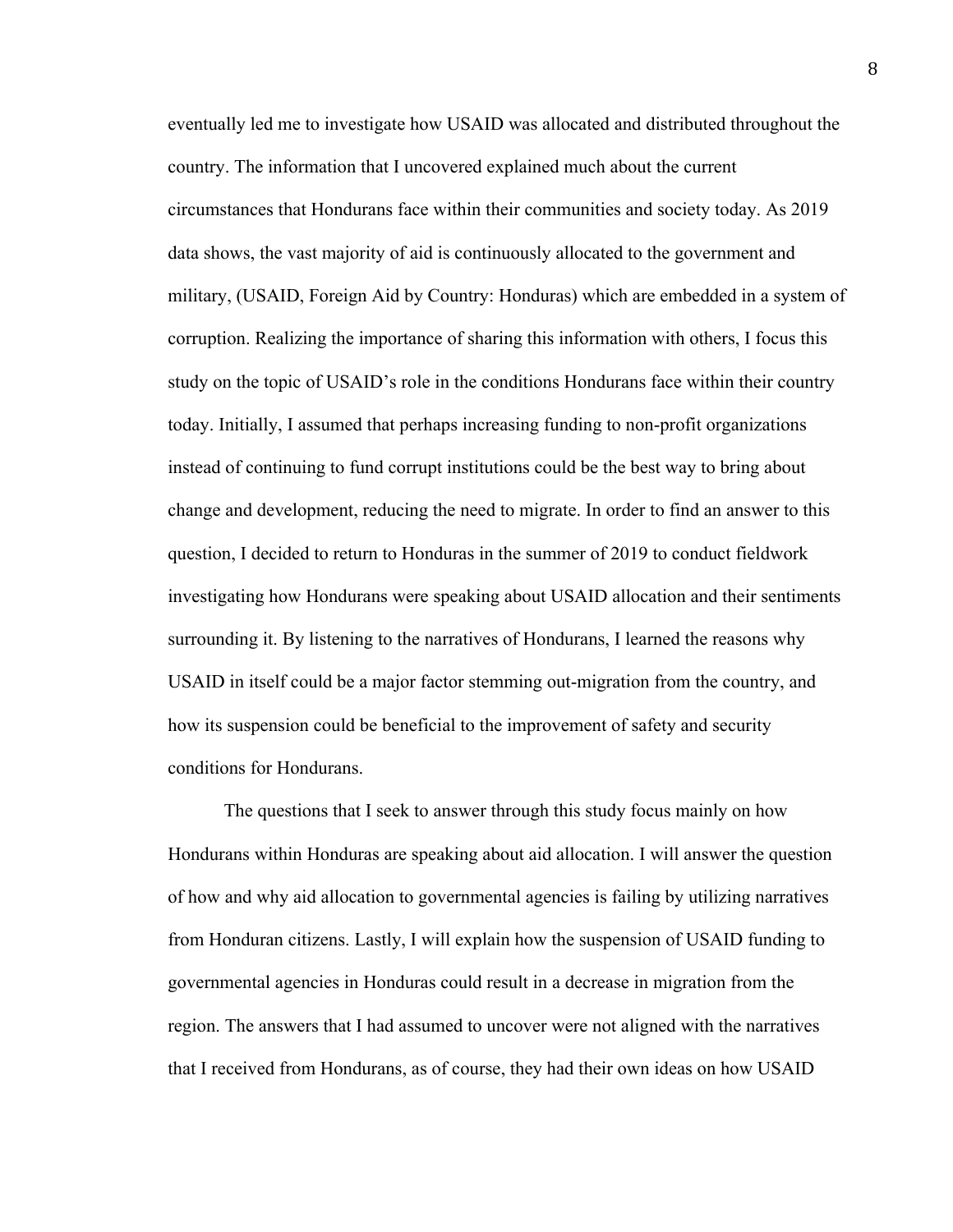should function in their society. To my surprise, I found that each of the six individuals that I interviewed shared a common vision and hope for their country.

#### **Methodology and Theory**

#### *Counter-Storytelling*

Recognizing my position as a white woman benefitting from the privileges rooted in being a citizen of the United States, I ground my research in Tara Yosso and Daniel Solórazano's (2002) notion of counter-storytelling as the framework for my study. As Yosso and Solórazano contend, failure to acknowledge white privilege assists in maintaining racism's stories. For this reason, instead of grounding my study in existing data and research that are predominately produced by Western sources and scholars, the privilege of whiteness and United States citizenship allowed me the opportunity to travel to Honduras to conduct interviews and obtain narratives from Hondurans themselves in regards to the topic of USAID allocation within their country. Yosso et al.'s contribution of "counter-storytelling" is the principle method utilized in this study to analyze the potential avenues monetary assistance could take in order to lead to necessary advancements within Honduran society. This method refuses the acceptance of "majoritarian" or monovocal stories, which are rooted in a legacy of racial privilege and silence or misconstrue the experiences of persons of color. By applying counterstorytelling as a method, majoritarian stories bounded in racial privilege are challenged and important truths are exposed that would otherwise be concealed. Counter-storytelling is comprised of real individuals with authentic experiences, allowing for the production of empirical data that is grounded in reality (Yosso et at al., p.36). By employing this methodology, those in positions of advantage within societies find their perceived wisdom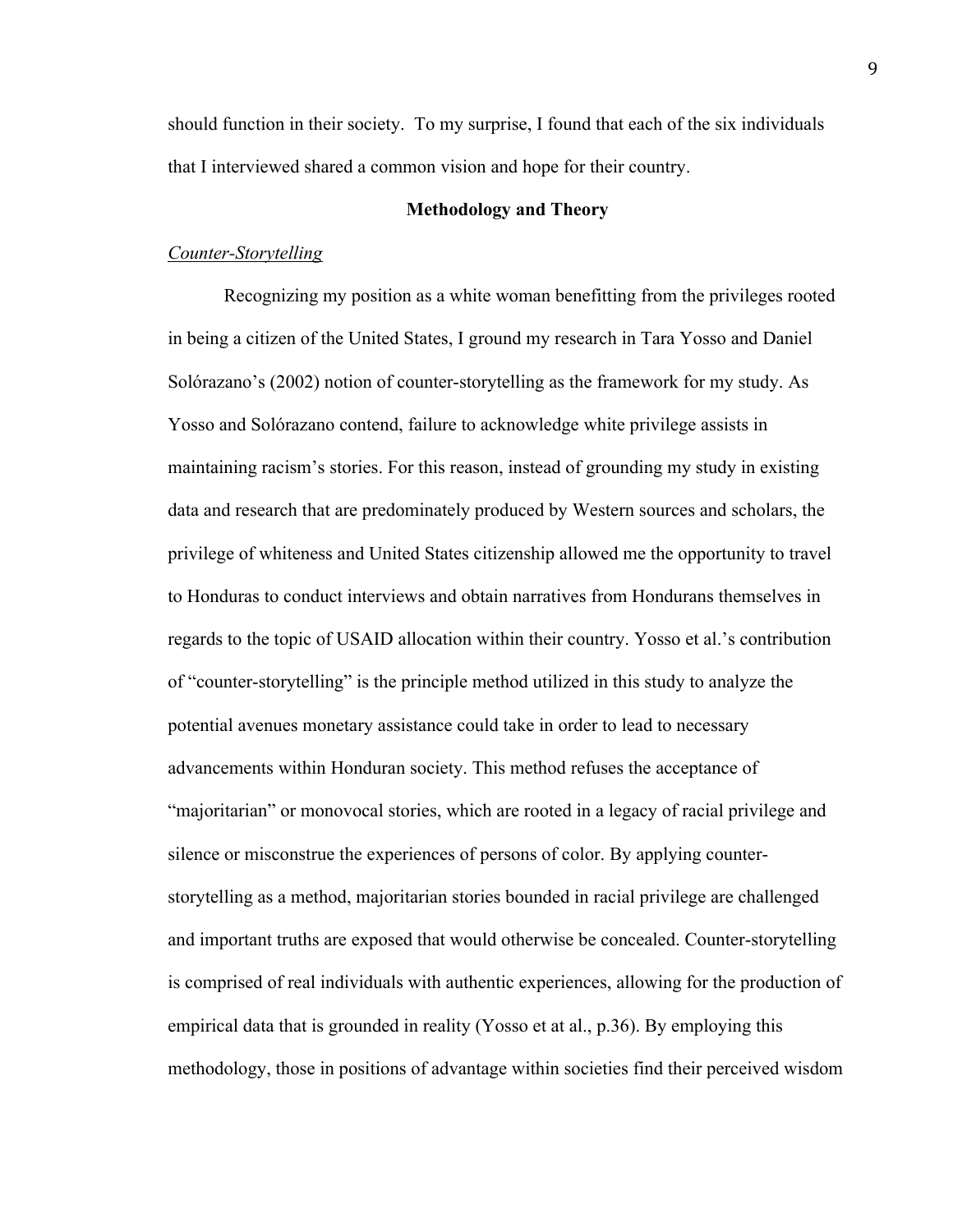to be challenged by the emergence of content that can reconstruct traditional belief systems. In this way, this study concentrates primarily on Honduran voices and assumes them to be experts on the topic, as they are the subjects who have been grounded in reallife experiences and understanding. I reject the notion that those in positions of power, particularly those in the United States who are determining allocation of aid assistance to Honduras should be deemed the experts on the topic. I instead contend that those who are the intended beneficiaries of the aid should be the determinants of how, where, and if it is allocated to their country.

In order to collect these narratives, I reached out to individuals within San Pedro Sula, Tegucigalpa, and Azacualpa that I had established connections with during my time living in Honduras. I utilized the snowball methodology as my counterparts in Honduras introduced me to individuals that they believed would be interested in participating in an interview. My interviews were conducted mainly in Spanish, one in English, and consisted of twenty-eight questions. Those questions pertained to the individual's experiences living within their community in Honduras, as well as their ideas on how and if USAID should continue to be allocated within their societies, depending on whether or not they concluded it to be of benefit whatsoever. Grounded in Yosso's counter-storytelling method, I refrained during my interviews from sharing any personal beliefs or ideas on the topic, and instead solely asked my questions and recorded the responses I recieved. There was also open space for the interviewee to speak on additional topics or ideas they held or that they found to be of importance.

Due to civilian's protests against the Honduran government's announcement of the privatization of education and health services that were occurring during my trip, my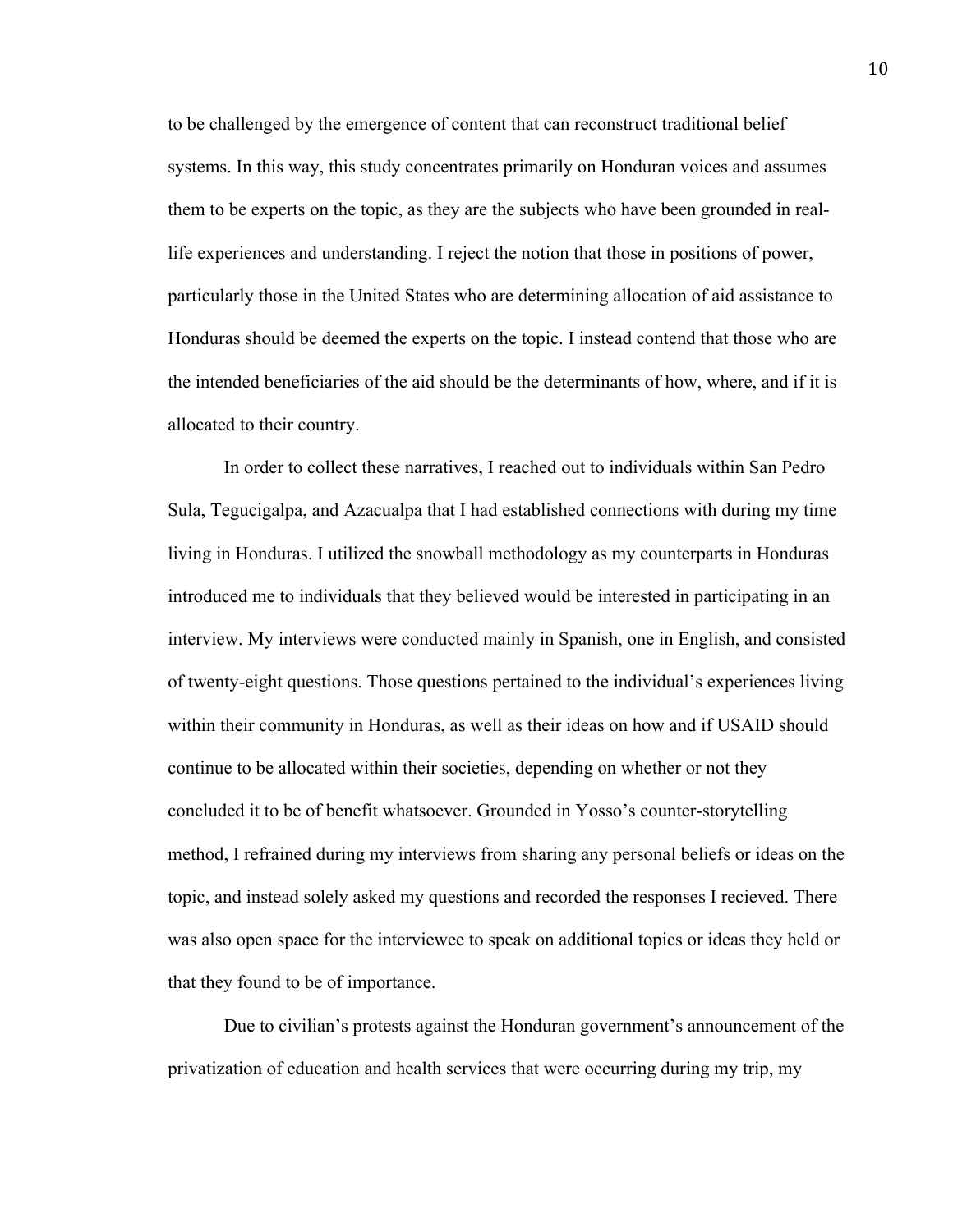travel was limited due to road blockages. Due to these restrictions and heightened tensions in the country during the time, my interview count was limited to six people. Despite this limitation, I find the narratives that were collected to be well rounded and inclusive of persons from both urban and rural areas within the country. Of my six participants, professions included a non-profit worker, a professor, two lawyers, a university student, and a computer engineer. I recognize that my participants were fortunate enough to receive access to quality education, and therefore were not able to speak to the experiences of many Hondurans who have often been marginalized due to the lack of access to these institutions of higher education. Even so, I find it necessary to include that although these individuals came from different regions and backgrounds, they each shared similar visions for their country, and strongly emphasized the need for reform of the education and health care system. Further, these individuals were sincere advocates for those who came from less fortunate circumstances than themselves, and provided many valuable suggestions as to how coming together as a country in solidarity could result in positive change and advancement for the betterment of their society.

#### *World Systems Theory*

I draw from Immanuel Wallerstein's (1976) World Systems Theory to explain the United States' neocolonial role in their abuse of power and influence to monopolize Honduras as a developing country. Wallerstein finds that the World Systems Theory was developed in the  $16<sup>th</sup>$  century, beginning in Europe and quickly spreading thereafter throughout the entire globe (Woodman, 1981). In this system, advanced or developed countries are at the "core" while less developed or poor countries are in the "periphery." These peripheral states' economies are often defined by the dominance of agricultural or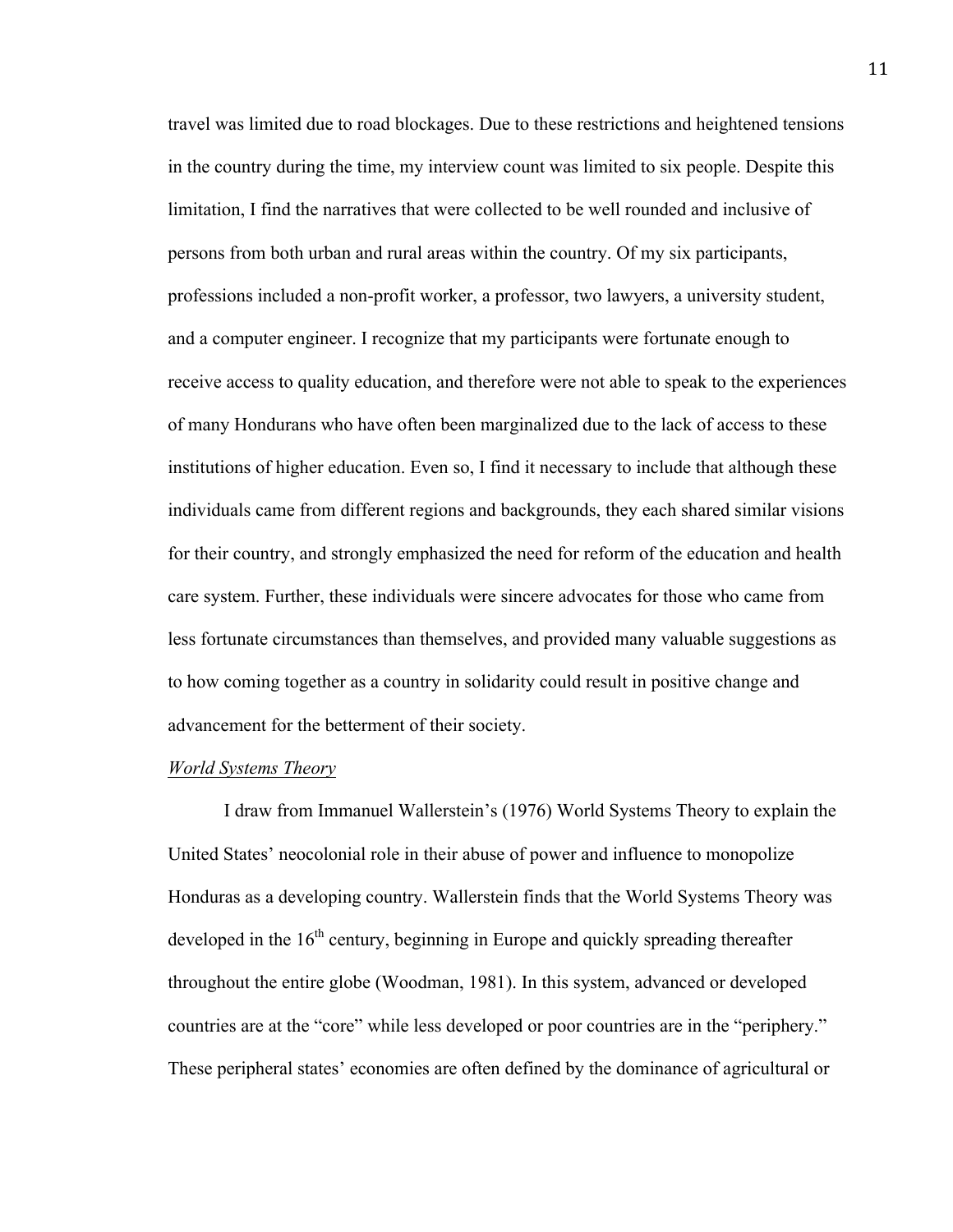extractive industries that are aligned with the needs of the foreign market. Wallerstein associates this with a notion he deems *unequal exchange,* and as Martínez-Vela (2001) describes as "the systemic transfer of surplus from semi-proletarian sectors in the periphery to the high-technology, industrialized core." Honduras is a prime example of this description, as the extensive history of U.S. intervention and extraction of wealth and resources throughout the country have ultimately led to the vulnerable conditions of the nation today.

The theory is utilized to describe the global system of power, and in this way, Chirot et al. (1982) explain that what is now commonly referred to as the "Third World" reached its current state due to being systematically underdeveloped with aid of surplus extorted from exploited societies (p.83). Taking advantage of the country's close proximity and profitable soil, the United States has exploited Honduras time after time as a "periphery state." The actions taken asserting the United States' dominant position and monopolizing Honduras' main source of wealth in order to align with the needs of the foreign market put Wallerstein's concept of *unequal exchange* into practice. Thus, Honduras as a result has been left with a suffering, unstable economy.

#### **Review of Literature**

#### *Background and History of U.S. Intervention*

Beginning in the late 1890s, Nevins (2016) points to how United States based banana companies became active in Honduras, drawn in by the arable land throughout the region. Soon following initial entry, the U.S. expanded their control by constructing railroads and establishing banking systems within the country. Ultimately, as Nevins describes in his article, "Honduras became a foreign controlled enclave bringing Honduras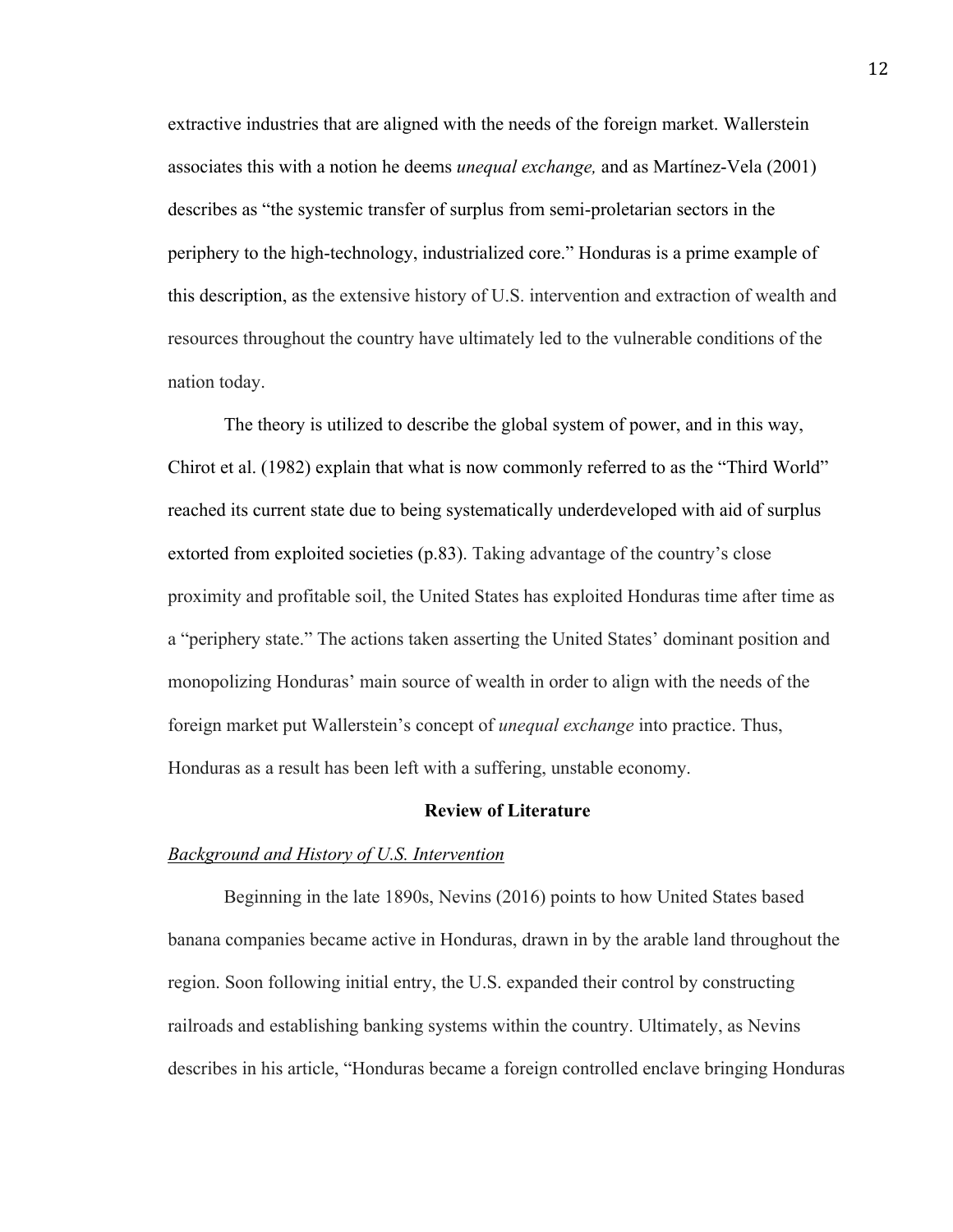to a one-crop economy whose wealth was carried off to New Orleans, Boston, and New York." By 1914, United States banana interests owned nearly one million acres of Honduras' most fertile soil. Subsequently, U.S. capital began to dominate the country's banking and mining sectors, further contributing to the destabilization of the country's business sector. Also during the period of the early 1900's, the United States government intervened with political and military interventions on two separate occasions in and effort to preserve their own national interests (LaFeber 1993).

As the historian LaFeber (1993) explains, these interventions only continued throughout the 1980s into the Reagan era, during which period hundreds of U.S. soldiers were deployed to Honduras to train Nicaraguan contra rebels on foreign soil. The massive increase of U.S. funds allocated to the Honduran military at that time resulted in the militarization of Honduran society. A study conducted prior to the 1980s by Baldwin (1969) finds a pattern of strong connections with these sort of interventions and foreign aid increases. He discusses the relationship between "intervention" and "influence" in aid, concluding that developed states more often than not base fund distribution based on national interests. Baldwin's findings prove to be accurate in the case of Honduras, as evidence of the true intentions of aid distribution point consistently to actions being taken for the consolidation of power and influence within the country. This society embedded in seeming chaos all around has not changed substantially since this period, largely due to the United State's continued generous contributions to the government and military. Not only does the U.S. administer funds, but according to data available from usatrade.census.gov, they also have supplied the military with millions of dollars worth of firearms and explosives.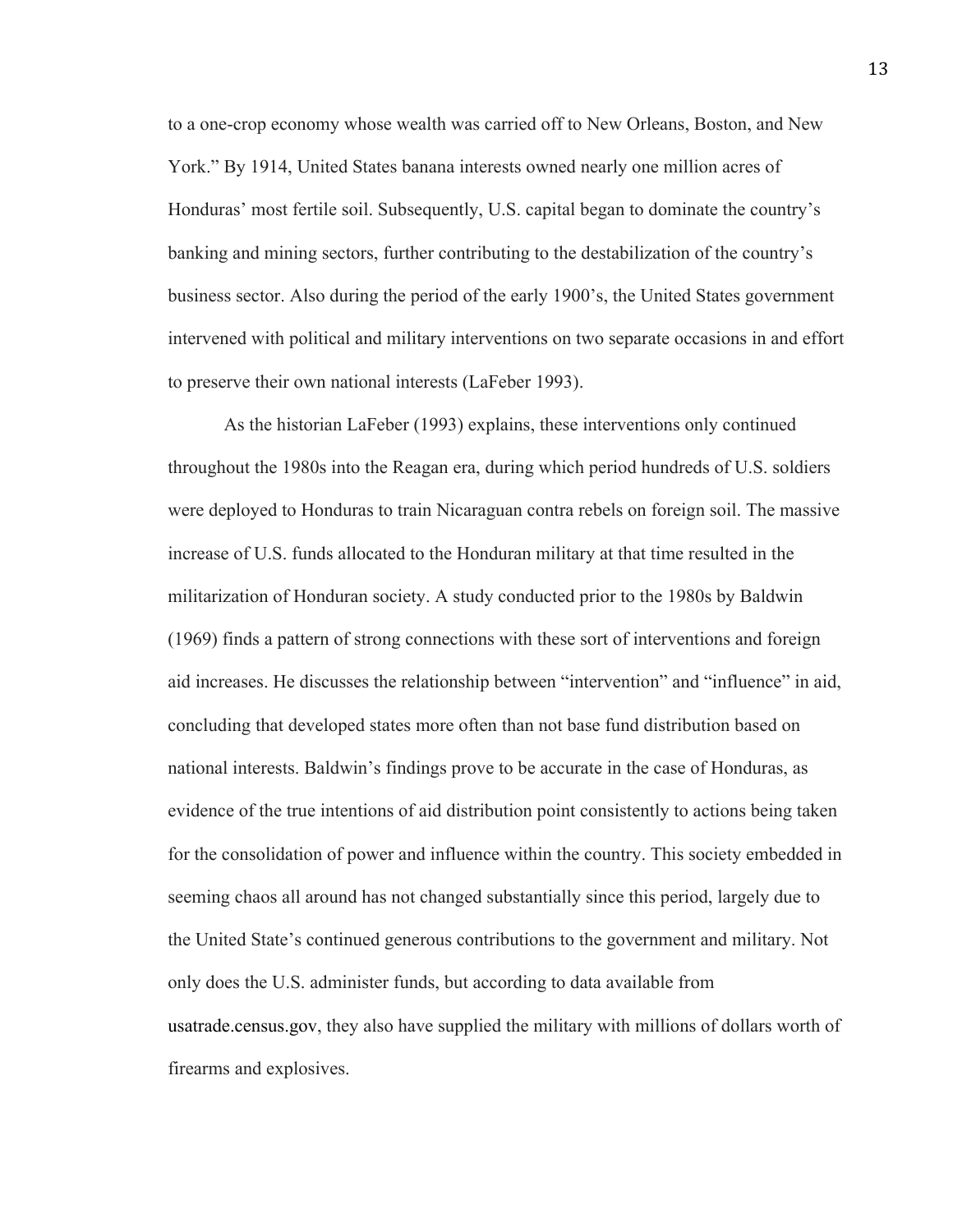#### *Current Implications Resulting from U.S. Intervention*

A 2019 fact sheet by John Lindsay-Poland, Coordinator of Project to Stop US Arms to Mexico, found that Colt Manufacturing based in Hartford, Connecticut exported 1,714 machine guns to Honduras in 2015, 350 in 2016, and 1,000 in 2017 at a \$3,558,686 value. Those guns were then used by Honduran military police to fire against those protesting presidential electoral fraud in 2017 (Human Rights Watch, 2017). Companies in Florida, Wyoming, and Illinois have additionally provided Honduras with a combined 8 million dollars profit from purchases of firearms and explosives. Lindsay-Poland also mentions tear gas, a weapon commonly used by the military police in Honduras against protesters, which is also an import from the United States, manufactured by Nonlethal Technologies in Homer City, Pennsylvania. In the words of Julieta Castellanos, a Honduran sociologist and dean of the National Autonomous University of Honduras in a 2012 article by published by the Institute for Policy Studies, the United States continues serving as the primary actor "feeding the beast," arming the military with the weapons and tools to commit these abuses in support of the government's agenda.

In 2012, *La Tribuna* published another article finding that COFADEH, the Committee of Families of the Detained and Disappeared of Honduras, disclosed that more than ten thousand complaints had been issued regarding police and military abuses since the 2009 coup, but none of those concerns had been addressed. This brought rise to former Honduran congressman Alfredo Landaverde's (2012) accusation that one in every ten members of Congress was a drug trafficker, and additionally declaring that he had evidence to prove that both national and political leaders were involved in drug trafficking. Shortly following his reveal, Landaverde was assassinated. (Frank, 2012).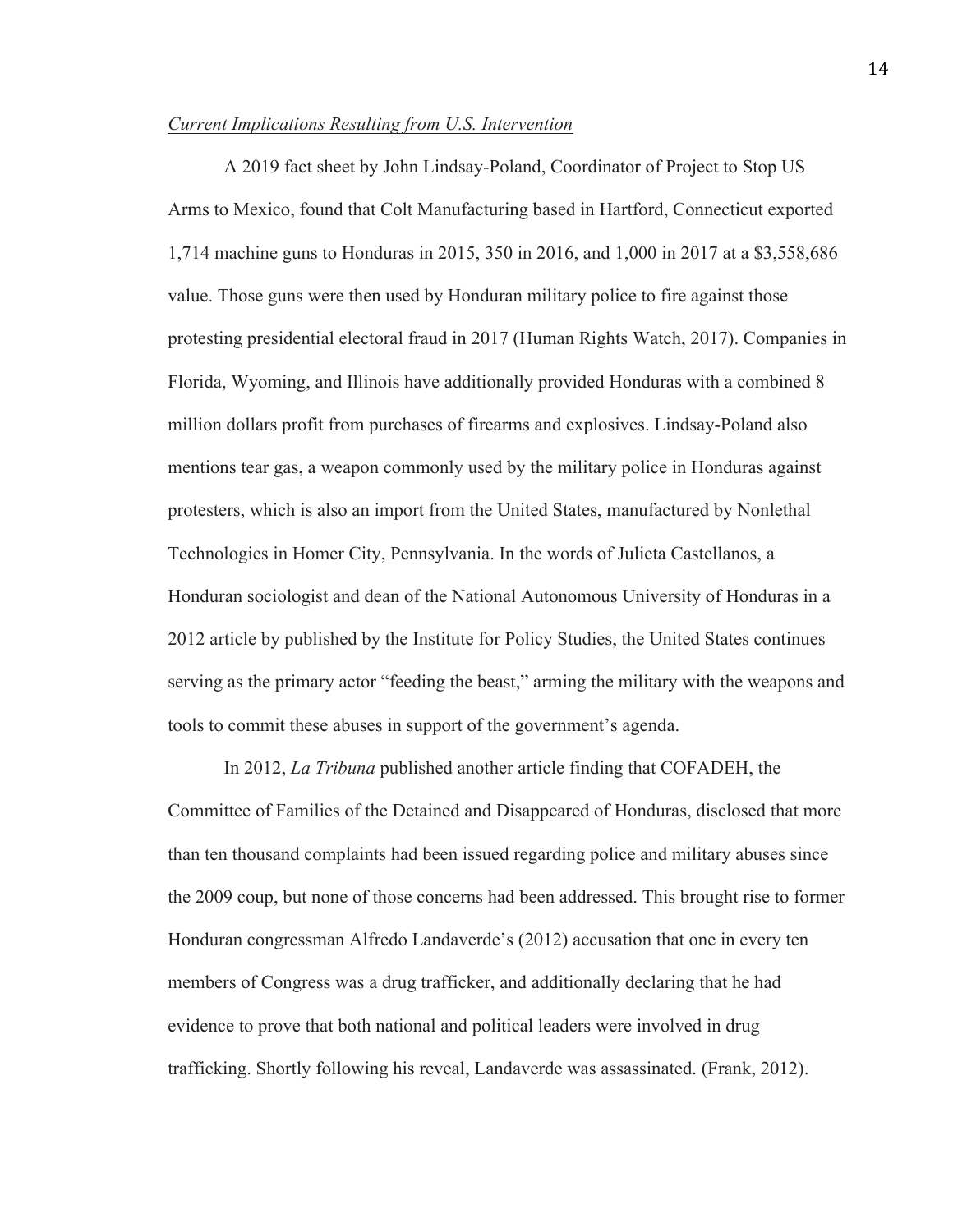According to a report organized by the Inspector General of the Honduran Police, also published in 2016 by Malkin et al. in *The New York Times,* Landaverde's assassination was evidenced to be a conspired killing, planned and carried out by twelve members, including generals, of the Honduran national police force. This is just one example of the numerous instances of organized crime and violence committed by those in positions of power within Honduras.

#### *The U.S. Government's Role in Destabilization*

Taking all of these factors into account, it is necessary to understand and examine the reasons and incentives related to the reasons why the United States continues to supply aid to Honduras despite obvious instances of corruption and human rights abuses. Hiemstra's (2017) article examines why proposed cuts to humanitarian aid within Central America are perceived to be harmful by U.S. Congress members. She discusses the Obama administration's push for investment within the Northern Triangle region as a means to provide residents with better living conditions, presented as an effort to decrease out-migration. In addition to this plan, however, Obama-era policies further included the strengthening of "military and security partnerships" with Central American governments, including border control initiatives as well as equipping police and military with training and equipment. President Obama's administration is especially important to evaluate considering the 2009 coup d'teat that occurred during the time of his administration and the extremely violent human rights abuses taking place within the Aguán Valley during the time.

Frank (2018) explains the entry of two hundred to three hundred armed security guards into the Aguán in support of former president Facussé's Dinant Corporation, which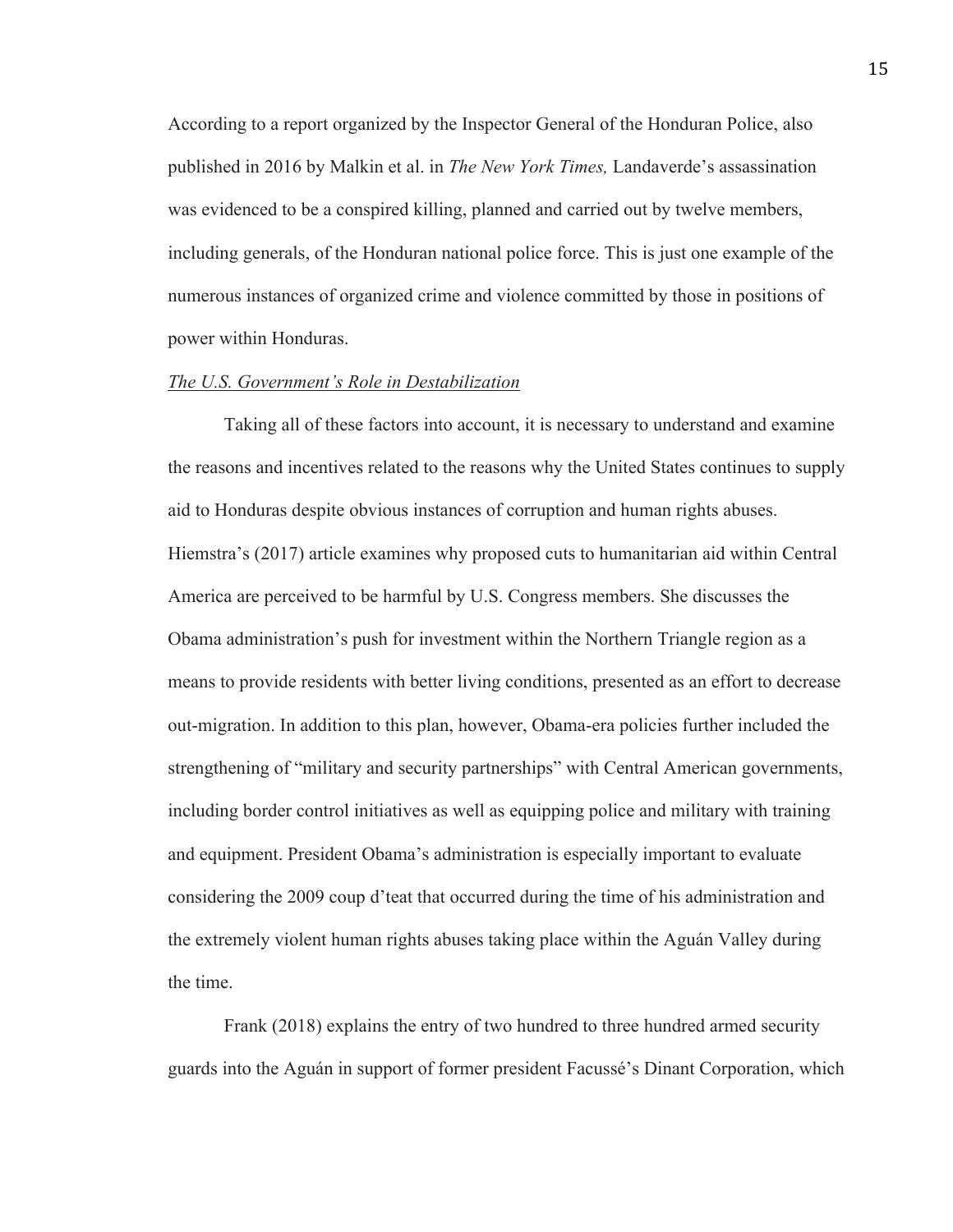is a major producer of palm oil and other agricultural products (Frank, 2011). In an effort to protect the corporation's interests, security guards enclosed on a group of campesinos at work in their fields, shooting five men to their deaths, all of which were members of the Campesino Movement of the Aguan (Frank, 2018). When no justice was provided for these killings, two thousand campesinos organized to set up unarmed blockade on a highway. As a result of this blockade, between five hundred and one thousand police, military, and private forces surrounded protestors aiming firearms at them (Frank, 2018). Connecting this incident back to the Obama administration, it is important to recognize that those same security forces had been trained and funded in part by the United States. (Human Rights Watch, 2014). Serving to exacerbate an already severely problematic set of conditions within the nation, a 2013 Congressional Report by Peter Meyer notes that in 2010, US funding for the Honduran police and military had increased.

On March 12, 2012, a document available on congresswoman Jan Schakowsky's website offers that 94 members of the House sent a letter to former Secretary of State Hillary Clinton requesting to suspend security assistance to Honduras. The letter raised concerns regarding human rights violations, in particular within the Bajo Aguán region where a total of 45 residents had been killed at the hands of police and security guards in a three-year span. In the letter, Representative Schakowsky counters,

In the absence of a serious commitment to stopping human rights abuses, including a full investigation and prosecution of the killings and suspension of any members of the Honduran official security establishment involved in the abuses, The U.S. should suspend military assistance to Honduras. (Press Release, 2012)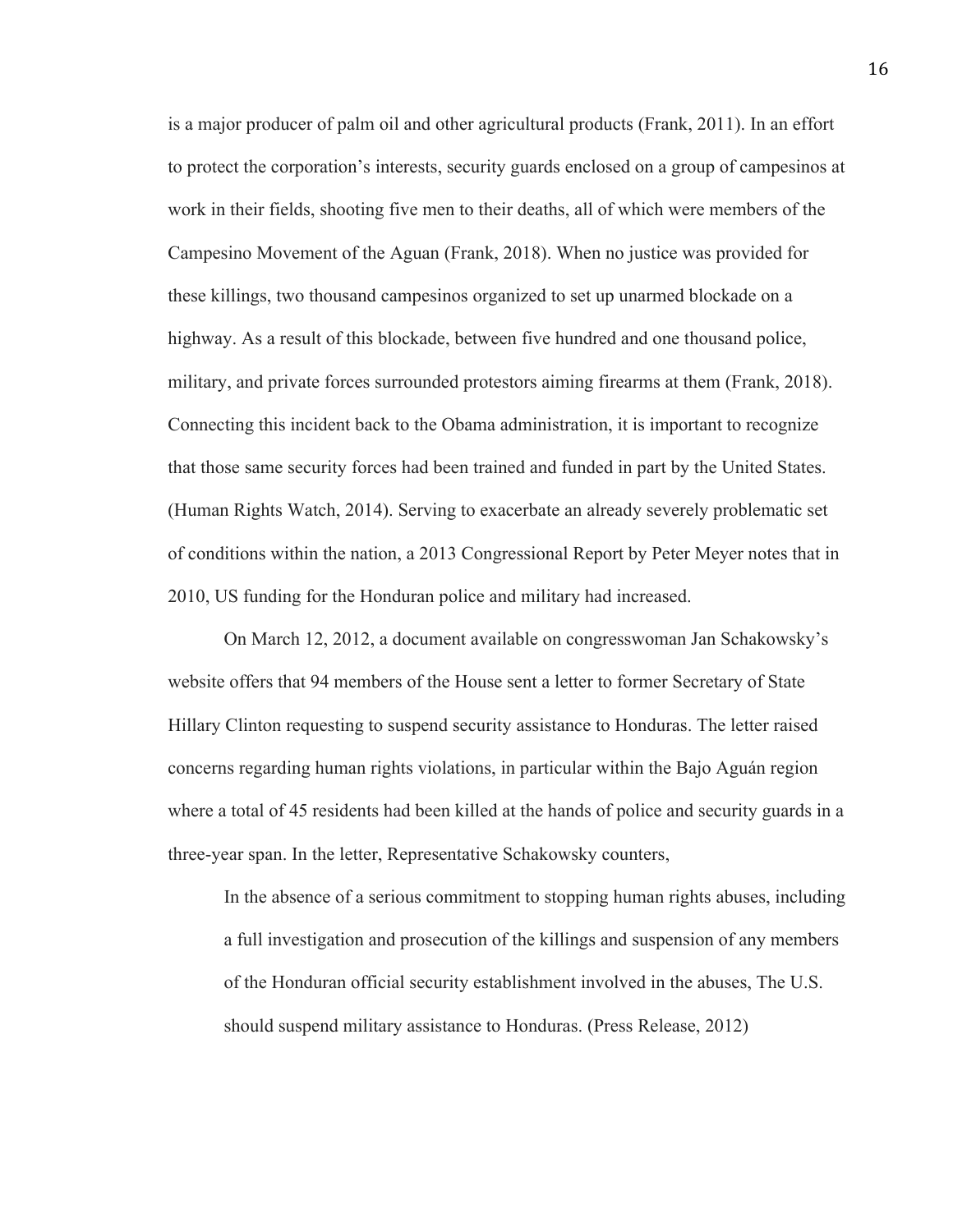Instead of suspending aid, however, the United States took the initiative to change the narrative, legitimizing continued aid assistance due to the region's drug war and "security crisis," which the U.S. portrayed to have arisen entirely as a result of drug trafficking.

An article published by CNN documents Vice President Joe Biden's visit to Honduras in March of 2012. There, he pledged to the current Honduran president, Porfirio Lobo, that the United States would continue providing economic assistance and training to Honduran law enforcement and judicial officials as an act of solidarity to prevent drug trafficking. By doing so, the United States government made the decision to appeal to U.S. national interests and blatantly ignore the rampant human rights abuses against citizens regularly being committed by Honduran police and security officials. Ultimately, the Obama administration had legitimized the increased distribution of aid assistance to corrupt forces in the name of fighting against drug trafficking.

#### *U.S. Laws and Regulations Regarding Aid*

In light of these actions that were taken the U.S. government, it is necessary to examine any laws that exist to prevent against these types of instances in an effort to protect human rights. A 1998 U.S. law titled the *Leahy Law,* sponsored by Senator Patrick Leahy of Vermont, was enforced for these exact situations and circumstances. According data available on the U.S. Department of State's site titled *Leahy Law Fact Sheet* (n.d.) the law indicates that if the U.S. government has credible evidence that a US-funded individual or unit has committed violations of human rights and is not apprehended, it must immediately suspend all aid and cooperation with that individual or unit. Despite this law, and according to a 2012 report by the Center for Economic Policy and Research, when an AP reporter questioned spokesperson Victoria Nuland on the enforcement of the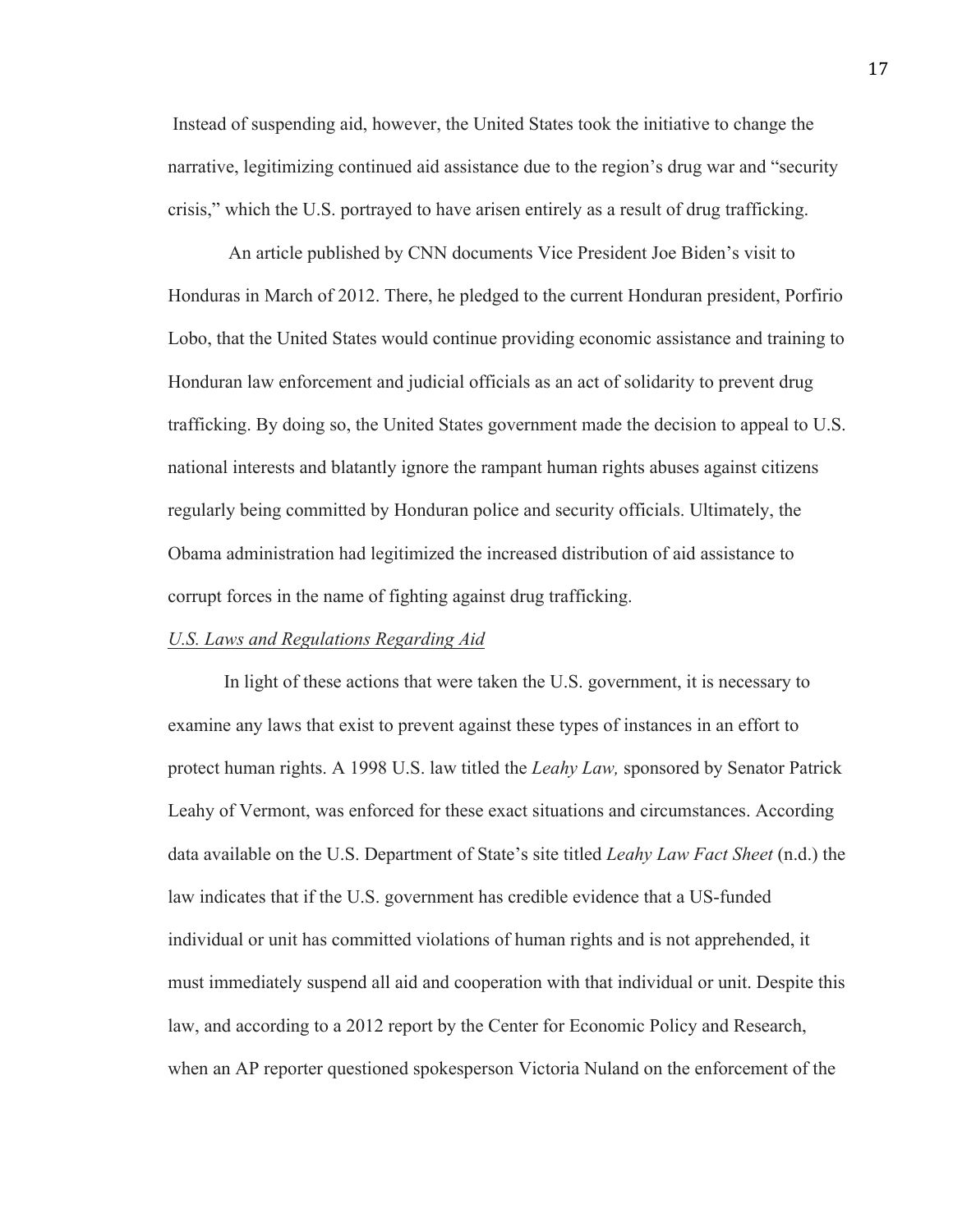Leahy Law in Honduras, she replied that she had no knowledge of the law's application within the country. With this remark, it can be inferred that either these violations of human rights abuses were not being investigated thoroughly enough, or they were not being examined at all.

Acknolwledging human rights abuses such as the former Honduran congressman Landaverde's assassination, it is vital to question why the United States continues to fund the government and police officials. According to Hiemstra (2017), opponents to cuts on foreign aid have been bipartisan. Democrats often insist that aid must continue in an effort to defend human rights and ultimately, to decrease the need for out-migration. On the other end, Republicans normally reject cuts in foreign aid due to the desire to maintain the exercise of soft power within the region. To put this into context, following President Trump's proposal to end foreign aid to Central America, six Republican senators sent a letter to high ranking members of the Senate's Budget and Appropriations Committees emphasizing the importance of continuing aid to the region by stating, "deep cuts to the International Affairs budget would undermine our country's economic and security interests, as well as humanitarian and democratic principles we support" (Young et al. 2017).

Despite the majority of Republicans supporting a continued influx of foreign aid to the region, a Republican Senator Tom Cole from Oklahoma holds an opposing point of view, stating, "People seem to think foreign aid is charity. It's not. It's given largely in the interest of the United States" (The Hill, 2017). Alluding again to the 2019 fact sheet by Lindsay-Poland, the combined 8 million dollars of purchases from U.S. companies of firearms and teargas that were utilized by Honduran police and military officials to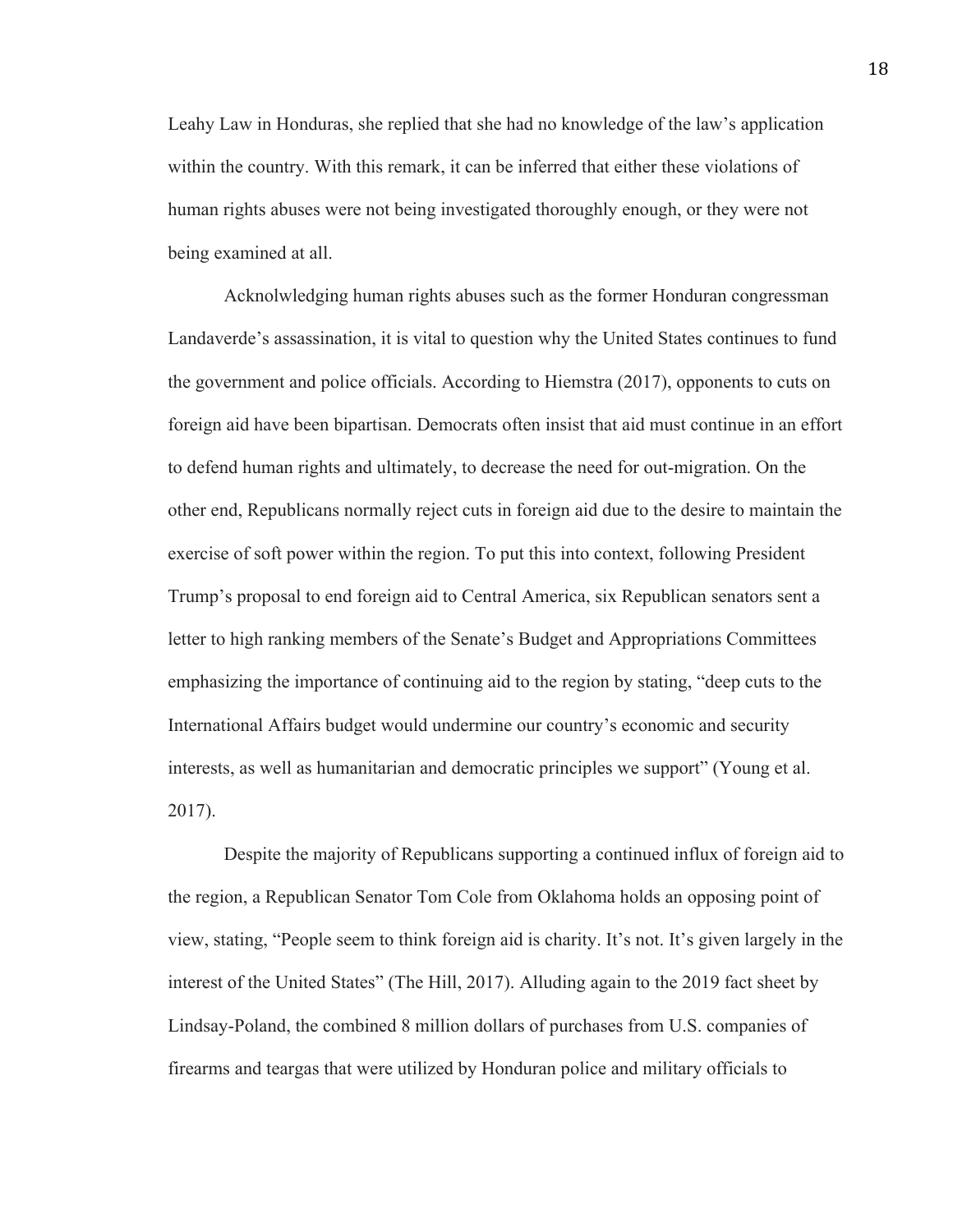suppress 2017 protestors, it is clear that aid has served as quite the opposite purpose. The same article by The Hill also quotes Democratic Senator Tim Kaine of Virginia, countering that cuts in foreign aid funding would be "foolish" and a threat to national security interests. According to Hiemstra's article, we can see through these statements that opponents and supporters of foreign aid cuts are not always restricted to a single political party, but ideas on distribution vary widely throughout.

The United States Agency Agency for International Development is a bilateral agency that provides aid directly from the U.S. to the receiving country. The Congressional Research Service Report of the 2019 budget found aid allocation to be "around 44% for bilateral economic development programs including political and strategic economic assistance, 35% military and nonmilitary security assistance, 18% for humanitarian activities and 4% to support multilateral institutions" (p.2). It is important to note here the difference between USAID and multilateral institutions, the latter being international organizations such as the United Nations or World Bank Group. As noted previously, USAID does at times partner with these multilateral institutions, but a very small portion of the funds are allocated to their work, receiving only 4% of the total amount of allocation. Civil society organizations are another form of aid comprising private sector individuals, groups and non-profit organizations. Both multilateral aid and civil society organizations may partner with USAID, but as previously demonstrated, the sums are generally very little. These organizations are separate from the functionings of USAID and implement their own projects and programs. An example of this includes a press release announcing the initation of a 2019 project by The World Bank to strengthen the social protection system to benefit over 240,000 families living in exteme poverty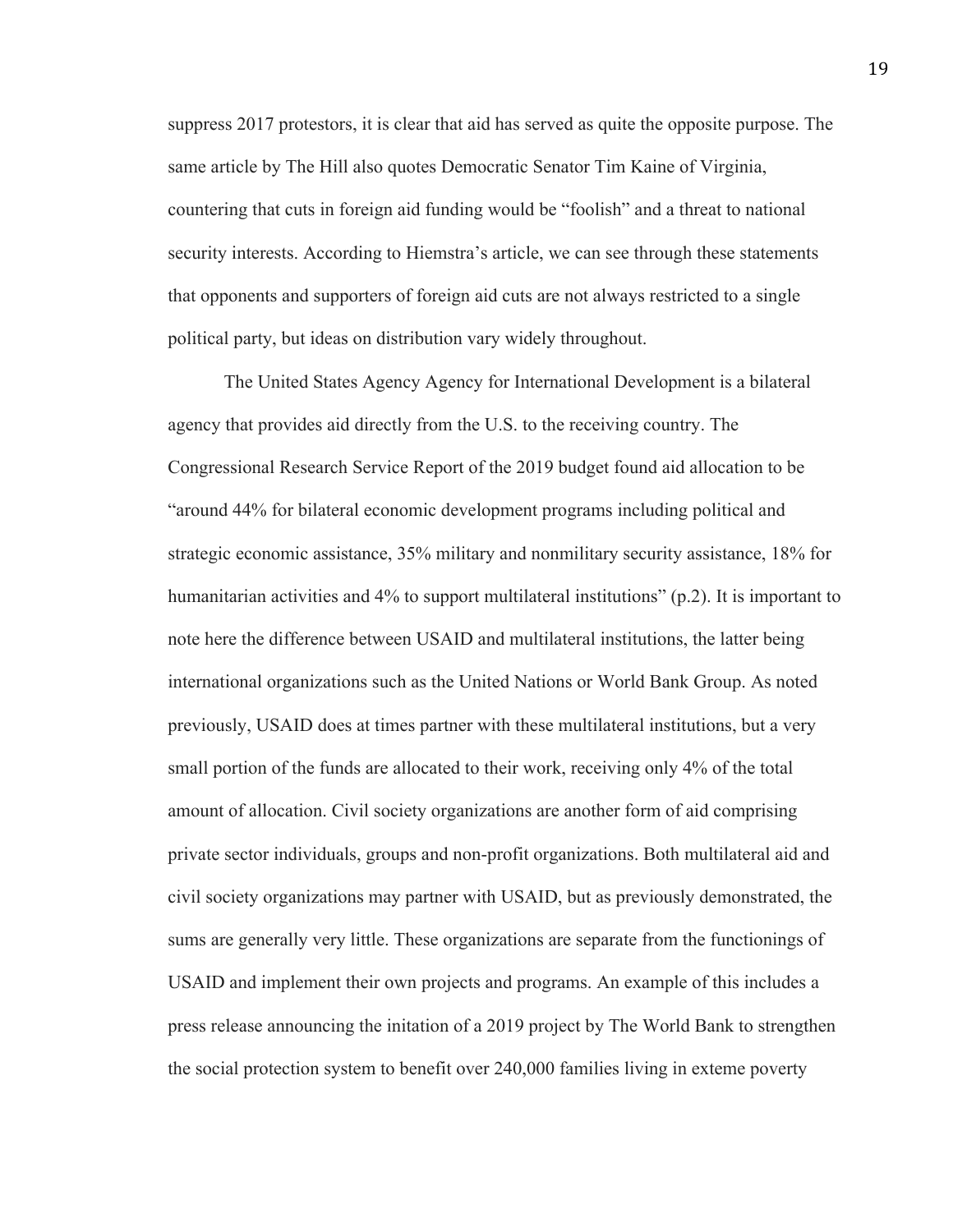(The World Bank, 2019). Several non-profits also function to address economic, educational, health human rights, and governmental issues (Project World Impact, 2020). Thus, USAID is not the sole source foreign aid funding for Hondurans, but is the one that is at the main focus for the purposes of this study.

The slogan for USAID is "From the American People." This signifies that taxpayers in the United States are those funding corrupt agencies and political figures in Honduras. In the 2019 fiscal year's USAID Agency Financial Report, administrator Mark Green declares, "And to serve as responsible stewards of taxpayer dollars, USAID will always insist that our implementing partners operate as efficiently and effectively as possible to address immediate needs and help increase resilience against future shocks and crises" (viii). In the case of Honduras, this statement proves to be quite the opposite. In 2019, a total of \$138,389,989 was distributed to Honduras. By breaking this number down into three categories: top sectors, top partners, and top activities, USAID's site Foreign Aid by Country: Honduras illustrates exactly how much each agency and project received. The Honduran government received the largest portion of aid, taking in \$59,911,477. On the other end, Humanitarian Assistance was among the lowest of all the sectors, receiving only \$3,018,321. It is alarming to consider the large sums of money that are continuously allocated to the Honduran government through USAID and taxpayer dollars considering the brutal human rights violations committed by security forces in the Aguan Valley (Frank, 2018). These forces had received their equipment and training through the Obama administration's strengthening military partnership policies (Human Rights Watch, 2014.)

No justice has been imparted by the Honduran government or its agencies to make amends for these types of human rights abuses and according to a 2020 Human Rights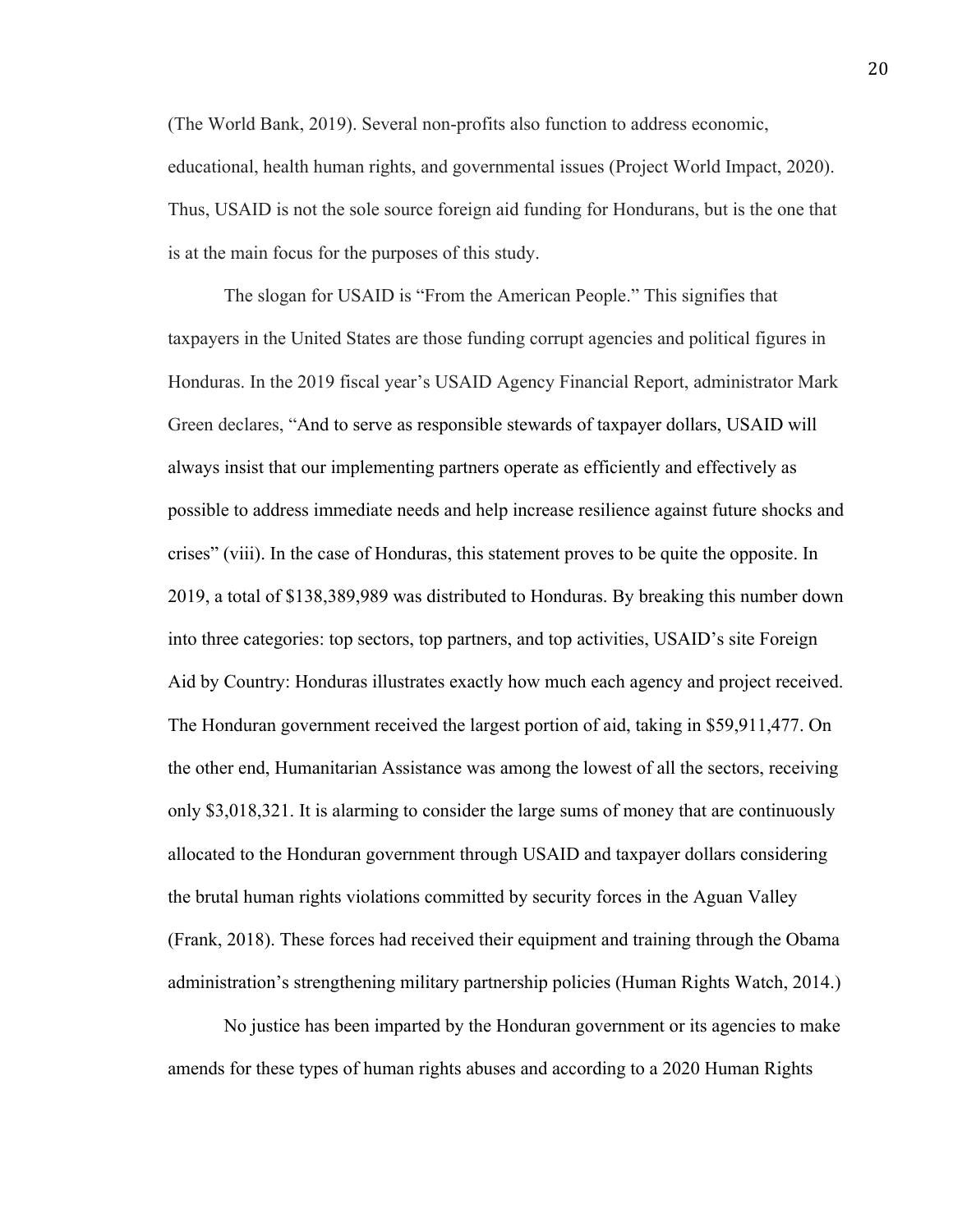Watch World Report, no system is in place to prevent violations from occuring in present or in the future (Human Rights Watch, 2020). Under the Trump Administration, USAID distribution for 2020 according to USAID's site has decreased significantly to a total of \$20,101,138, but the Honduran government remains the top beneficiary taking in \$9,263,749. Humanitarian aid has decreased greatly, and is allocated only \$594,523. Alluding to Poland's (2019) Arm Sales Fact Sheet, it is important to note that the funds administered to the government include military and police equipment and training. According to Poland, this assistance rarely includes firearms, but it does not restrict the purchases of arm sales from U.S. based companies, which are licensed by the State Department. Thus, while the United States may not be directly delivering firearms and other weapons such as tear gas, the Honduran government and military officials are not barred from making those purchases from U.S. suppliers.

The Trump administration has continued to exacerbate conditions in the country, as fraudulent elections and human rights abuses persist while USAID resources and funds continue to pour in. Despite the Honduran Constitutional prohibition of presidential reelections, Gustavo Palencia (2017) found that the current President of Honduras, Juan Orlando-Hernandez, illegally and covertly fired four Supreme Court members and replaced their positions with supporters of his agenda in order to remain in power for a future term. The Honduran population intensely protested these actions, asking the electoral authority to nullify the president's candidacy pending the obvious constitutional violation. According to a 2017 study conducted by Sarah Chayes, nearly two-thirds of Hondurans were opposed to Hernandez's re-election. On November  $26<sup>th</sup>$ , Election Day, the ballot count from *La Prensa* (2017)*,* a popular Honduran media source, consistently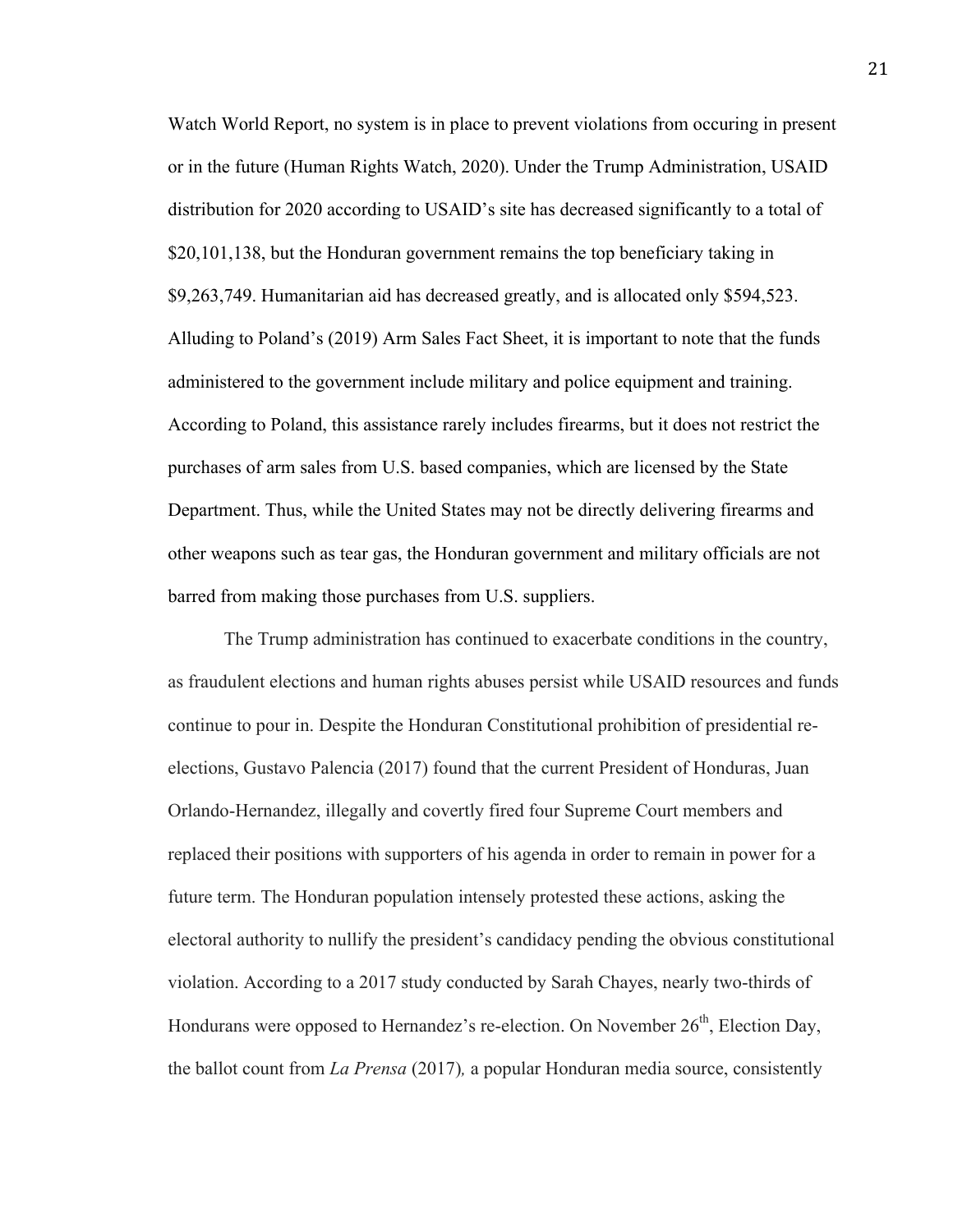showed that Hernandez's liberal opponent, Salvador Nasralla maintained a significant lead in the election. However, as the day progressed, all ballot counts were suspended and the Honduran people were left without any information regarding the results (La Prensa, 2017).

This period of silence from the government and the media went on for weeks, and Hondurans became increasingly infuriated with the governmental corruption and lack of information. Palencia et al. (2017) explain in an article published by Reuters that this delay resulted in nation-wide protests and riots in which 21 people were reported killed by police forces. A nation-wide curfew was implemented until circumstances calmed down. On December 22, 2017, just a few days after the Honduran government released results deeming Juan Orlando Hernandez as president, Elisabeth Malkin with the New York Times published an article confirming that the United States government under President Trump's administration had recognized the election's legitimacy by publicly congratulating his victory. For many Hondurans, this announcement and recognition of a clearly fraudulent election by the United States signified a loss of their alleged "democracy." Hernandez continues to be involved in scandals throughout the country, as a Confidencial HN November 2019 investigation found evidence that the administration had taken over \$162 million in public funds intended for the country's agricultural sector in order to finance his campaign.

#### **Application of Methodology and Theory to Narratives**

In order to have the appropriate information necessary to address the topic, it is necessary to incorporate narratives that offer perspectives of Hondurans themselves. Yosso et al.'s (2002) contribution of "counter-storytelling" is the principle method that is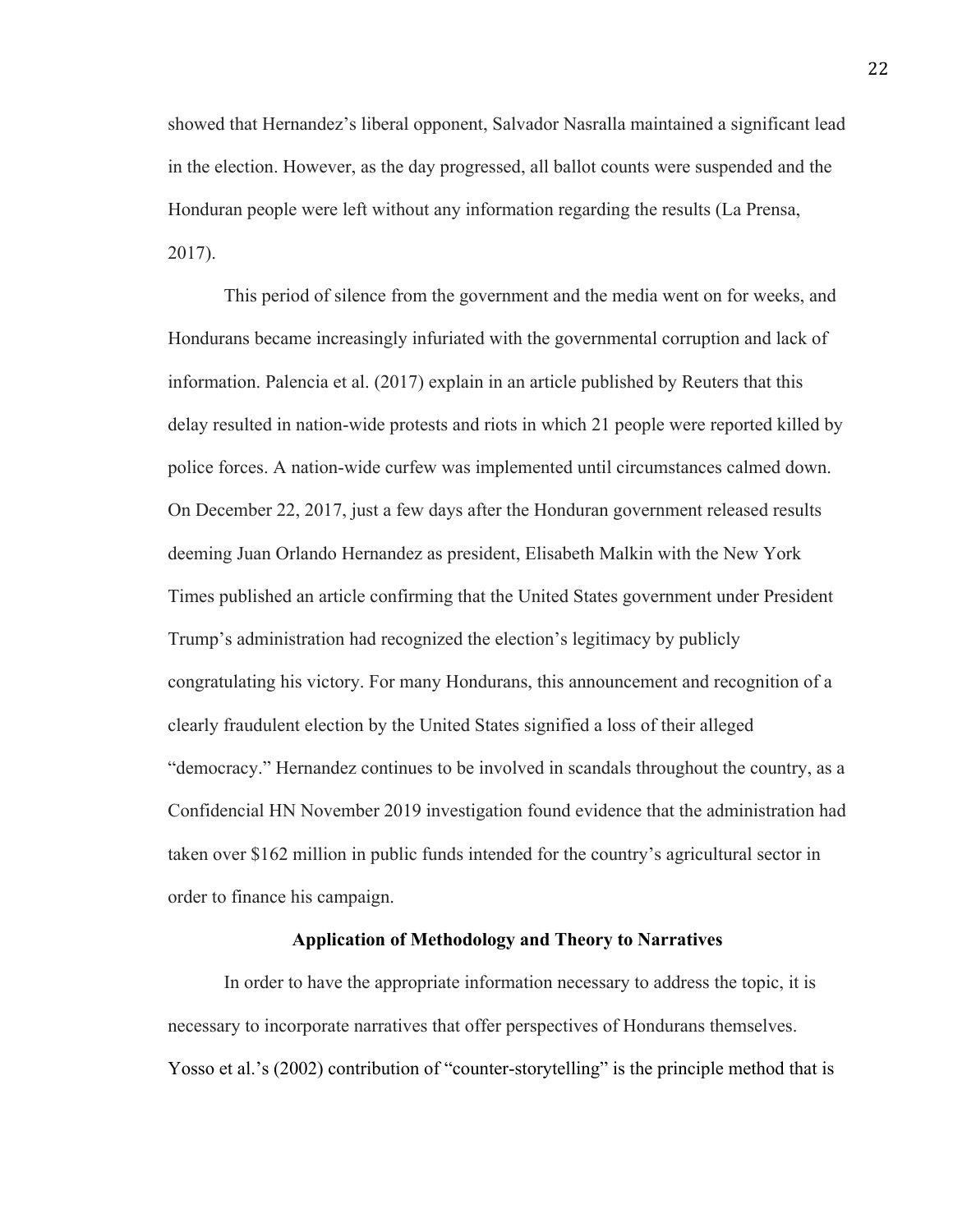utilized in my study to analyze the potential avenues monetary assistance could take in order to lead to necessary improvements within Honduran society. This method refuses the acceptance of "majoritarian" or monovocal stories, which are rooted in a legacy of racial privilege and silence or misconstrue the experiences of persons of color. By applying counter-storytelling as a method, majoritarian stories bounded in racial privilege are challenged and important truths are exposed that would otherwise be concealed.

A 2017 article written by Honduran priest Ismael Moreno, also known as Padre Melo, outlines the concerns that many Hondurans hold regarding the United States funding and interference within the country. Moreno expresses his deep concerns with the United States' common rhetoric of deeming the Central American region as their "backyard." As has been shown previously by quotes from various US Senators, he counters that this has not been restricted to one particular party by acknowledging in his article, "Even before Donald Trump, we were reminded of how we're seen in the North when, during a speech given as recently as April 2013 to the US House of Representatives' Committee on Foreign Affairs, Barack Obama's Secretary of State John Kerry thought nothing of saying Latin America "is our backyard... we need to reach out vigorously." Drawing from this quote, we see that The United States would be described by Wallerstein (1976) as a "core" state, asserting their dominance by classifying the region as subordinate, and therefore subject to be shaped according to the U.S.'s vision and interest.

Moreno counters that while the United States remains active within his country today, enforcing what they have portrayed to be "drug trafficking clean ups and fights against corruption," these efforts have risen not out of concerns for the well-being of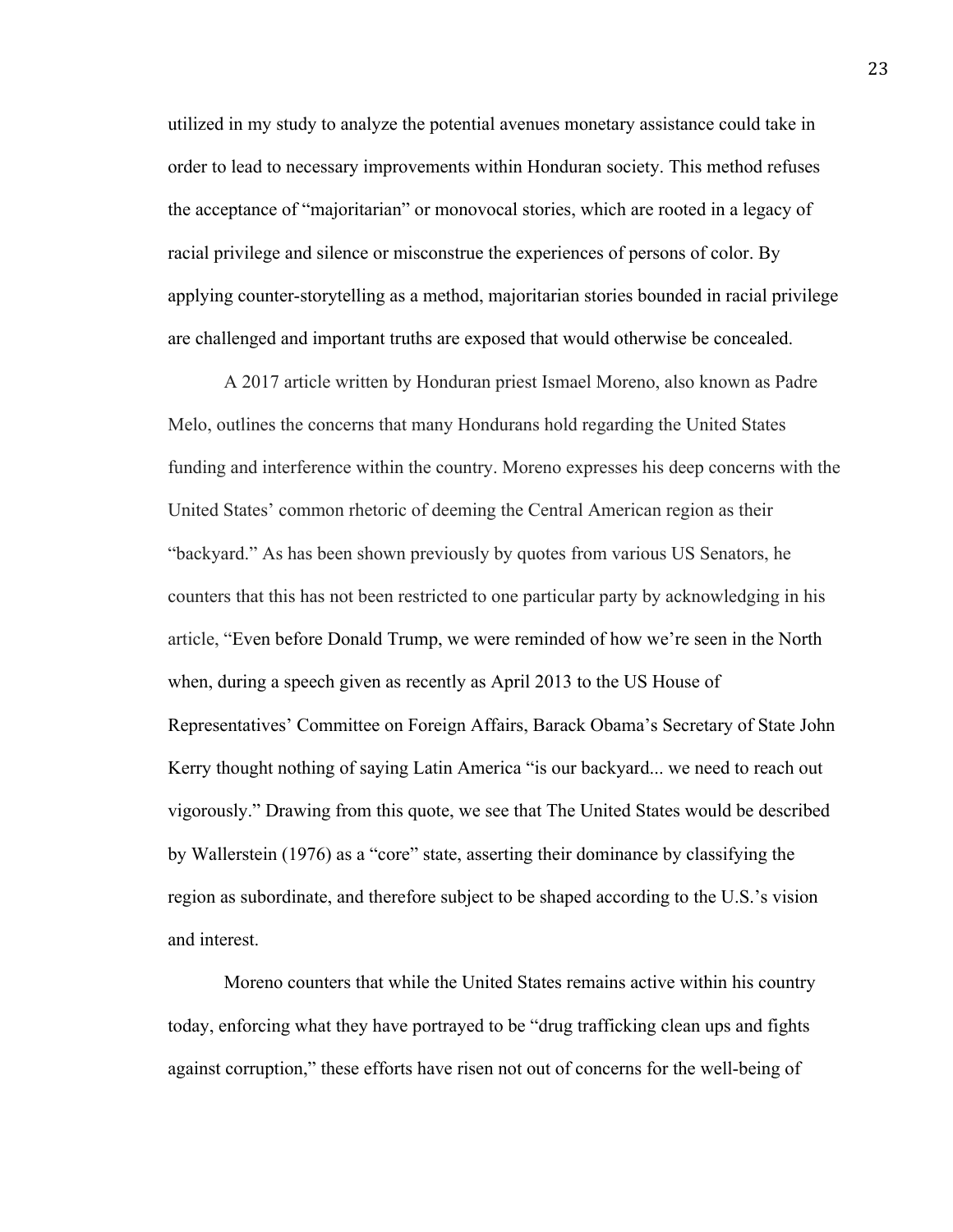Hondurans, but in order to advance, protect and enforce the interests of their Northern neighbor. Moreno further asserts that the more the United States continues to intervene within the region by enforcing programs and sending funds, "the more Honduras is for Americans and less for Hondurans."

#### **Introduction of Participants**

The six individuals that participated in the interviews that were conducted came from various background experiences, social classes, ages, genders, and professions. Something that they shared in common was their access to higher education, as all of them had taken at minimum university level courses. Though the participants came from different regions of the country, noting the considerable divides between urban and rural areas, they did share a sense of solidarity and common vision to contribute to the strengthening of their country.

Sara Castellaños\*<sup>∗</sup> , a middle-aged woman, works as both a lawyer and professor at a public university in Tegucigalpa, the capital of Honduras. She has resided in Tegucigalpa for all of her life. Sara shares that for the most part, she has been shielded from the violence and dangers that abound within certain parts of the city, granted that growing up her parents were able to provide a home that was protected by private security forces, afford to send her to private schools that offered quality education, and so forth. Sara was eventually able to attend university in Tegucigalpa in order to become a family lawyer, and together with her husband she is able to provide for an upper-middle class lifestyle for her 3 children.

 

<sup>∗</sup> \* Pseudonyms are used to protect participants anonymity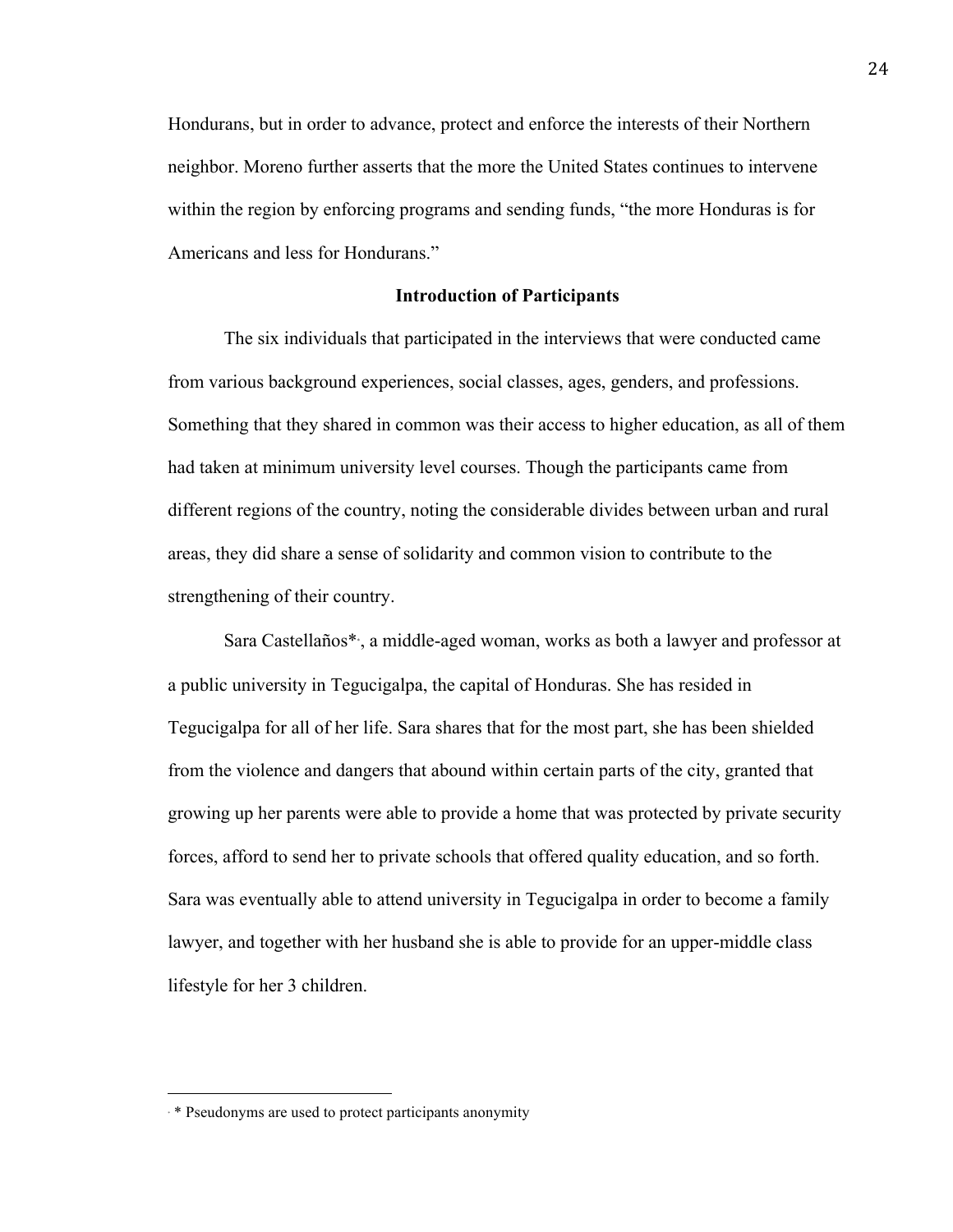Raúl Ortega\*, is a 27-year-old student at a private university in Tegucigalpa and a part-time worker at the airport. Given his upbringing and financial situation, Raúl has been able to travel around the world and speaks Spanish, English and French fluently. Due to his language abilities, he opted to conduct the interview with me in English. Due to Raúl's financial situation, he has often been protected from the dangers and violence that many face within Tegucigalpa. He hopes to graduate from university in the spring of 2020 with a degree in political science.

José Espinoza\* is a 28-year-old non-profit worker who works with vulnerable children in San Pedro Sula. He grew up in the rural region of Santa Bárbara and was raised by his grandparents after his mother passed away and his father and brothers immigrated to the United States. José attended public schools in rural Santa Bárbara before eventually moving to San Pedro Sula to further his education at the university level. While José has experienced first-hand the hardships associated with growing up in poverty, he was largely sheltered from violence during his childhood by living in the more peaceful region of Santa Bárbara. As José shares in the interview, his experience of safety and security quickly evolved when he moved to San Pedro Sula for his studies.

Octavio Villanueva\* works as a computer engineer in a rural town, Azacualpa, within the region of Santa Bárbara. He has always lived within the small town and has never been a victim of any violence or security issues. For university, Octavio traveled to San Pedro Sula during weekends to complete his coursework in computer science at a public university. His degree provided him with a position working for a company just outside of Azacualpa. His job provides him the funds necessary to live a comfortable life and travel to various places around the world.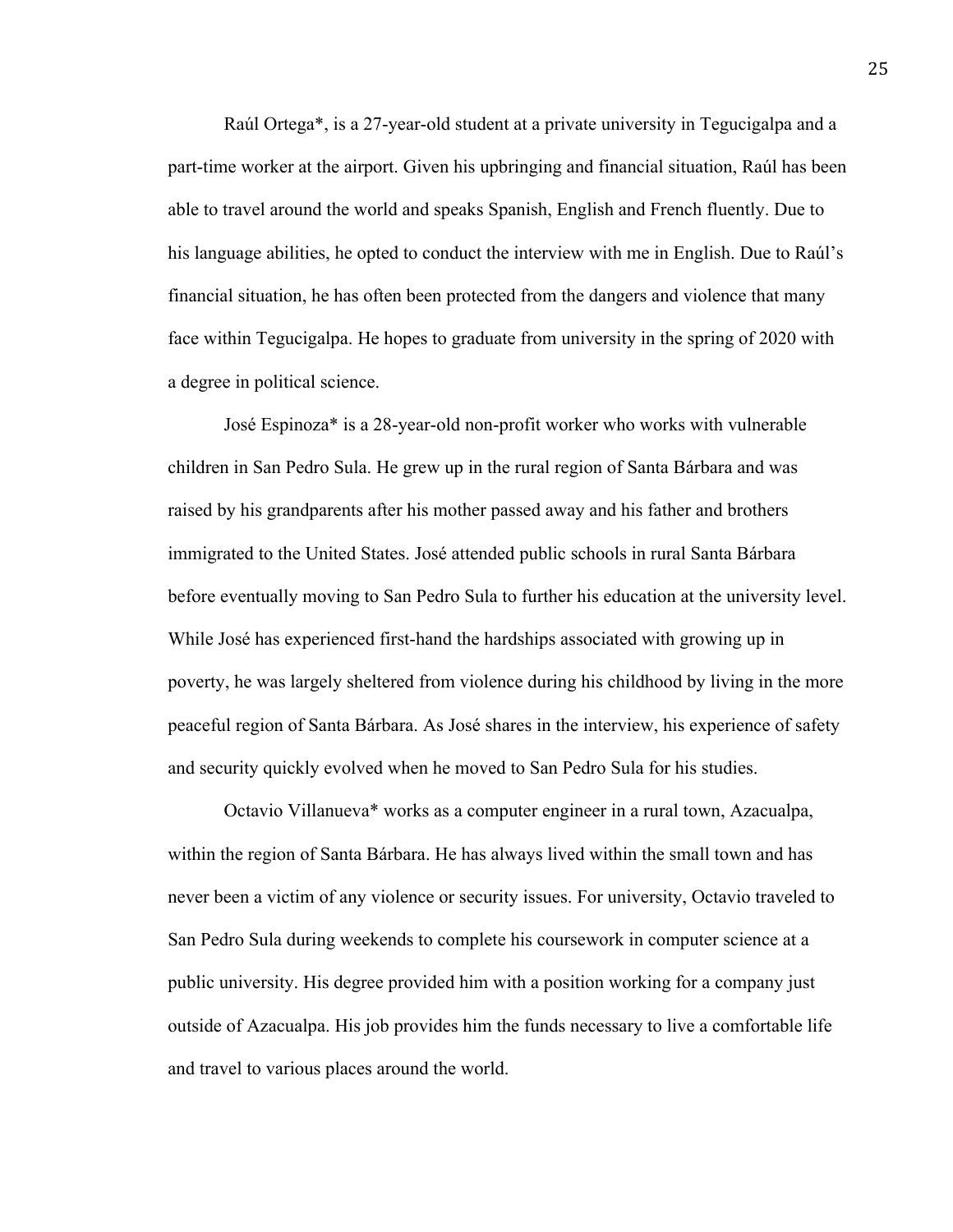Juan Tabora\* is a middle aged man who works as a human rights lawyer in San Pedro Sula. Though he was born in the region of Santa Bárbara, Juan moved to San Pedro Sula in 2013 to attend university. In the public university, Juan completed two degrees, one in philosophy and another in law. Juan shared his experience of childhood growing up in Santa Bárbara without fear for his well-being. Upon arrival to the city in San Pedro Sula, his concerns quickly changed. Despite the rampant crime he describes, Juan, his wife and children continue to reside within San Pedro Sula as work opportunities are largely concentrated within the city. In addition to his work as a lawyer, Juan uses his free time to reach out to at-risk youth in his community by providing them resources and knowledge that they need to prevent them from joining gangs and other organized crime groups.

Maritza Gomez\* is a middle aged woman who instructs as a professor in nutition at a public university where she resides in Tegucigalpa. Martiza has lived in the capital of Honduras for the majority of her life, but explains that she has always had the means necessary to reside within areas of the city that are protected by private security guards. Maritza explains that she finds security concerns in Honduras to be no worse than any other major city in the world, and believes that people only focus on the violence in her country instead of the goodness and hospitality. Maritza studied in Guatemala to obtain her Masters degree in nutrition, and later moved to live and work for a short period in Mexico City. Martiza now lives together with her husband from Mexico and three children in a private and protected neighborhood in Tegucigalpa.

The locations of the interviews depended largely on my relationship to the participant. Sara and Maritza's interviews, which my friend in Tegucigalpa had connected me with but I had not previously met, I interviewed at each of their homes. My friend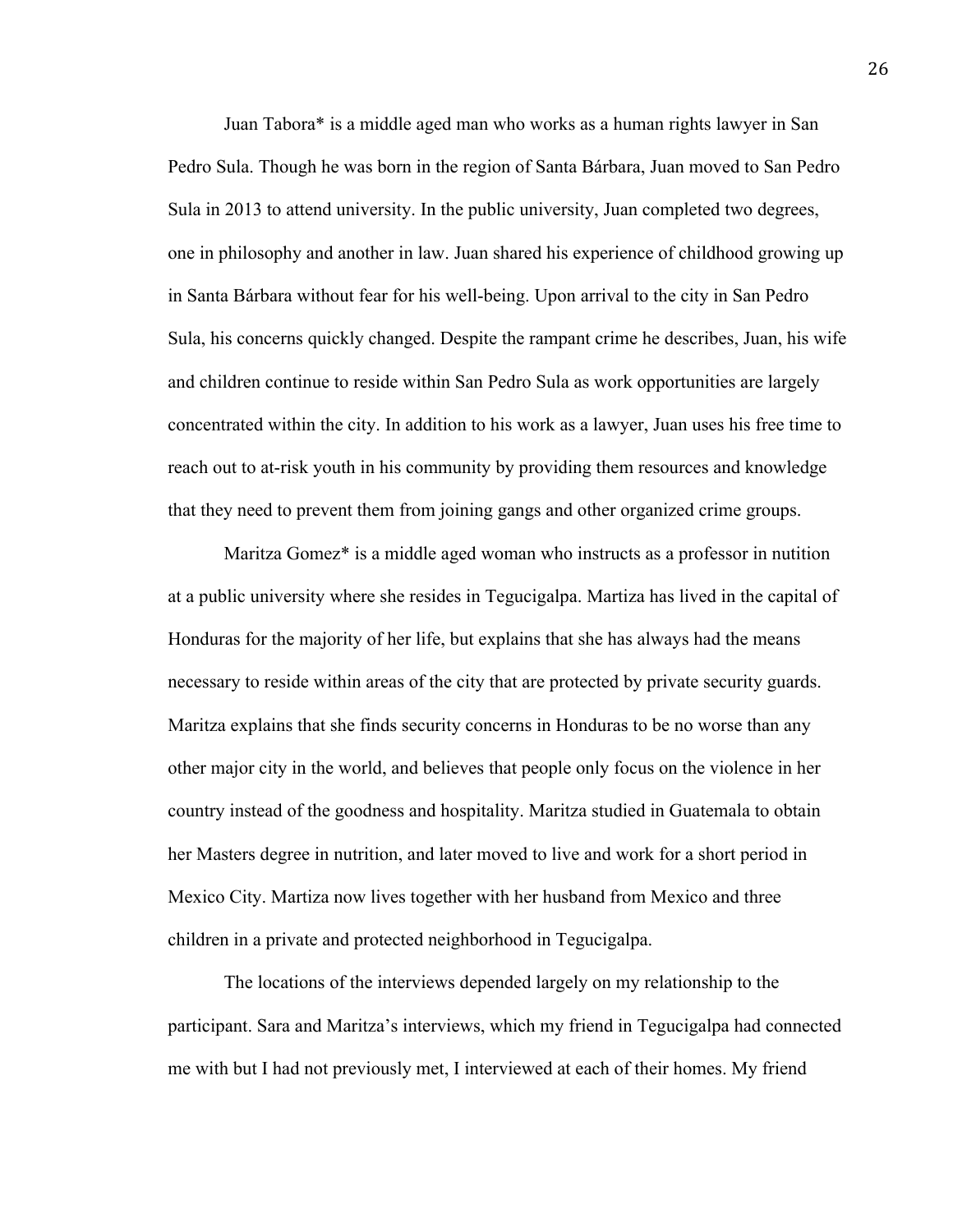accompanied me to each home and we shared a few hours chatting and getting to know one another before beginning with the interviews. I met Raúl that in a café with a nice balcony overlooking the busy capital of Tegucigalpa. We were able to catch up and chat before we conducted the interview while sharing a coffee together. In San Pedro Sula, my acquaintance José opened up his apartment as a a place for me to conduct interviews; a space with many fans that made long periods of sitting and chatting more bearable considering the intense heat and humidity. In the small town of Azacualpa, I met Octavio for the first time due to a colleague's suggestion at the most popular restaurant in the small town's center square. We chatted and learned more about one another over a carne asada before delving into interview questions that were asked over the beats of reggaetón.

I began the interviews by asking background questions regarding the individual's place of residence and the duration of time they have spent within their current community. I continued by asking about the participant's extended family and if they also lived within the same community in Honduras or if they resided in a different area. This prompted a discussion on migration in each of the six interviews, as all of the participants had family members that had migrated to the United States, citing a variety of different reasons. I followed by prompting participants on their experiences with the educational systems within their communities, and whether or not they found them to be effective. The information they shared led me to inquire on the participant's current job status, and if their position provided them with a sufficient means to sustain and provide for themselves and their families, if applicable. This usually resulted in a discussion of social status, which is largely associated with accessibility to security and protection against crime and violence. The widespread issue of insecurity within Honduras led me to ask the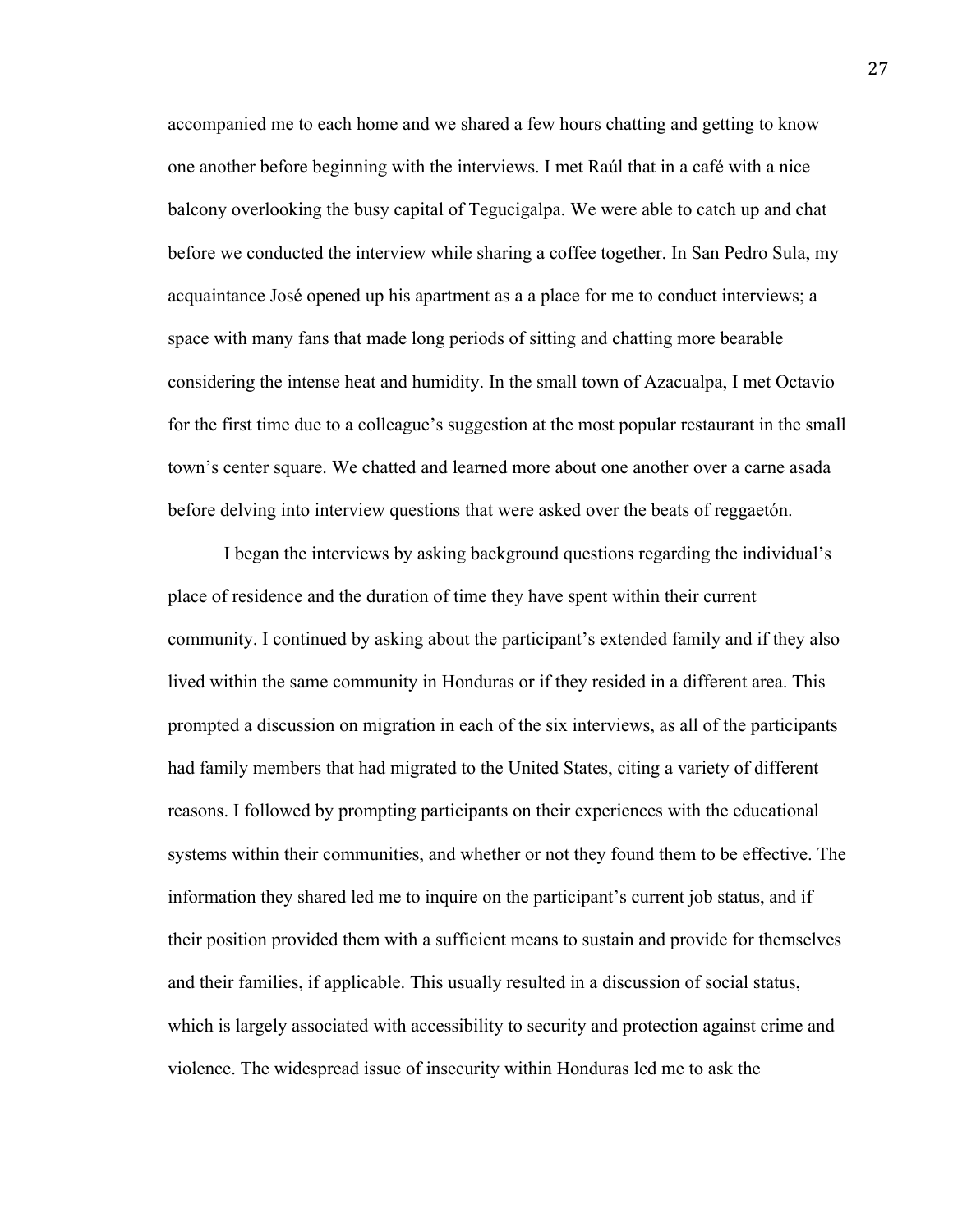individuals the challenges that are most commonly faced within their communities, asking if they had any suggestions on how to best go about resolving them. Their responses led me bring up the topic of USAID funds and outside interference in general, and what their perspectives were on current aid allocation. Following their responses, I concluded the interviews by asking their views on non-profit organizations within their communities, and if they believed that an increase in funding to those organizations could be beneficial. There was space open throughout the interviews for Hondurans to address any ideas or topics that they found to be important that did not deal with directly responding to any particular question.

#### **Findings**

#### *Sara Castellaños\**

Sara Castellaños is a middle-aged woman who has resided in the same community within the Honduran capital of Tegucigalpa for all of her life. Most of her family lives within the same community as she does, while others live in the second largest city in Honduras, San Pedro Sula. Before interviewing Sara, we had never met. She is the aunt of a close friend of mine in Tegucigalpa, and had consented to my friend's Whatsapp request to be a participant in my study. Based on Sara's stiff composure and short responses, I could sense that she initially had doubts about my intentions. After sharing with her my experience of living in rural Honduras for a year and sharing the story of how her niece and I had met, Sara began to open up to me a bit more.

The interview began with Sara explaining her background to me, albeit in brief detail. Her husband and two children live together in a protected neighborhood in the city, and some members of her extended family had migrated to the United States due to a lack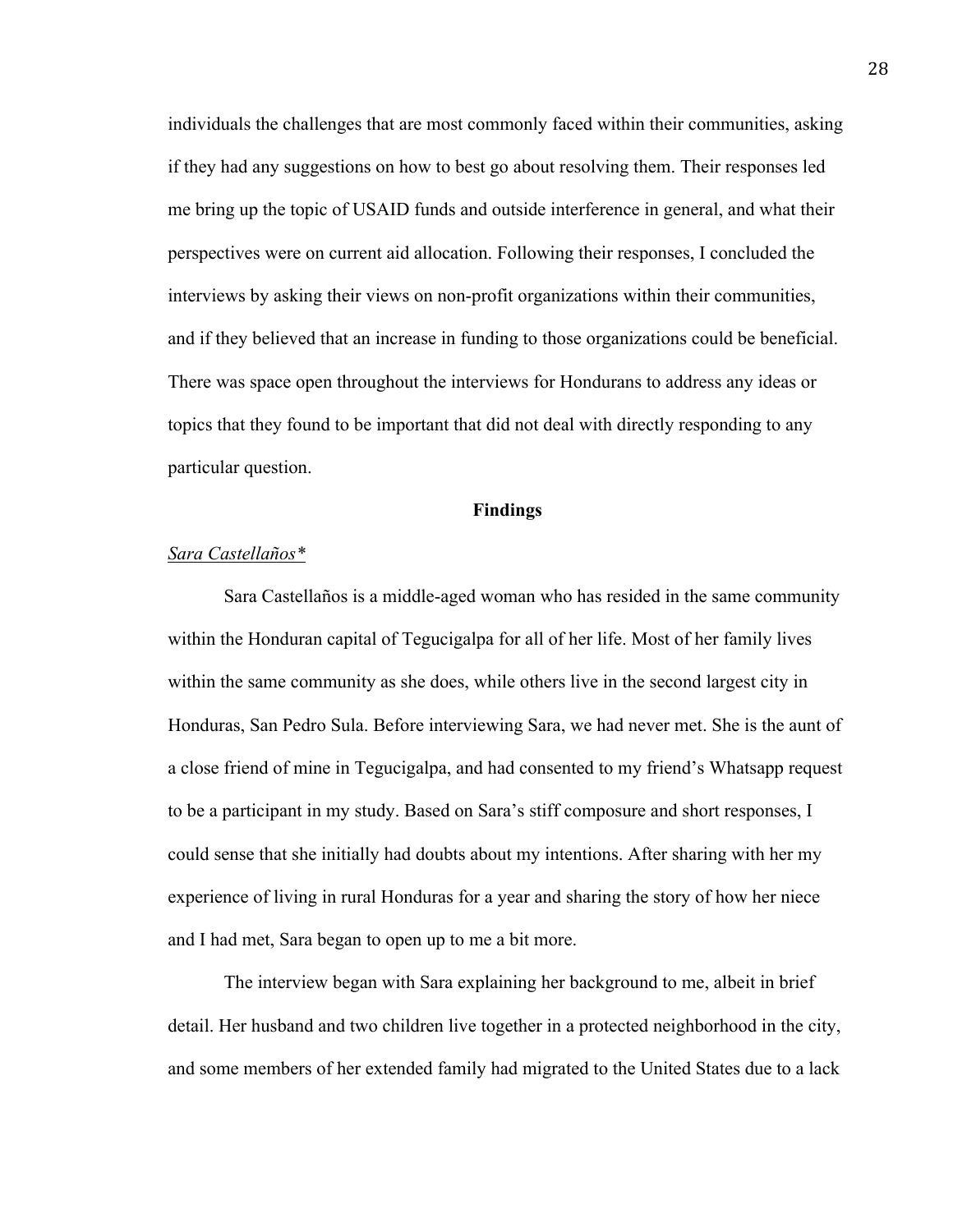of job opportunities. She studied in a public university in Tegucigalpa to become both professor and a lawyer, and she currently teaches and practices family law. Sara shared that by in large, education is seen as a privilege, and is not readily accessible to all Hondurans. When I asked Sara about the access to quality education in her country she expressed concerns by stating:

Las condiciones no son las adecuadas. O sea…no existen las condiciones adecuadas para que las personas reciban una educación de calidad. En muchos aspectos, desde la preparación de los docentes, ehh… desde la desnutrición. (Interview, June 16, 2019)

Conditions for accessibility are simply not set up in a manner that is adequate and inclusive of all communities and persons. For this reason, there exist a variety of factors and ineffective practices which play a role in the overall ineffectiveness of the educational system, thus diminishing its capacity. In response to Sara's concerns, I prompted her by asking if she believed that USAID funds could be of assistance, perhaps in a scenario in which more funds were allocated to the country's education sector. She responded by explaining:

Podría ser un auxilio pero no la solución a los problemas. O sea, lo que creo es que no se puede estar dándole los pescados a las personas sino ensenándoles a pescar, dice un, un proverbio chino, que usted no puede estar dándoles los pescados, aquí esta, aquí esta el dinero, aquí esta todo, no. Ensénales a las personas "a." Porque si tengo entendido de que tal vez hay esas organizaciones que quieren ayudar pero… es mínimo. Es mínimo lo que hacen. (Interview, June 16, 2019)

Sara refutes the idea of simply recieving outside aid or funds as a sole way to improve conditions in her society. In order to create a substantial and lasting change, it is necessary not only to provide the means to build, expand, develop and improve but also to teach *how* to do all of those things. Stemming from of Sara's response to my question I further inquired as to her opinion and understanding of the United State's role in providing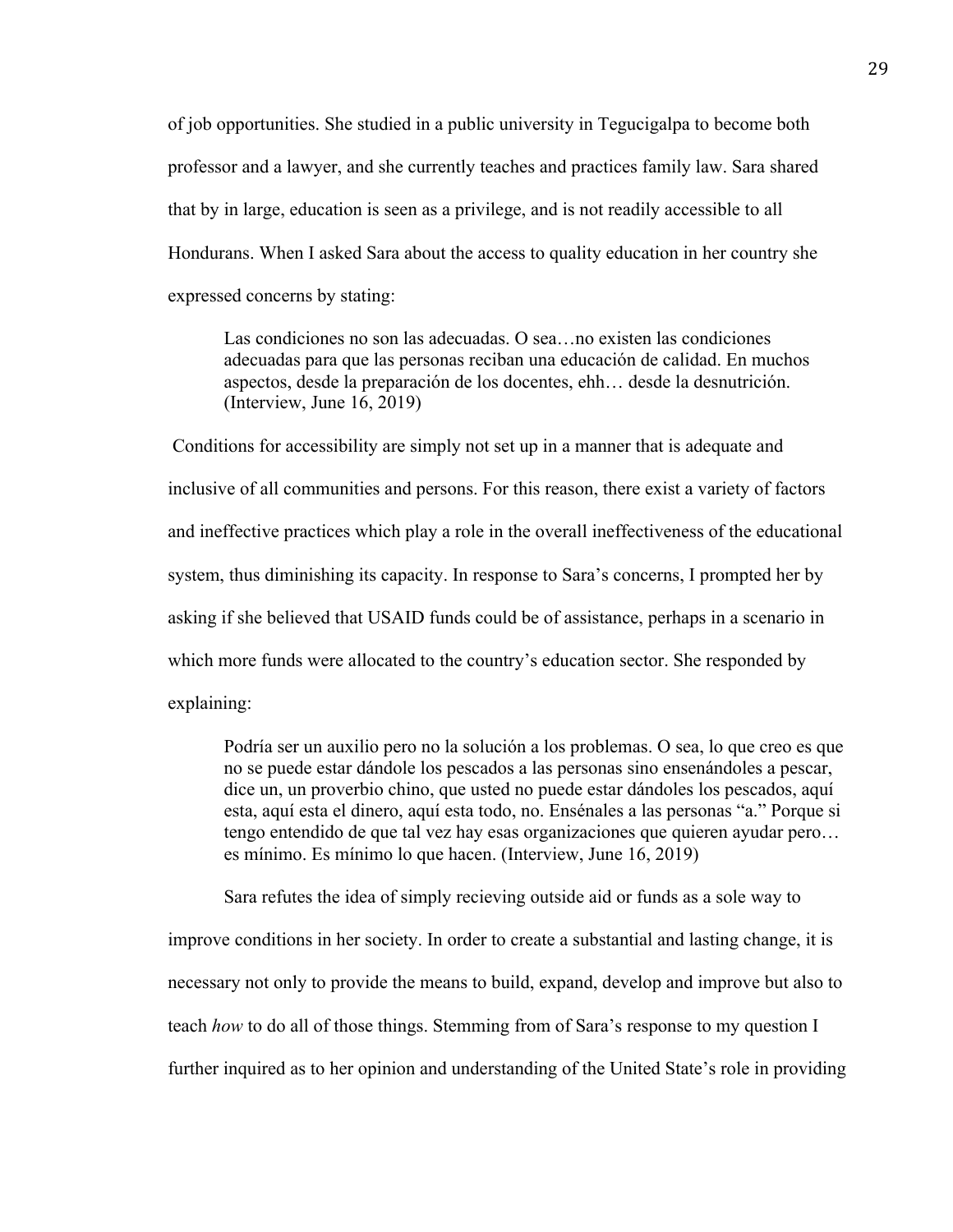funds to Honduras through USAID. She explained that though she understood that most of the money was intended for advancements in security, she had experienced no improvements, and explains that the current circumstances surrounding violence in the city are critical and are in the worst conditions she has ever experienced throughout all of her years living in Tegucigalpa. She explained that the government also charges citizens taxes to improve security, yet she states:

Actualmente el gobierno dice que está haciendo esfuerzos para la seguridad. Me están cobrando tasa. Le cobran a nosotros tasas, impuestos. Pero la realidad es diferente porque siempre vivimos bajo condiciones inestables, inseguras. O sea que prácticamente el dinero no está siendo utilizado para esos fines. Si era así estuviéramos… no viviéramos con miedo, no estuviéramos con tanta situación critica. (Interview, June 16, 2019)

Although the Honduran government recieves millions in funding each year from USAID funds, and additionally taxes citizens in an effort to improve security, one can see, based on Sara's response, that conditions are not improving. Though Sara did not infer as to what the funds were being used for in lieu of security improvements, it is evident that those resources and funds funelled into the Honduran government as an intended means of protection for Hondurans have generated no visible impact. To sum up Sara's general sentiment in regards to outside interference, she concluded with the following, illustrating her desire for independence and soveregnity for Honduras:

Es que, lo que le podría decir yo, ay si, que vengan como otras personas a salvar lo que nosotros tenemos que hacer por nuestros propios medios… como esta la situación en este país… no, no tengo idea." (Interview, June 16, 2019)

Sara suggests that it is not necessary for any organizations or individuals to come in and "save" Hondurans. In order to gain independence and legitimacy, she believes that Hondurans must work together on finding a solution to any issues or hinderances in developments that exist within their country.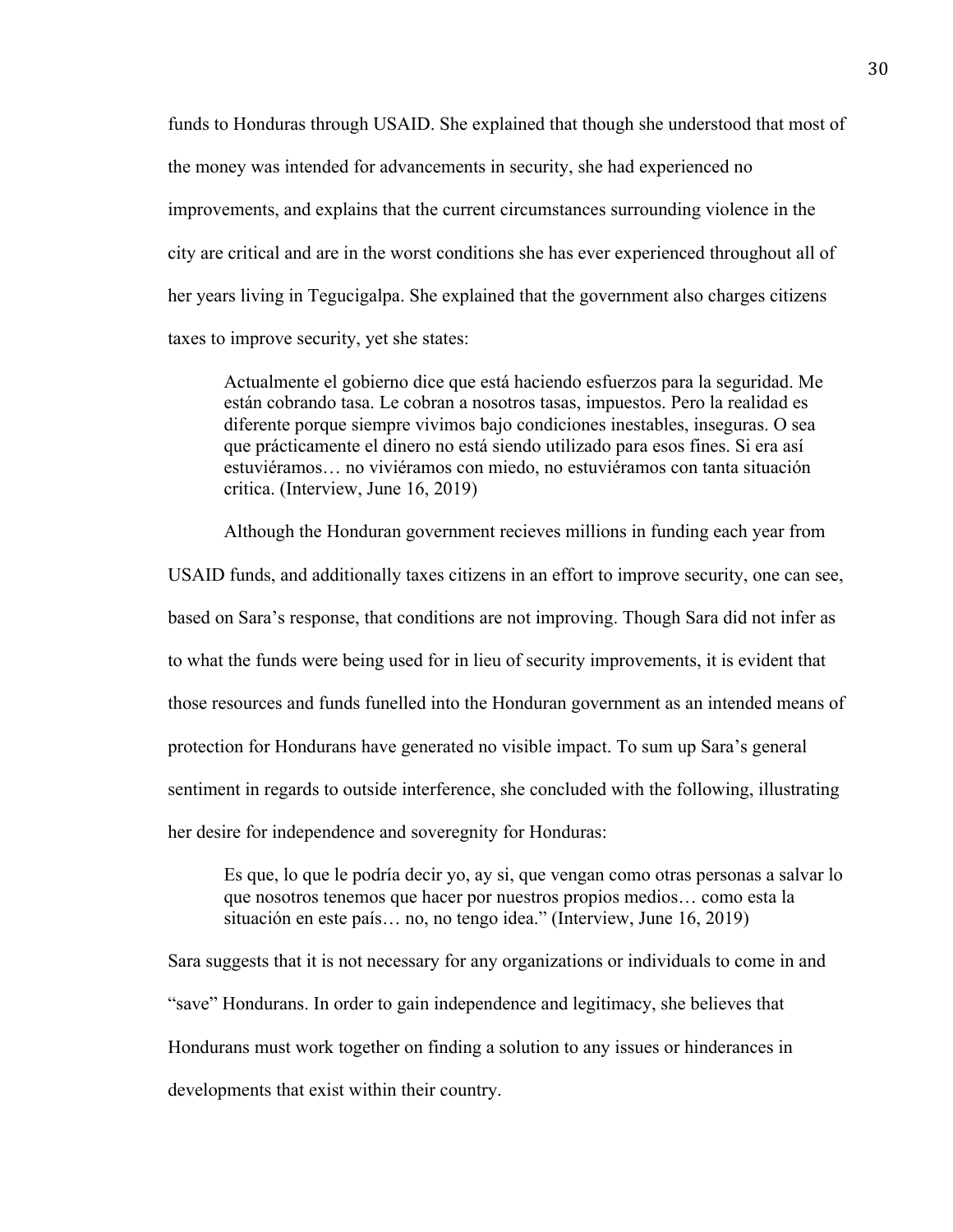## *Raúl Ortega\**

Raúl Ortega is a 27-year-old student studying political science at a private university in Tegucigalpa. I met Raúl in the capital during my time living in Honduras, and we have been friends since. Raul has resided in Tegucigalpa, within the same community, for all of his life. Though his immediate family resides with him in the capital, many of his extended family members reside in the United States as they were granted Temporary Protected Status after fleeing Hurricane Mitch, which hit Honduras in 1998. He explained that beyond natural disasters, the lack of education has been a common factor driving Hondurans out of their home country. Raúl explained that the universities and private schools are mostly found within the larger cities such as Tegucigalpa and San Pedro Sula, and therefore, those residing in more rural areas often lack access to higher education.

Because it's so expensive to send students to come and study here. And especially if you're coming out from outward parts of the country towards the inner parts of the country. You know that we have public schools here… but the living expenses in the city are so high, and a lot of people don't have what they really need to go and take classes and go to school, so that's why, that's the reason we have so many poorly educated people here. (Interview, June 17, 2019)

Raúl went on to explain that even those who do have the means and are able to obtain quality education within Honduras frequently choose not to stay in the country due to a lack of job opportunities. This "brain drain" creates the potential for having significant negative implications for the country, considering that Honduras could be losing many of their most highly educated due to their lacking job market and noncompetitive pay. Currently, Raúl works in the local airport, but explains that he was only able to land that job because he is multi-lingual. He works only part-time and finds that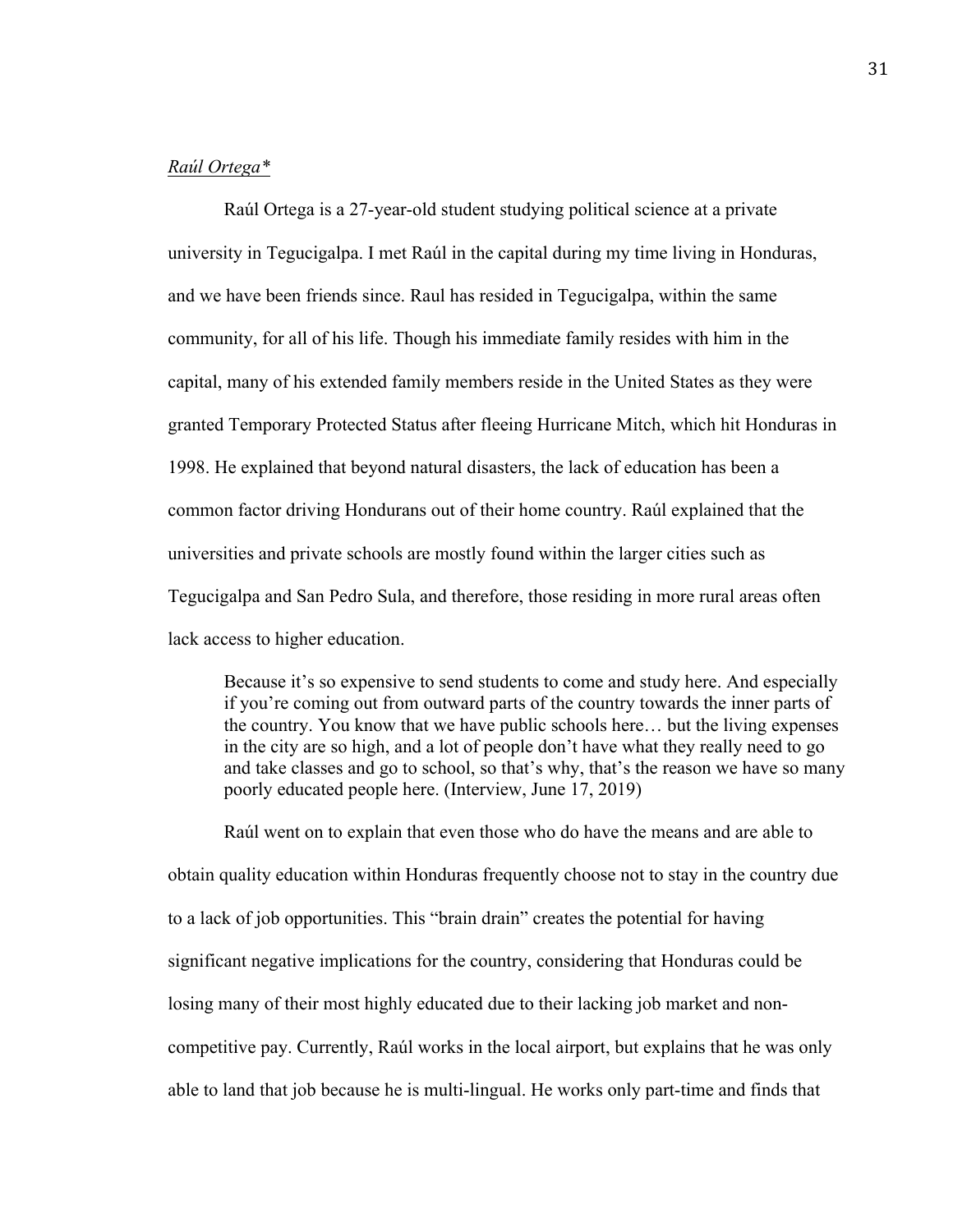the hourly pay is unlivable, although many of his coworkers depend on that job to provide for themselves and their families. Due to Raúl's parents' earnings, he is able to live within a private gated community in Tegucigalpa. Despite living in a private neighborhood, he tells me that he and his family are still not exempt from criminal activity that is common throughout the city. Though he does not normally fear for his own personal security within his neighborhood, he is always on edge and aware of his surroundings. He shares that the times in which he fears for his own safety are while he is driving, especially while waiting for traffic lights to switch. Raúl acknowledges that he is relatively lucky compared to his other Honduran counterparts, as his family is able to afford a home in a gated community. Not all of those who live in Tegucigalpa are afforded this "luxury."

There are private securities, um, but many people can't afford them. Others can. And if you can't pay for it, for that service, you can't get it, it's as simple as that. (Interview, June 17, 2019)

Raúl believes that there is not a single one, but a combination of factors that limit development and access to sustainable job opportunities. He explains that first; if there is no access to education, there is no pathway to progress. If there are no job opportunities, there are no means to sustain one's family and afford to pay for a home. When I prompted him by asking what potential avenues could be to resolve these injustices, he responded with:

To be honest I don't think they can be resolved right now. It's not a near future solution, it's more of a long-term solution because we would have to educate the future generations in order for the culture to change and not just the present you know. You can't change an older person, you can't change a 50-year-old guy, a 50-year-old woman, you know. So I think it has to be gradually made. It starts with the youth. (Interview, June 17, 2019)

Of all of the different sectors, Raúl believes that education is the most powerful tool to create lasting change in his community and country. Recognizing that the path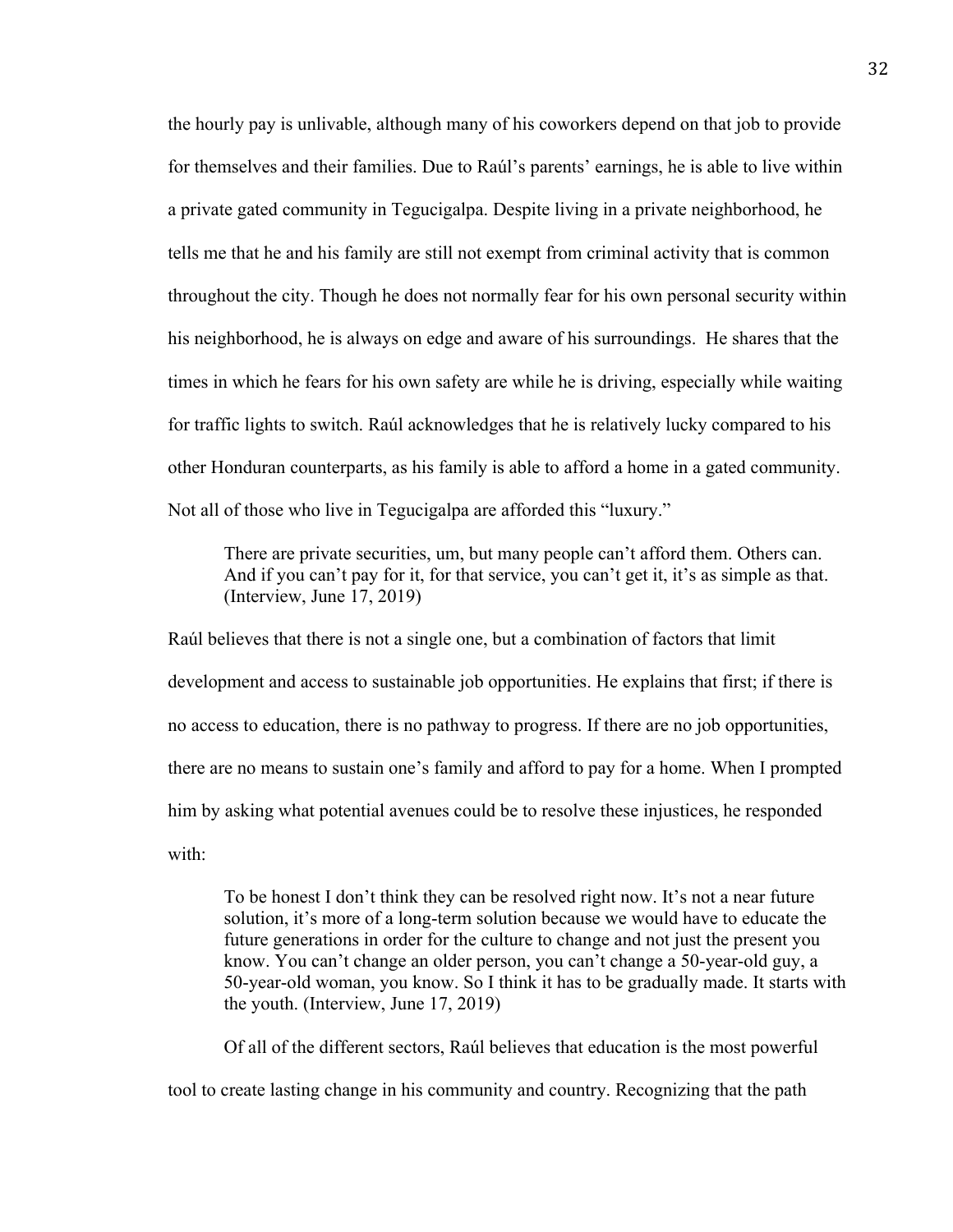towards progress could be a long one, Raúl is a firm believer that change will stem from

the young people and younger generations, reiterating this various times throughout the

interview to create an emphasis on its importance.

As much as there could be done here, I would believe in making a change in education. Starting a new program or developing a program that allows young children to learn new things, not just the traditional learning but learn how to build a computer, speak a different language, and you know, innovation in education would be my best bet. (Interview, June 17, 2019)

Raúl's emphasis on education led me to ask the question of whether or not he believes

USAID could serve as a way to improve the educational system and development rate in

general in Honduras.

Well, USAID could help, but the focus is all wrong. Just go, deep in the country. Don't go to the cities. Go outside of the country. There's a lot of communities that still don't have any electrical services they don't even have you know safe water, clean water, or access to any public health or hospital. So why not build on organizations that can fulfill or you know at least bring a 80% of these necessities to the community? You know it's so easy to do research and just go out and look into those communities. Even an hour away from the city there's so much change that can be made... Also because most of the migration that comes to the U.S. are from those rural areas, not the big cities. Of course you will see some people from big cities and whatnot but they mostly are from small towns and communities that lack resources. (Interview, June 17, 2019)

Due to his call for more resources, programs and funds from USAID to rural areas, I

asked Raúl if aid allocation should be changed in order to best benefit those communities.

He responded:

Uff.. Um, I don't, I don't, I certainly don't think USAID funds should be distributed the way they are being and have been because I think there could be made a lot of progress through the international aid, but not through the government here. Because if you want to help with development in our country, don't do it through the government you know, especially if you know we have such a corrupted government… and not only this government. I mean politically speaking the structures of our system are very corrupt so why? Why would you even care about trying to help and bring the money to the government here? I would say just build or create new organizations that you can bring this help to and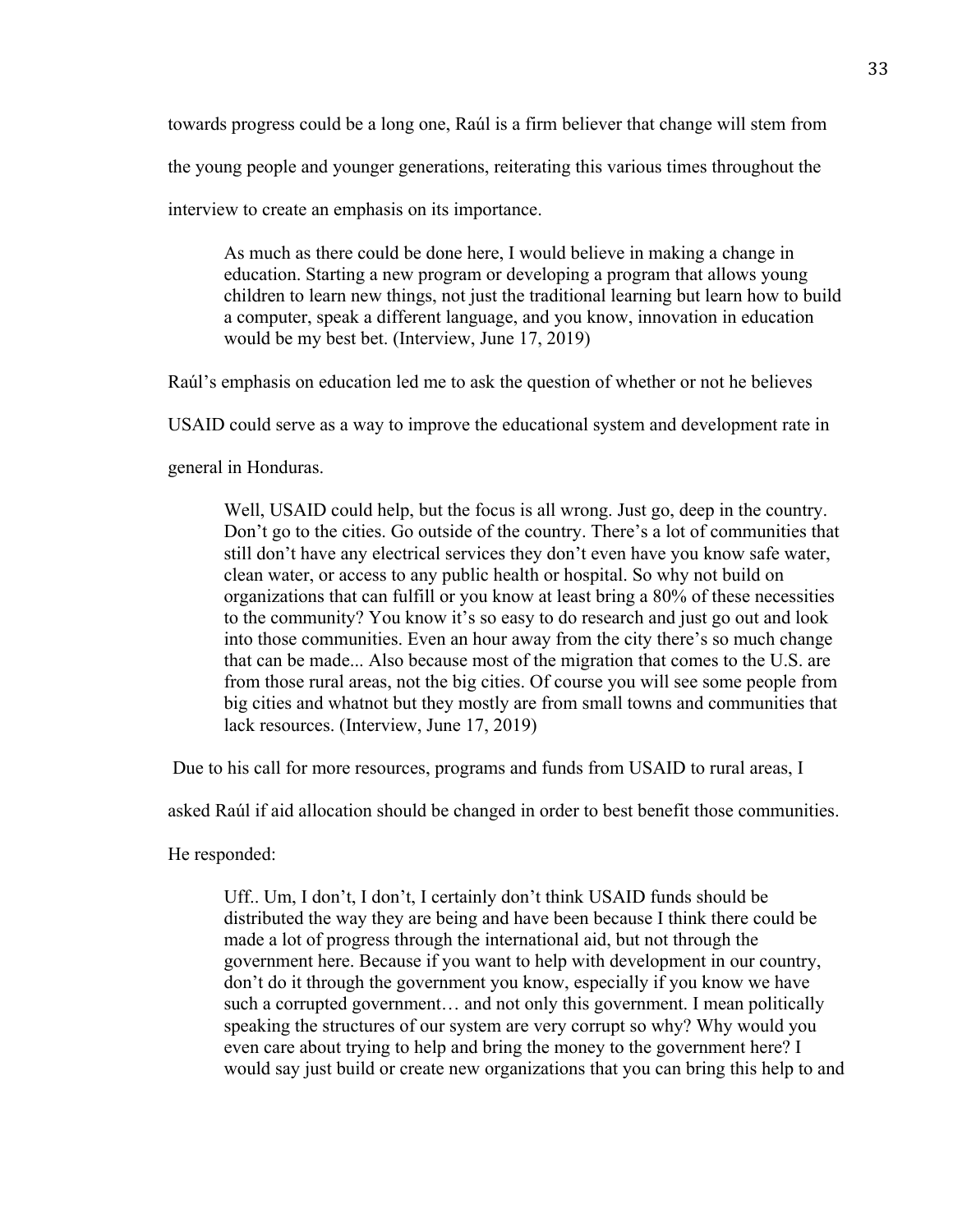you know, be diverse and spread the help throughout those (organizations). (Interview, June 17, 2019)

#### *José Espinoza\**

I met José Espinoza during my year volunteering in Honduras. He had become friends with many of the teachers that were working at a branch of the school that I taught for in a town just outside of San Pedro Sula. My colleagues introduced me to José and we became close friends upon realizing that we had many interests in common, especially in relation to advocacy for migrants. José works for an international nonprofit organization, but also does volunteer work on his own time to help recently deported youth readjust back to life in Honduras. José is passionate about uniting Honduras and improving conditions in his country that would allow Hondurans the possibility of remaining at home. He was eager to participate in my study and even had his neighbor take part in an interview as well. Due to the fact that I already knew much about José's background, I began by prompting him to speak in regards to his experience with employment and education opportunities after moving from rural Santa Barbara to the city of San Pedro Sula. José began by stating:

Debería ser asi… de que si tengas una buen educación, puedas encontrar un buen trabajo. Pero realmente el hecho de que tu estudies en la universidad no te garantiza que vas a encontrar un mejor empleo, que vas a mejorar tu situación económica. Ehh primero, bueno, te cuento cuando yo gradué de la universidad al nivel superior, yo salí de la universidad buscando empleo. Pero lo que me enfrenta… las instituciones me ofrecía mensualmente no era ni 200 dólares y estaba en un nivel superior. Con 200 dólares ni compres comida para vivir. Básicamente se te va en transporte, en pagar por tu casa. Entonces 200 dólares no verdad? Entonces actualmente hay personas graduado de la universidad que están ganando 300, 400 dólares al mes. Entonces no hay garantiza que vas a mejorar, no es sostenible. (Interview, June 11, 2019)

According to José's experience, simply obtaining a university degree does not automatically guarantee access to even a job that pays a salary necessary for basic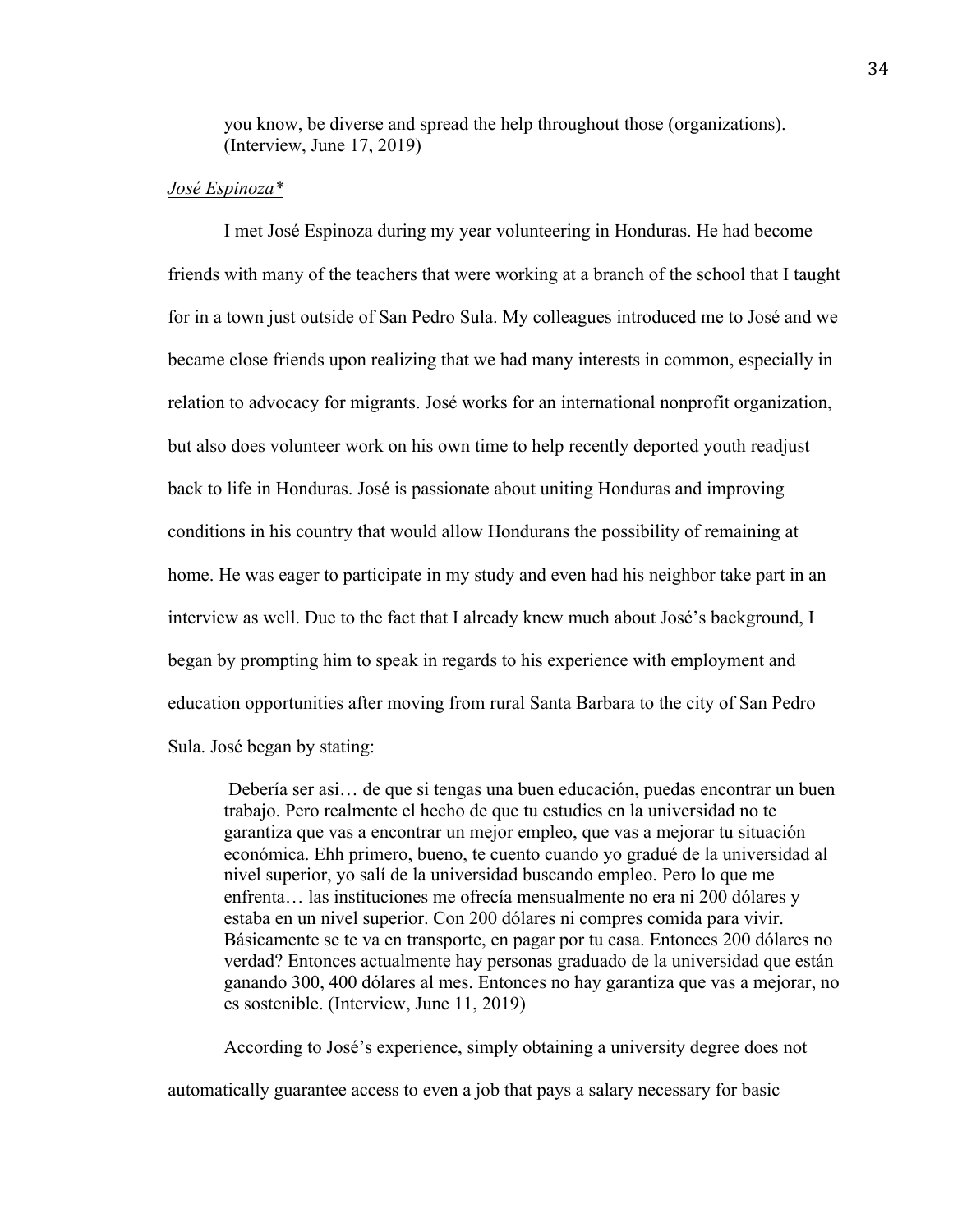necessities such as food and housing. Upon graduating university, the monthly rate he was offered was below two hundred dollars a month, which is not even a sufficient amount to buy enough food for the month. Therefore, Honduras' economy may provide sufficient employment opportunities, but the question of underemployment is another category that should be examined significantly. José also explained that there may be many institutions or businesses looking for employees, but the contracts that they offer are based on specific defined times, leaving workers without any sense of security that they will continue to be able to provide for themselves and their families once their contract ends. He provided an interesting statistic from the Honduran Secretaria de Trabajo, finding:

Imagínate que las estadísticas de la Secretaria de Trabajo dicen que cerca del 60% de las personas es como subempleo. Gente que busquen empleo y recursos sin tener trabajo estable. (Interview, June 11, 2019)

Clearly, with 60% of people working underemployed, there is a vast lack of opportunities available for Hondurans to progress. Outside of José's current job working for a non-profit, he has experience working in a factory setting as well as serving as an educator. He explained, to my surprise, that working in a factory actually paid more than his position as an educator.

Yo tuve varios empleos. Estuve varios años en una empresa maquila. Era como un horario "turno" Entonces trabajaba como 5 dias desde las 5 de la mañana hasta 5:30 en la tarde a 6 de la mañana. Era muy mal pagado. Yo ganaba allí estando yo en la universidad como 200 dolares al mes. Tenia que pagar mi transporte, mi alimentación, mi casa. Despues trabajé en un educativo, un colegio dando clases y aún era peor. Porque allí era como por horas. Pagaron "per hour" entonces te pagaban la hora que normalmente era entre 15 dollares máximo, no menos… 10 dolares por hora por clases. Y era como 3 horas máximo entonces era como 30 dolares cada semana. Era peor no? Era más difícil. (Interview, June 11, 2019)

It is clear from José's narrative that advancing one's education in Honduras is not

an investment that is certain to bring better paying jobs. While neither of the positions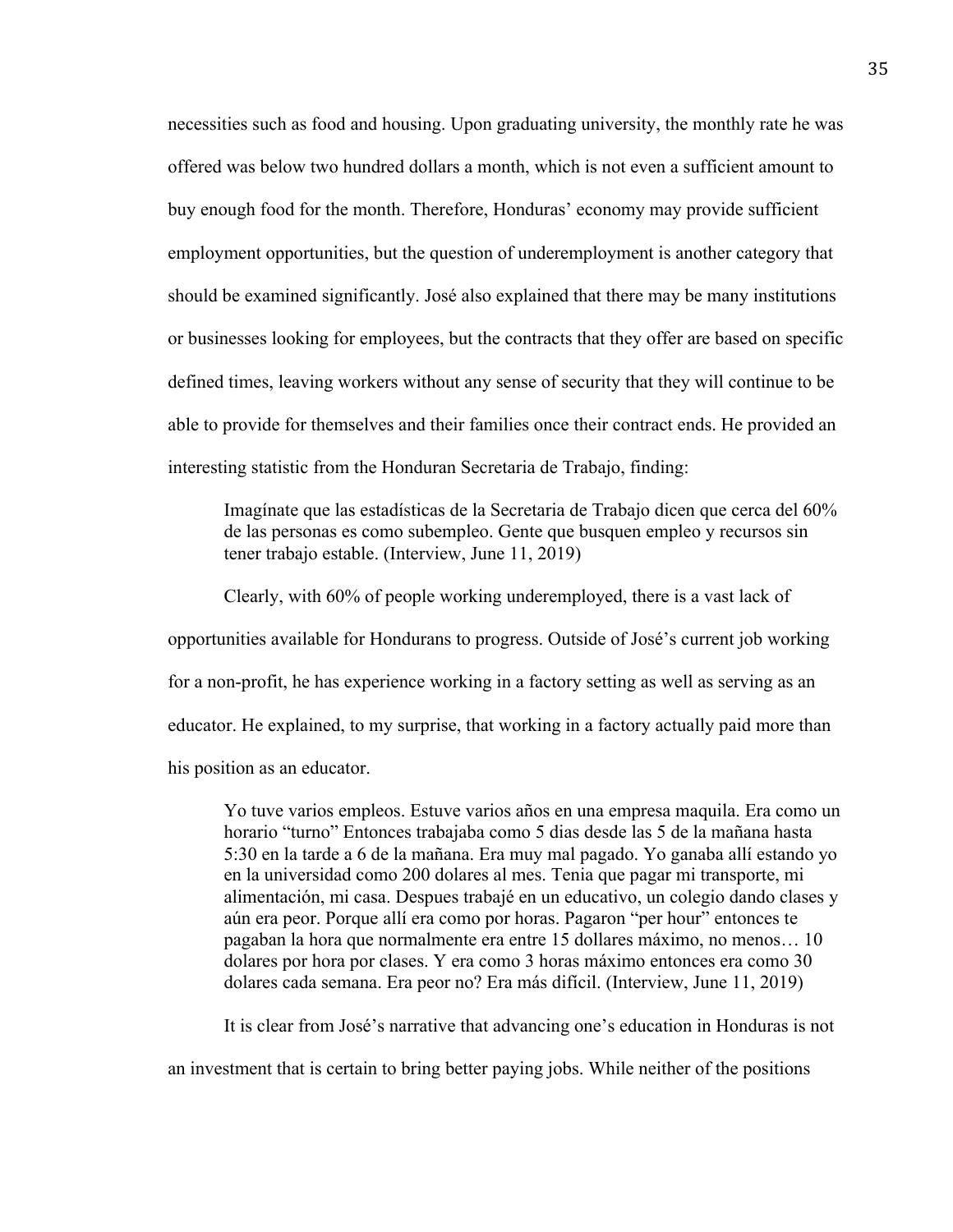José mentioned provided sufficient funds to cover basic living costs, it is revealing in many ways to uncover that in many instances, factory workers are comparatively provided with better wages than teachers. This also speaks volumes to the concerns regarding the educational system. If educators are not being paid fair wages, few can afford to serve in such a position if they do not have an alternate source of income. This is why, José explains, there is such a stark divide between the public and private educational system in the country, with private schools tending to have much more funds and resources and better compensation for teachers. This divide is not solely limited to education, however. José explains that security issues throughout San Pedro Sula are focused on mainly by certain zones of the city. If one cannot afford to pay the cost of residing in a "safer" zone, they are more likely to be exposed to become victims of violence. In the words of José:

En San Pedro en general… Bueno mira, ehh, la situación de inseguridad es por zonas. Hay zonas muy peligrosas, hay zonas menos peligrosas pero no es que son seguro del todo. Hay otras zonas que son zonas de guerra literalmente, entonces es inestable y se propaga actualmente. Se parece una colonia en San Pedro que hay 8 maras no, maras o pandillas y de pronto se parecen en otros lados. Y la gente viven constantemente en temor, en temor de que se secuestren, temor a que le asalten, constantemente en temor. Somos una comunidad psicológicamente afectada por eso. Muchos viven peor porque viven en zonas periféricas y por eso tomen la decisión de migrar no, al cualquier país del mundo, sobre todo los Estados Unidos, no? Pero si es una situación muy difícil, y la inestabilidad política y económica todavía afecta mas. (Interview, June 11, 2019)

José brings up a powerful point that speaks to the root causes behind migration from Honduras. When one's security and well-being depends upon their income and ability to afford private protection, there are severe consequences and actions that must be taken as a result. In the words of José, some zones are truly "war zones" of fights between gangs. Considering this, José explains that many make the decision to migrate to the United States in hopes of finding safety and opportunities to advance in whatever path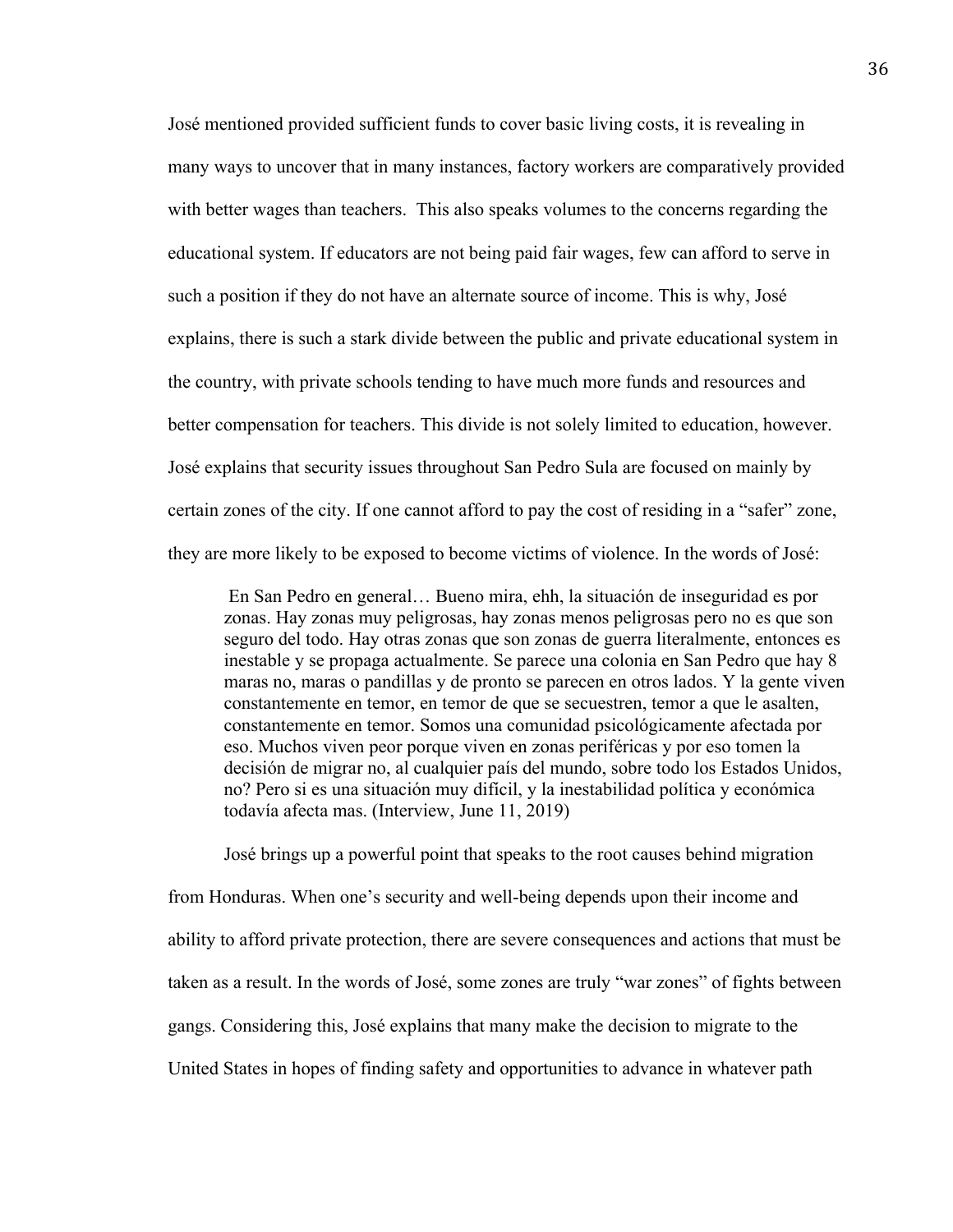they so desire. Instances of violence and crime have become the norm in San Pedro Sula, and José shared with me his own personal experiences being affected by organized crime.

Yo he sido afectado muy directamente por temas de inseguridad. Me intentaron de secuestrarme… a mi casa se metieron como asaltaron a mi casa como 8 veces, extraían como todo lo que había. Era por bandas organizadas que roban casas. Entonces era una situación muy difícil no, entonces, puedo decir que si, desde asaltos muy básicos que se dan constantemente en la ciudad, hasta intento de secuestro y robo con armada a mi propia casa. (Interview, June 11, 2019)

José explained all of these traumatic events to me in a very matter-of-fact tone. He has

been a victim of assault, robbery, and attempted kidnapping, but speaks of these

traumatizing instances as something that is to be expected in the city. He explained that

this violence has been normalized in order for Hondurans to survive, especially in cities

like San Pedro Sula. Therefore I decided to inquire as to what means of protection, if any,

were available, to protect residents against these types of assaults.

En este comunidad en que yo viví que sufrí varios intentos de secuestros y robos, la comunidad se organizo y decidió crear una patrulla entra la colonia para que la gente afuera no podrían entrar. Eso fue en el momento muy efectiva, pusieran guardias de seguridad, otros medios. Pero lo que sucedió fue que la inseguridad se transforma en otra cosa. La inseguridad se transforma en una colonia de narcotraficantes. Era muy común que cuando cruzaba del portón de la colonia, recataban a uno de los narcos, mataron a uno de los narcos. Entonces eso provocaba también otra situación mas difícil todavía no? Y de pronto también comenzaba a distribuir drogas, incluso la policía estaban involucrada si? Nosotros sabían que la policía estaba involucrada porque llegaban a las casa donde vivían estas personas y salían como que si nada no? Entonces era evidencia de que recibían dinero de estas personas. Entonces si se buscan estrategias pero la efectividad dura poco.. son como muy propensas a que se pierden los esfuerzas porque la inseguridad se transforma no en una forma otra entonces ehh parecería ese panorama como muy sombría, como muy difícil de superar y mas con la involuntad política para mejorar la estructura del gobierno y del país o el estado en general. (Interview, June 11, 2019)

This is undoubtedly a very complex issue, considering that communities are left

with no other option than to try and create their own system of patrol to enforce a sense of

security. It is widely accepted and acknowledged in Honduras that the police are involved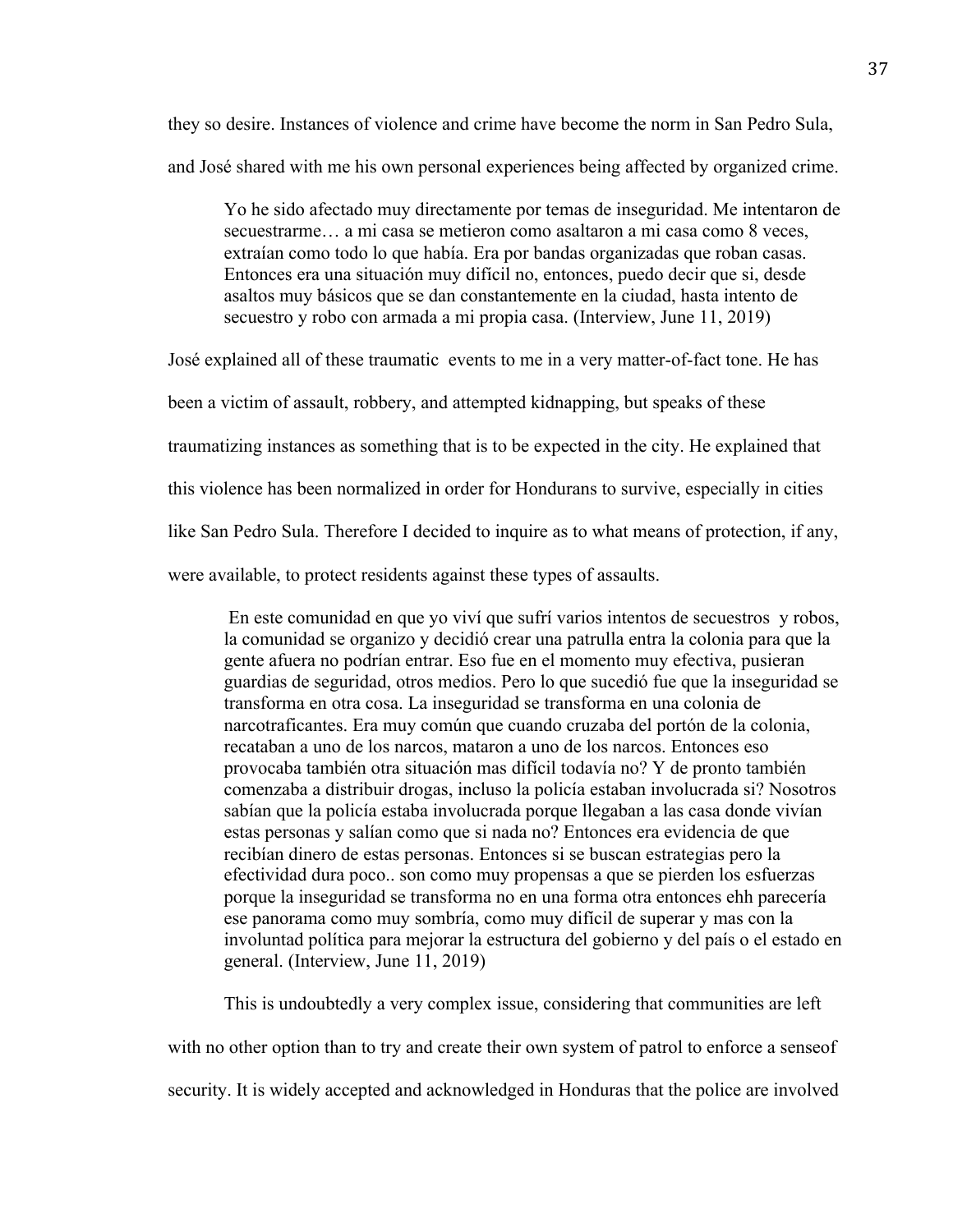with the gangs and narcotraffickers for financial compensation, as José explains.

Therefore, Hondurans are often hesitant to report incidents or call for support in regards to a crime. As a result, efforts taken collectively by José's community to keep out gang members rather resulted in a safehaven for narcotraffickers, creating an even more dangerous reality for the original community members. The question that remains then, is what is the Honduran government's role in serving to protect their citizens? José sheds light on this topic, and speaks to the funds the United States has provided through USAID and their ineffectiveness regarding matters of security.

Se invierta cada año como 55 millones en seguridad, millones de lempiras en temas de seguridad en el país. Sin embargo, la inseguridad sigue igual o así peor. Imagínate que en el otro año, 32 masacres pasaban, no 32 muertos, 32 masacres. Entonces imagínate, si inviertan mucho en seguridad pero sigue… Entonces te das cuenta de que aumentar o equipar policías o militares no te ayuda. Entonces por que no mejor tal vez, la educación… por que no? Hay ataques ahorita del gobierno por la educación, por la salud que quieran privatizar. Entonces si necesitas invertir en eso. Hay hospitales que no tienen ni los instrumentos básicos para atenderte a veces. Tienes que comprarlo tu, porque los hospitales públicos no tienen los medicamentos. Y otra tema que es muy relevante es la corrupción. Esta investida todo el sistema del gobierno en corrupción. Se pierden al año cerca de 55 mil millones de lempiras en corrupción. Entonces imagínate tienes 55 millones invirtiendo en seguridad, tienes 55 mil que se pierden en corrupción, tanto es 55 mil millones de lempiras botado en la basura. Botados en la basura. Y si los invierte en la educación y en la salud…es como… ilógico. Ilógico. (Interview, June 11, 2019)

In José's view, the violence and 32 mass killing that occurred in 2019 up to the time of the interview are proof that funds that have been designated for security purposes, and are not truly being invested as a means to protect Honduran citizens. The military and police have proven ties and connection with organized criminals and narcotraffickers, José speaks from personal experience and knowledge. For him, based his first-hand experience, it makes no logical sense that the United States would continue to allocate funds to "security" when safety conditions only appear to be worsening. José makes a powerful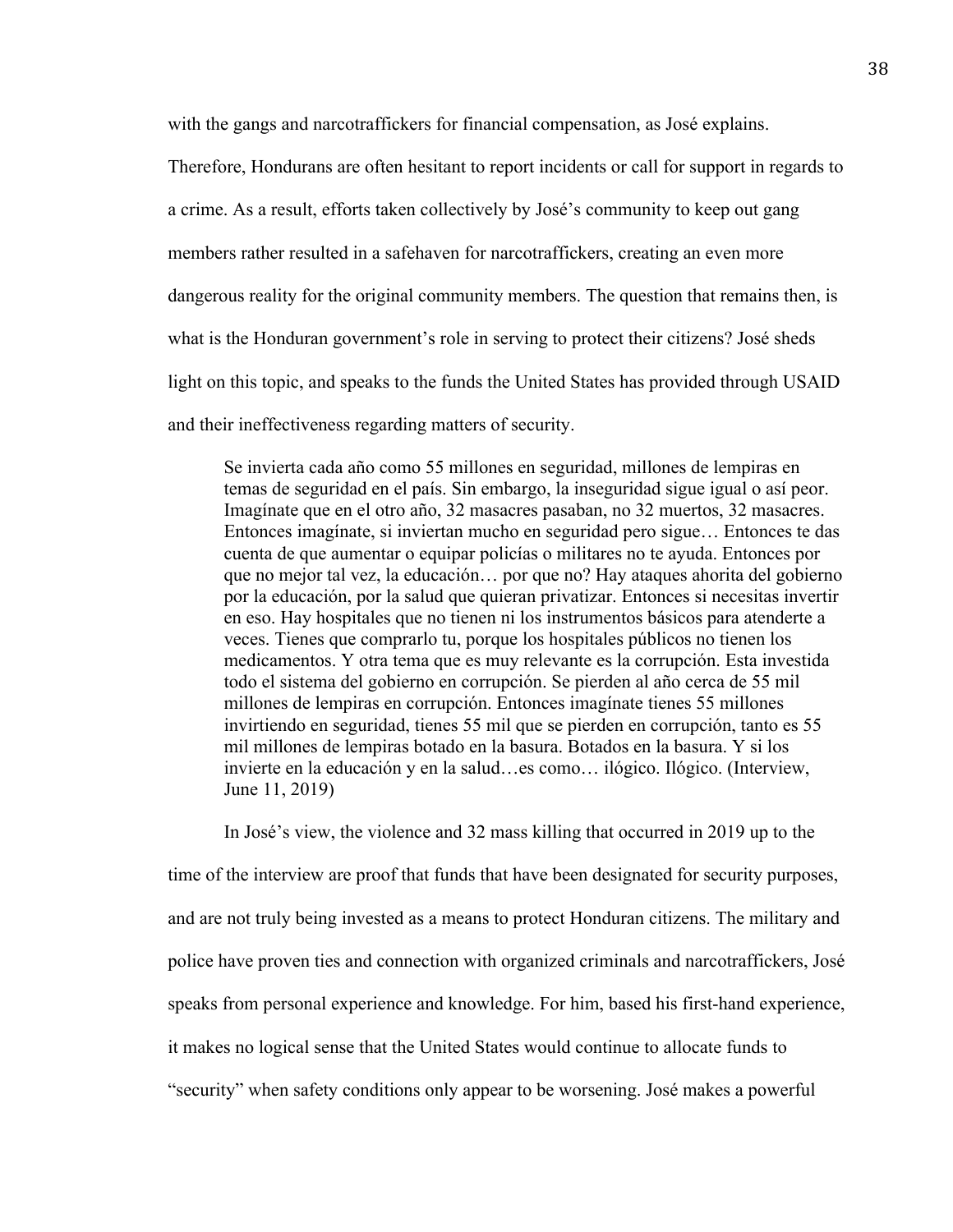statement by finding that those funds from the United States might as well be thrown away into corruption, and instead of supporting Hondurans, they are only further fueling the crisis of insecurity forcing many to flee their country.

Es una política realmente estadounidense, tener junto estratégicos dentro de su pensamiento político militar. Entonces eh, para ellos somos una base de los Estados Unidos realmente. Una base militar. Mucho del dinero que envía desde los Estados Unidos por ciertas programas va a los militares, para armar a los militares. Desde el momento que llega, los militares ya lo tienen. Es como de contrate un agencia, de esas como, es como negocios, es un montón de dinero, y con este dinero, ellos controlan el país. Yo siempre he creído de que mas allá del pensamiento del estrategia política y militar de los Estados Unidos tengan en nuestros países, hay que aprovechar los recursos que dan. Sin embargo, no se hace. El gobierno de los Estados Unidos sabe que todo el sistema aquí esta involucrado en corrupción, entonces hay una intención detrás del dinero que envían. (Interview, June 11, 2019)

Jose counters that the money that is sent from the United States which is allocated

for security is used to arm Honduran military officials in order to maintain control and sovereignty within the region. Therefore, the pouring in of funds is invested in such a manner intended to utilize the country as a military base for the United States's national interests. He argues instead that if funds are to continue, it is only logical that they are instead allocated in a way that serves to assist the people. Sectors severely lacking such as public health facilities and the education system are the areas that truly need to be invested in. Upon providing this suggestion, I questioned if it could be helpful to invest in nonprofit organizations that are already functioning in the city. He responded by stating:

Mira si hay miles de organizaciones que existe en San Pedro. Hay miles que atienden o ayuda pero sus impactos son… no tan grandes. No solucionan la problemática. No hay un esfuerzo también.. conjunto. Cada organización trabaja de manera individual, y lo que hacen es deficiente. Tienen proyectos o requisitos que quieren cumplir, y después de cumplirlos se van. No se quedan para mantener un impacto. Siempre están pensando en sus mismos, para obtener mas fondos para sus mismos. Ganan millones, pero no beneficia a las personas en este país. Lo mejor es enseñar a la gente cómo hacer las cosas. Esto sería más beneficioso y generaría un impacto más sostenible para encontrar soluciones a los problemas que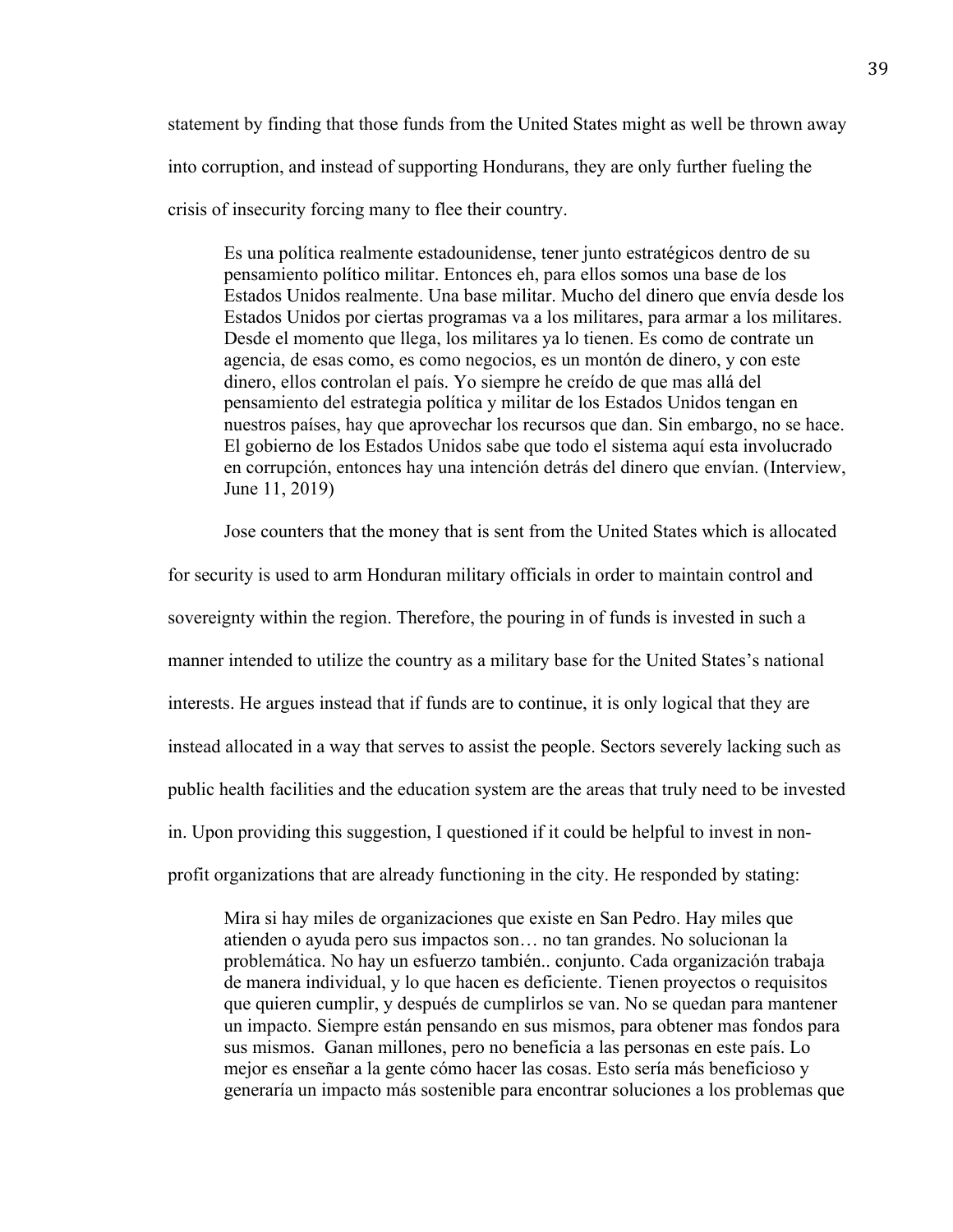enfrentamos. No salvas a una persona que muere de hambre solo dándole un plato de comida una vez, ¿Verdad? Es mejor enseñar a la gente a pescar que ir a pescar por ellos. Así que hay algunos esfuerzos pero no son sostenibles. Entonces, no creo que necesiten más fondos. (Interview, June 11, 2019)

Non-profit organizations or funds distributed from the United States government in

the name of security are not the answer, according to José. Non-profits mainly serve to

protect their own interests and gain more money for their own organizations. They do not

remain after their projects are completed, and thus their impact is brief and does not create

sustainable impacts that assist the community. It appears that continued outside

interference and short-term projects by non-profits are not the answer. Based on his

response, I prompted José by asking if he had any ideas or alternatives through which he

believes the country could reach stability, sustainable growth and development.

En los mismos desafíos tienes que encontrar la solución no? Es como, tienes un tema de corrupción que es del gobierno, es como que, los fondos están invertido en el sistema de corrupción. Como enfrenta eso, porque esta invertido en todo el sistema. Yo podría decir algo fácil, que encarcelara todos los corruptos, pero los que imparten justicia son corruptas. Es mas aún difícil. Es mas difícil porque las policías y las militares están en favor del gobierno. Inversión en educación, en salud, en seguridad pero no a la seguridad que ataca a su propia gente. Su eslogan dice "Servir y Proteger" ¿No? Pero sirven los intereses del gobierno and y el gobierno es corrupto… se roban todo el dinero. Creo que por eso las ideas para muchos se están acabando. Que haces con una situación así tan grande, el problema es muy grande, es una instructora. Hay que reconstruir todo. (Interview, June 11, 2019)

There is no clear-cut response and solution to the issue of insecurity and development. If as José describes, when all of the funds are involved in a system of corruption, there is no easy resolution in resolving a complex web of injustices. When the country's sources of power; police, military, government and the justice systems are all involved in corrupt practices, it seems evident that the only solution would be to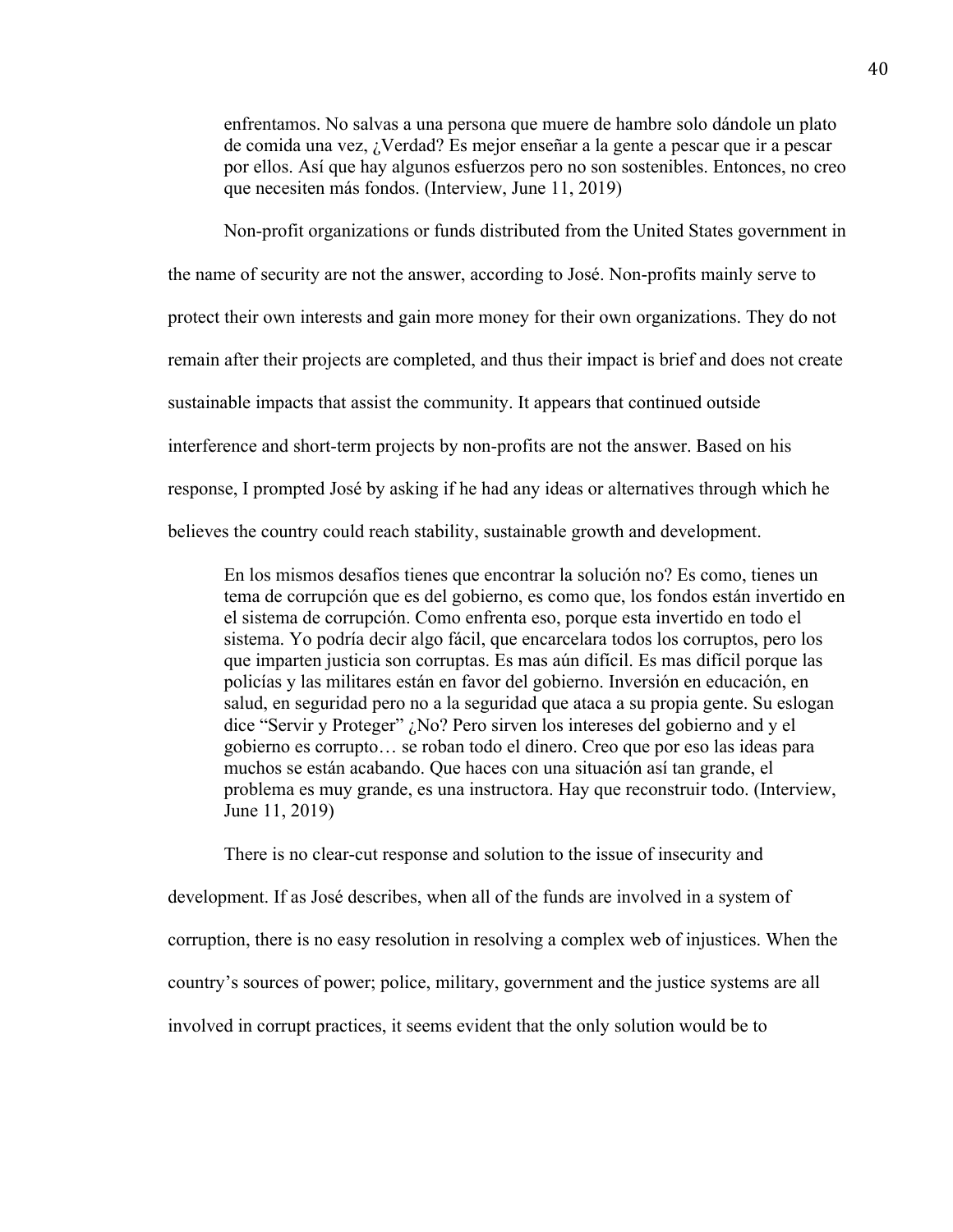reconstruct the entire structure. That is no likely or simple task, but José has one solution he believes could be the most beneficial.

Mucha gente te va a decir, ¿Qué importa que los Estados Unidos quita los fondos si no vemos ningún impacto? Los políticos corruptos no tendrán la capacidad de tener más poder si detienen los fondos, ¿Verdad? Entonces será mejor que se quiten los fondos… y tal vez comencemos a ver un cambio en este país. (Interview, June 11, 2019)

Instead of continuing to fund corrupt governments and their politicans, José concludes that many Hondurans believe that it is better to suspend funds all together, and in this way, they could begin to see a change in their country.

### *Octavio Villanueva\**

I was introduced to Octavio Villanueva through one of my Honduran counterparts at the school in Santa Barbara that I volunteered for. When I went to Azacualpa to interview him it was the first time we had ever met. Octavio and I had dinner at a local restaurant in the town's center park for the interview. He shared that he had lived in the small town for 27 years, all of his life. He opened up by sharing with me a bit about his family. His mother's side of the family resides in Azacualpa, while his father's side lives and works in San Pedro Sula. Many members of his family, however, had made the decision to migrate to the United States. He explained their reasoning for leaving Honduras, stating:

Ellos se fueron por falto de oportunidades, pues mas que todo por falta de trabajo. En educación también había dificultades… y algunos por persecución, ellos tuvieron problemas aquí en Honduras y les tocó migrar. (Interview, June 22, 2019)

Though Octavio's family in San Pedro had to flee the country due to persecution, he shared that he was lucky and had never been a victim of a crime during his 27 years residing in Azacualpa. He explained that the dynamics are different there; there is no gang presence and members of the community do not live in fear of organized crime groups. In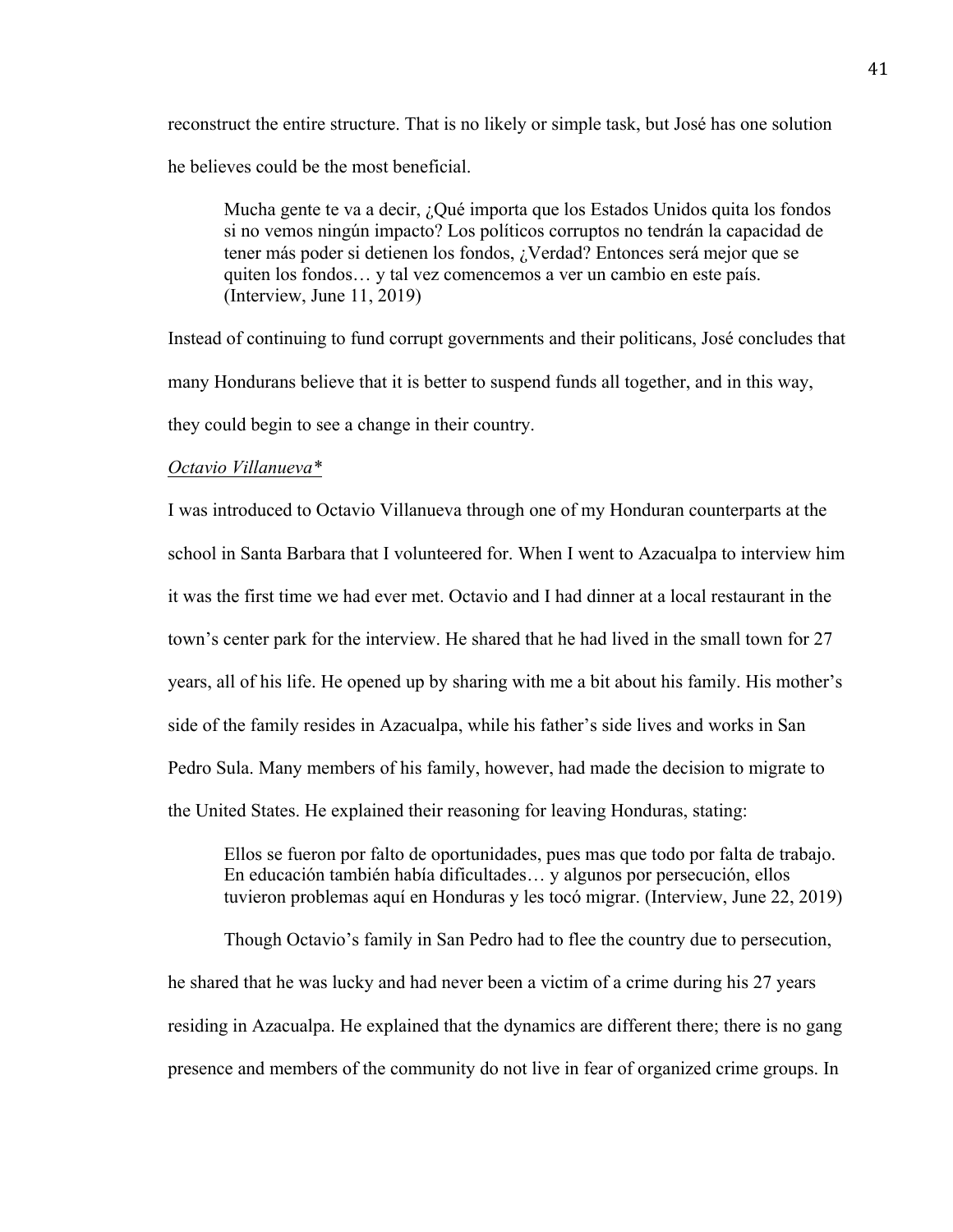vast contrast to the interviewees responses in cities such as San Pedro Sula and

Tegucigalpa, Octavio finds:

Lo considero muy bien aquí. Hay bastante seguridad. No hay problemas. Pienso que en seguridad, pues hay policías o militares acá estudiando el pueblo. El pueblo es muy sano. Entre la comunidad es muy sana, entonces no, no he tenido problemas nunca. Aquí en la comunidad encerrándonos y no tenemos ese problema de la inseguridad. Siempre ha sido así, siempre desde que yo tengo memoria, no habido problemas. (Interview, June 22, 2019)

This is experience of safety is quite a difference from the concerns of Hondurans living in the larger cities. According to Octavio, the police and military in Azacualpa are doing their job to protect the residents of the area. It is also important to note that there is no active gang presence or groups of organized crime, and thus there is less violence for those forces to respond to. Nevertheless, it is necessary to examine the differences in concerns in relation to geographical location throughout the country. Though Azacualpa is not greatly affected by violence and insecurity, they have different issues of their own living in a more rural area with fewer resources. One area that is greatly lacking is the educational system. When I prompted Octavio regarding the quality of education available to residents of Azacualpa, he responded:

Que le pudiéramos llamar de calidad, no. Puede ser que no… pero si se podría mejorar. La verdad es como, como lo que tenemos acá es como escuelas y colegios públicos. Entonces este… las instituciones de gobierno no están a un 100% entonces para recibir algo de calidad, muchas veces tiene que irse a los privados en las ciudades mas grandes como San Pedro Sula. (Interview, June 22, 2019)

The issue at hand in smaller towns like Azacualpa is that many do not have the resources or means necessary to travel over an hour into San Pedro Sula to attend private schools. Thus, education of "quality" for those who live in Azacualpa is seen as an enormous privilege. In the words of Octavio: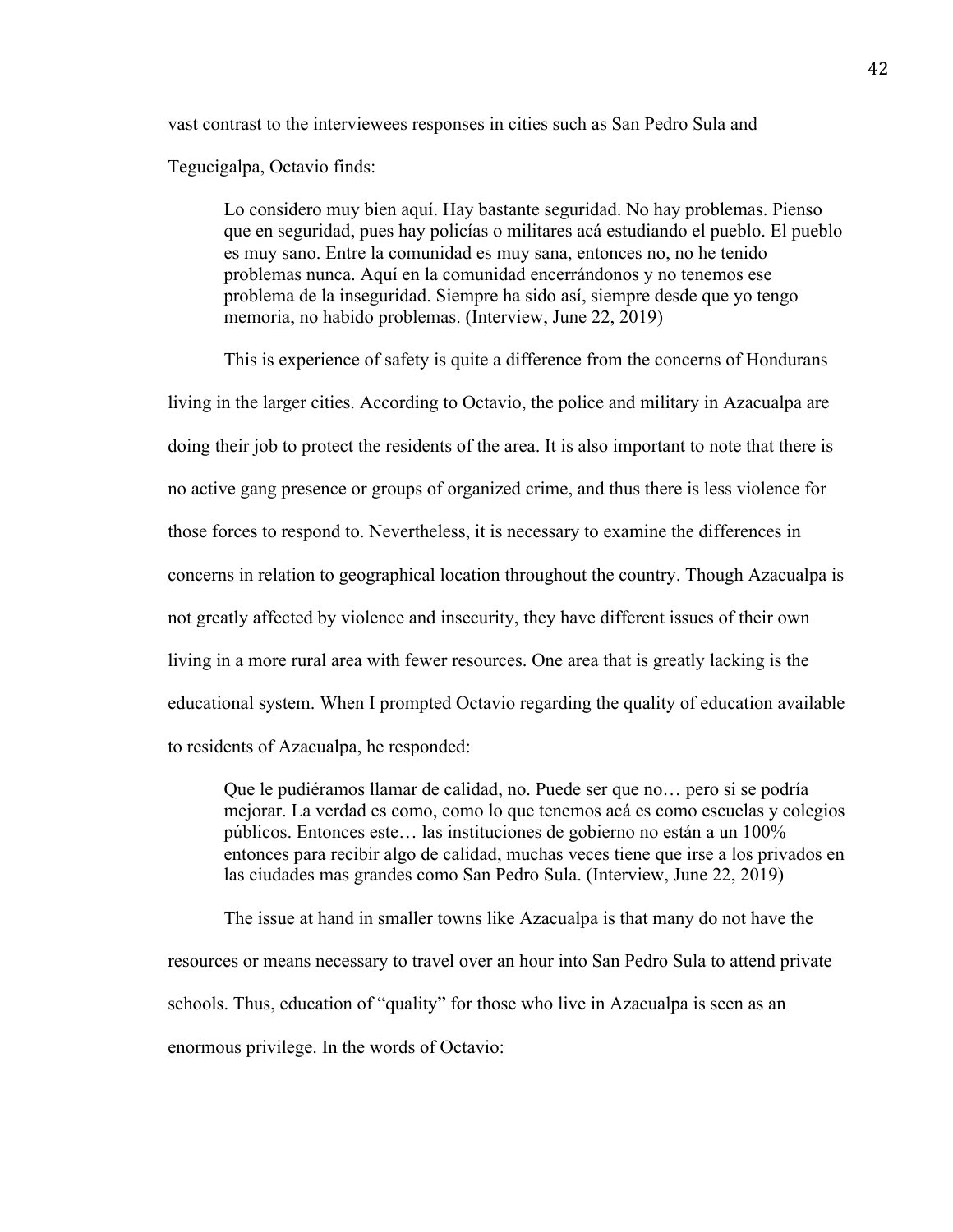Que ya después de colegio muchas personas no sigan sus estudios porque, eh… dónde están las universidades, pues están en San Pedro Sula y es muy lejos. Entonces ellos les tocaría ir a vivir allá y conseguir un trabajo, y es cara la vida en San Pedro. Es cara. Entonces no muchas personas tienen esa facilidad. (Interview, June 22, 2019)

Due to these difficulties of lacks of resources and transportation, it is often not feasible for

those living in rural areas to move to San Pedro Sula for education. They would first have

to find a job to be able to sustain themselves, and that is no easy task. It is much more

expensive living in the city than in rural Azacualpa, and most do not have enough savings

to move in order to advance their education. Despite this, according to Octavio, the only

way to advance and improve one's economic position is to complete an advanced degree.

He is one of the few in his community that had the opportunity of traveling to San Pedro

Sula on the weekends to study and complete a degree in computer science at the

university. He explains his experience by sharing:

En mi caso, yo me gradué como ingeniero en computación y gracias a ellos, pues tengo mi trabajo. Siento que me pagan muy bien y gracias a ellos yo he tenido muchas oportunidades en mi vida incluso para mi familia. Entonces eso abre puertas, verdad, tener un estudio de alto nivel abre puertas porque las compañías quieren personas que estén preparadas para poder ejercer esos puestos que ellos necesitan. Estoy contento en mi profesión, me ha dado lo que yo ha esperado. (Interview, June 22, 2019)

Octavio's degree has provided him with the funds necessary to provide for his family, travel around the world, and live without the worries that many Hondurans face of having the lack of obtaining even the most basic of necessities. Octavio described his life as a "dignified" life, and claims that only those who are educated are able to live comfortably and with "dignity" in Honduras. Considering this persepective, I was interested to know what Octavio thought could be potential avenues that could allow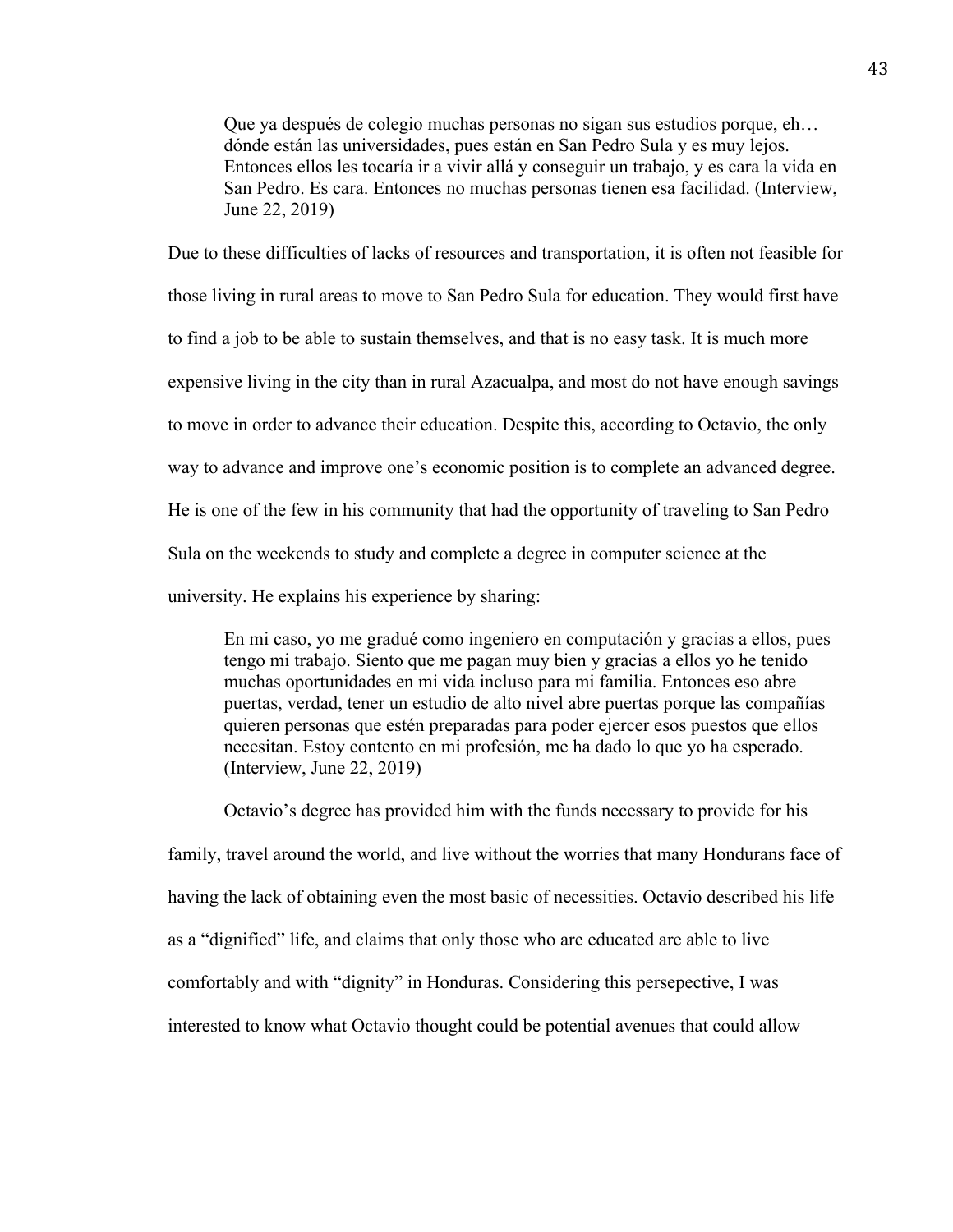members of his community better access to advanced education or sustainable job

opportunities in general.

Abrir universidades publicas. El gobierno, en vez de seguir gastando un montón del dinero por la seguridad, ellos podría traer una extensión de universidad publica, cerca, con algunas carreras para que los estudiantes puedan optar a poder estudiar. Así poder tener un mejor trabajo, un mejor estilo de vida… Eso pienso yo. Pienso que la educación es algo muy bueno. Porque usted no puede venir y dar dinero a las personas porque ese dinero se lo van a gastar. Después le van a estar pidiendo más dinero mientras que usted le da la educación, la educación no se la va a quitar nadie. Nadie se la puede vender ni regalar, y entonces con la educación cuando usted este ensenando algo a alguien eso se queda. Entonces eso solo va a servir, verdad. Es como cuando dicen el dicho, *No le deja el pescado, ensénale a pescar que el va a poder contener su propia comida*. (Interview, June 22, 2019)

The desire for the opening more public universities in rural areas is one that many

Hondurans share. In order to fulfill this desire, the Honduran government would have to be willing to allocate more funds to this sector. Octavio brought up a common theme when mentioning the government's allocation of the majority of funds to security. It is apparent that Hondurans have not seen any additional efforts by part of the government to improve the issue of insecurity. They do, however, commonly cite education to be the area that needs the most investment and attention. Considering this, I asked Octavio his perspective on USAID allocation to Honduras and whether he has any knowledge of their allocation or perhaps had experienced any impacts from the influx of those funds.

Mira, no sé mucho sobre USAID. En esos pueblos pequeños como Azacualpa, no vemos ningún impacto. Lo que sí sé es que Estados Unidos envía dinero al gobierno aquí para mantener y extender poder y influencia. Pero si los Estados Unidos quiera ayudarnos, deben dejar dando y dando a los corruptos. Invertir en educación es la única forma de mejorar nuestro país. Porque como yo ya le dije, si no hay estudio, es muy difícil para los personas. Si la gente no tienen educación, no pueden tener una vida digna. Por eso la gente están saliendo del país. Creo que si el sistema educativo mejora, menos personas necesitarán migrar. (Interview, June 22, 2019)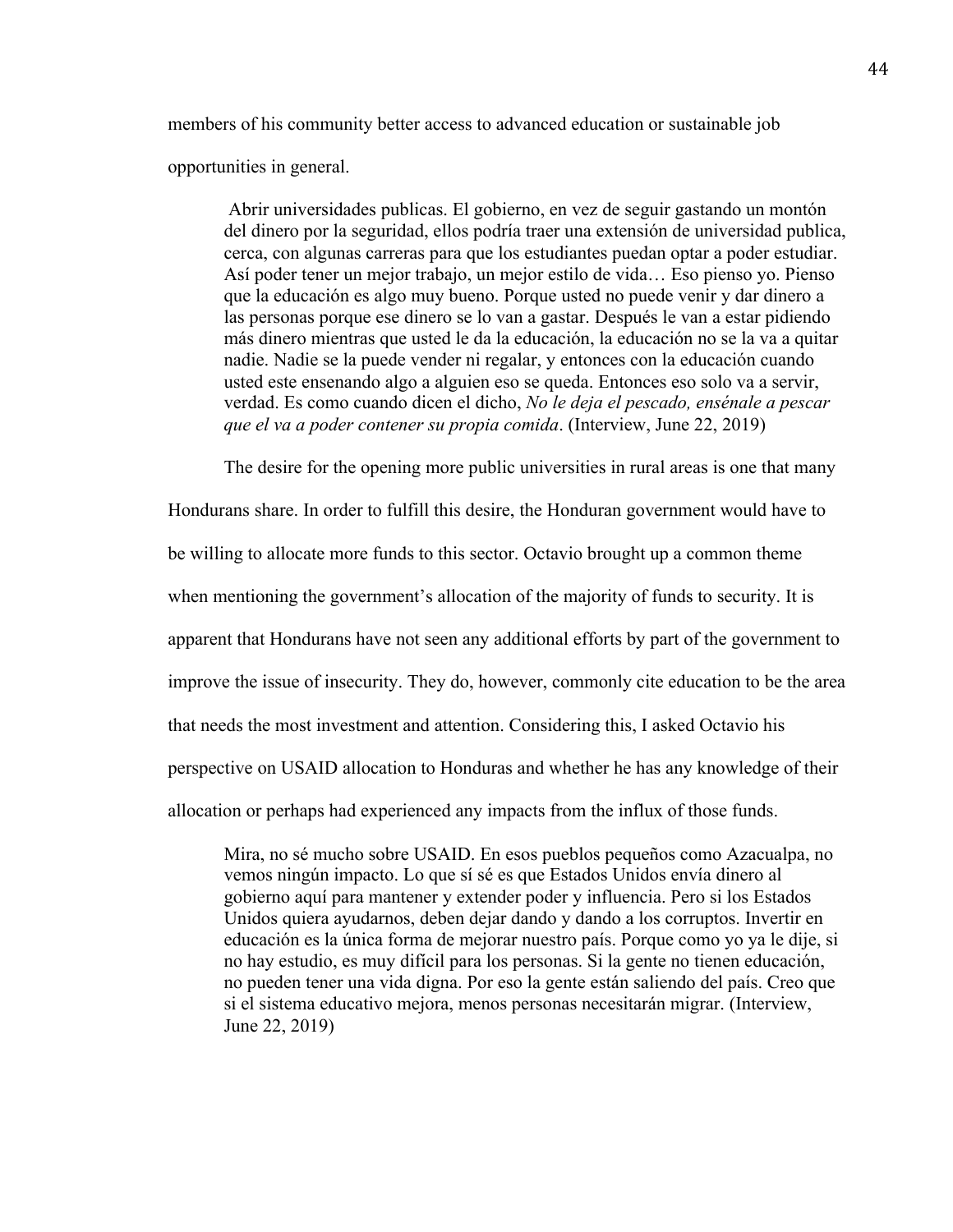Octavio acknowledges that he is not very knowledgeable about the function of USAID, as he notes that in the small town of Azacualpa, they do not experience any sort of impact from those funds. What he does understand, however, is that the United States continues sending funds in order to maintain power and influence within Honduras. If the United States truly wants to help, he suggests that they should suspend aid to corrupt politicans and governmental agencies. By instead investing those funds in education, Octavio concludes that Hondurans will live a more dignified life which allows them to remain in their home country instead of facing the need to migrate elsewhere.

#### *Juan Tabora\**

Juan Tabora is the neighbor of my friend, José, and was interested in taking part in an interview to share his experience and perspective. Before conducting the interview, I had never met or spoken to Juan. He is a middle-aged man who migrated to the city of San Pedro Sula from the more rural area of Santa Barbara in order to advance his education and find work. Most of Juan's family also lived together with him in Santa Barbara, but Juan explains that many of his nephews made the decision to migrate due to economic difficulties with the family's coffee business.

Era por la situación económica que han migrado, principalmente. Porque en este caso mis sobrinos han migrado a los Estados Unidos. Mi familia se dedica a café. Entonces desde 2002 hasta la fecha, los precios de cafe han sido bajos. Aunque digan ah, cafe vale 200 dólares a la bolsa, pues sucede que cuando los productores da el producto a las compañías, no les da 200 dólares. Les da como 50 dólares. Por eso, en este caso es una de las razones que la gente tienen que migrar. Ha sido por eso, por los bajos precios. (Interview, June 11, 2019)

Instead of leaving Honduras due to the low prices that companies were offering for their coffee products, Juan made the decision to move to San Pedro Sula and attend the public university there. He finished his studies obtaining two degrees, one in philosophy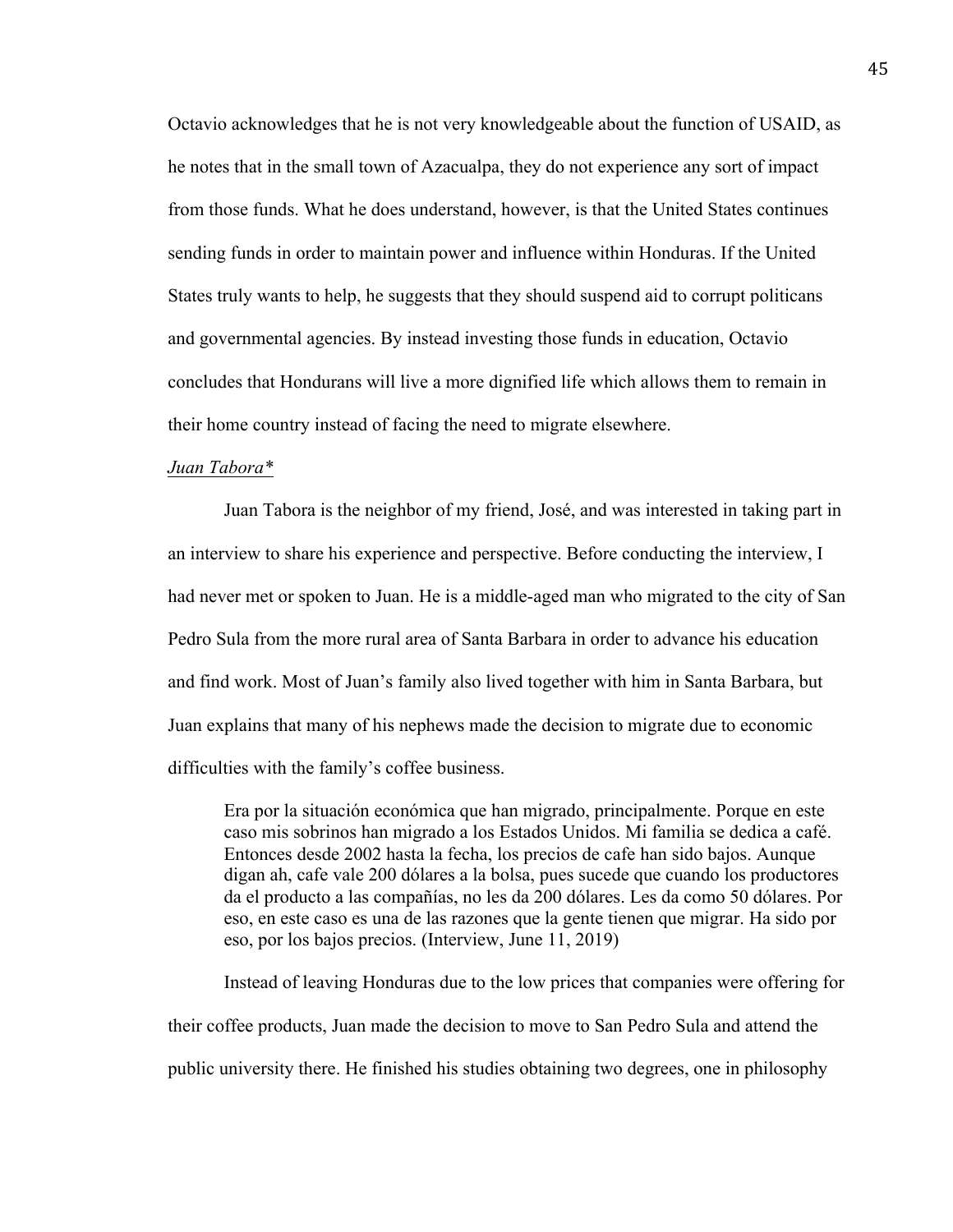and the other in law. Comparing his educational experience from public high school in Santa Barbara and university level courses in San Pedro Sula, Juan noted that the city offered a much better quality of education and had access to many more resources. This is because, in the words of Juan:

Principalmente porque San Pedro Sula es una ciudad industrial. Aqui se mueve la economía. (Interview, June 11, 2019)

He went on to explain that normally, there are more job opportunities within the city for those with a degree from the university. However, they often are in search of individuals who have not only a degree, but also have practical experience working in their field of study.

Normalmente cuando las empresas empiezan a contratar personas eh, buscan por lo menos dos años de experiencia. Por eso ahora es más difícil para los estudiantes encontrar trabajo después de terminar con los estudios. (Interview, June 11, 2019)

Juan explains that business's desires for a minimum two years of experience is negatively impacting students recently graduated from university. It is difficult to find internships, and often if they are available, they pay very little to nothing at all, which is not feasible for many Hondurans. Though Juan has worked in various positions, he tells me that he is now working as a lawyer, representing multiple different types of cases. In addition to his work as a lawyer, he volunteers on his own time to help migrants who were recently deported back to Honduras.

Representó casos de derechos humanos, homicidios y derechos indígenas. Últimamente también he estado trabajando con migrantes que regresan a Honduras, ayudándoles con la transición e informándoles sobre sus derechos. (Interview, June 11, 2019)

Most days, Juan begins work at six in the morning and does not complete his tasks until late, eight or nine at night. Working long hours, and the title of "lawyer" does not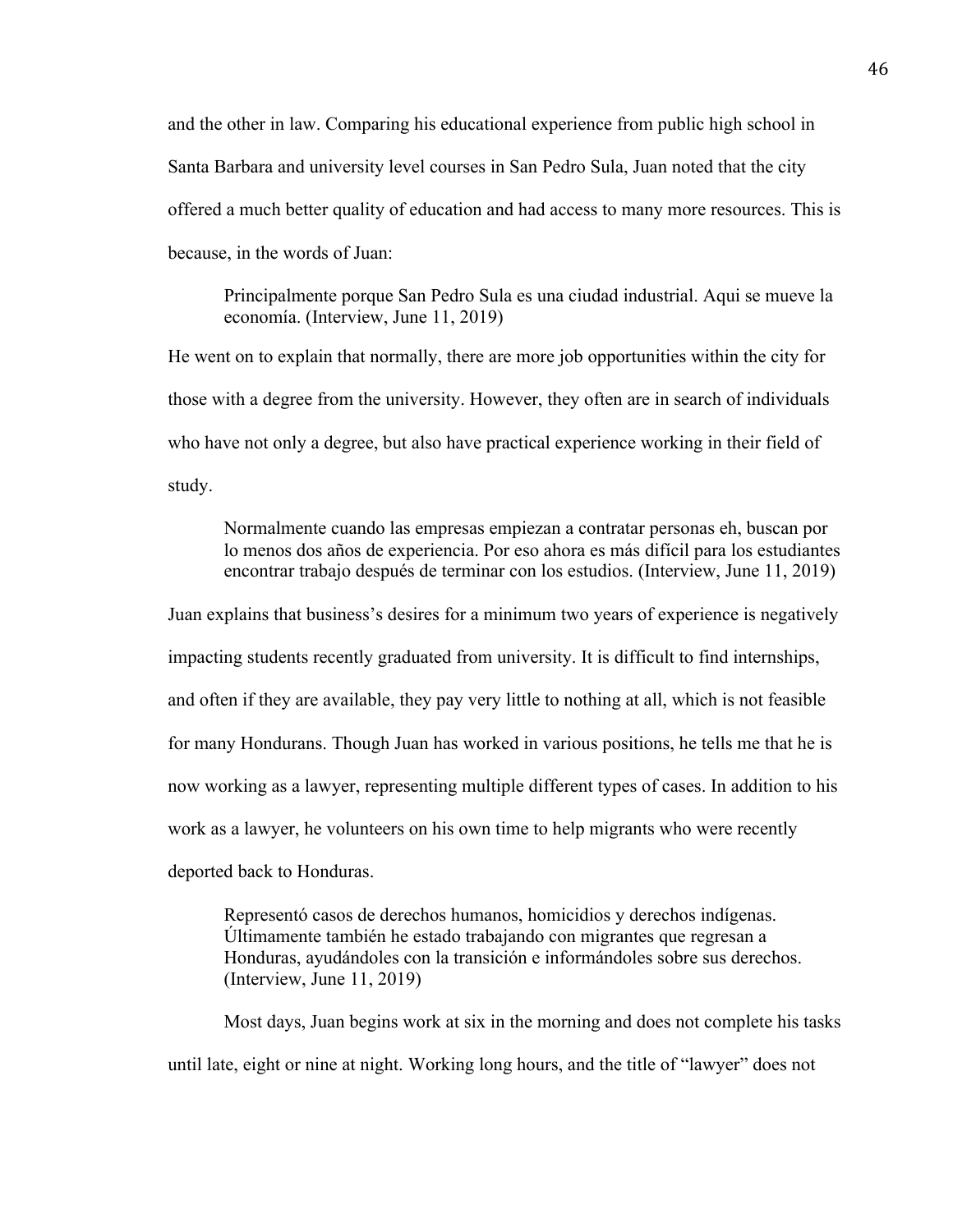equate to a wealth of money in Honduras, either. It is often dangerous work, and Juan

shares that he must be very careful, and forgets what it is like to live a "comfortable" life.

Para que una viva "cómodamente" en Honduras no es común... por el costo de los impuestos, por la violencia. (Interview, June 11, 2019)

Violence, Juan shares, that is not solely due to gang violence, but instead a more complex

structure of corruption that is entangled throughout all of the systems within the country.

Es complicado. San Pedro Sula es una de las ciudades más peligrosas en el mundo, no solo en Honduras. Los sistemas aquí… todo está involucrado en la corrupción. Todos los autoridades que hay también por el parte del gobierno. No solo hay homicidios sino masacres aquí. Por supuesto que hay violencia y asesinatos por parte de las maras, pero también por parte del gobierno y los militares. Como yo le dije todo está involucrado en este sistema de corrupción. (Interview, June 11, 2019)

For this reason, there exists no source or force of protection for Honduran residents. When

the police and military are also responsible for killings, it becomes difficult to decipher

who can be trusted. Upon prompting Juan with the question of if he believes there are any

forces in San Pedro Sula that exist to protect residents, he responded by stating:

No, no en realidad eh, como abogado yo le puedo decir que no. No, no existe una sistema que responsabilice a las personas por sus acciones. De los 100% de las delincuencias menos de 5% están investigados. Por eso, el pueblo es muy vulnerable. (Interview, June 11, 2019)

Neither the police, military, or judicial system can be confided in to impart justice for Honduran communities. This is not because these agencies are not without funds. USAID funding's top sectors according to data from USAID's site, U.S. Foreign Aid by Country: Honduras for 2019, included Honduras Local Governance Activity, Government and Civil Society, and Agreement with Government of Honduras totaling a sum of over 61 million dollars. Despite this influx of funding to strengthen security, Juan offers that when less than 5% of delinquency cases are investigated, there leaves no sense of safety or even willingness to come forward to report a crime that has been committed. Juan explained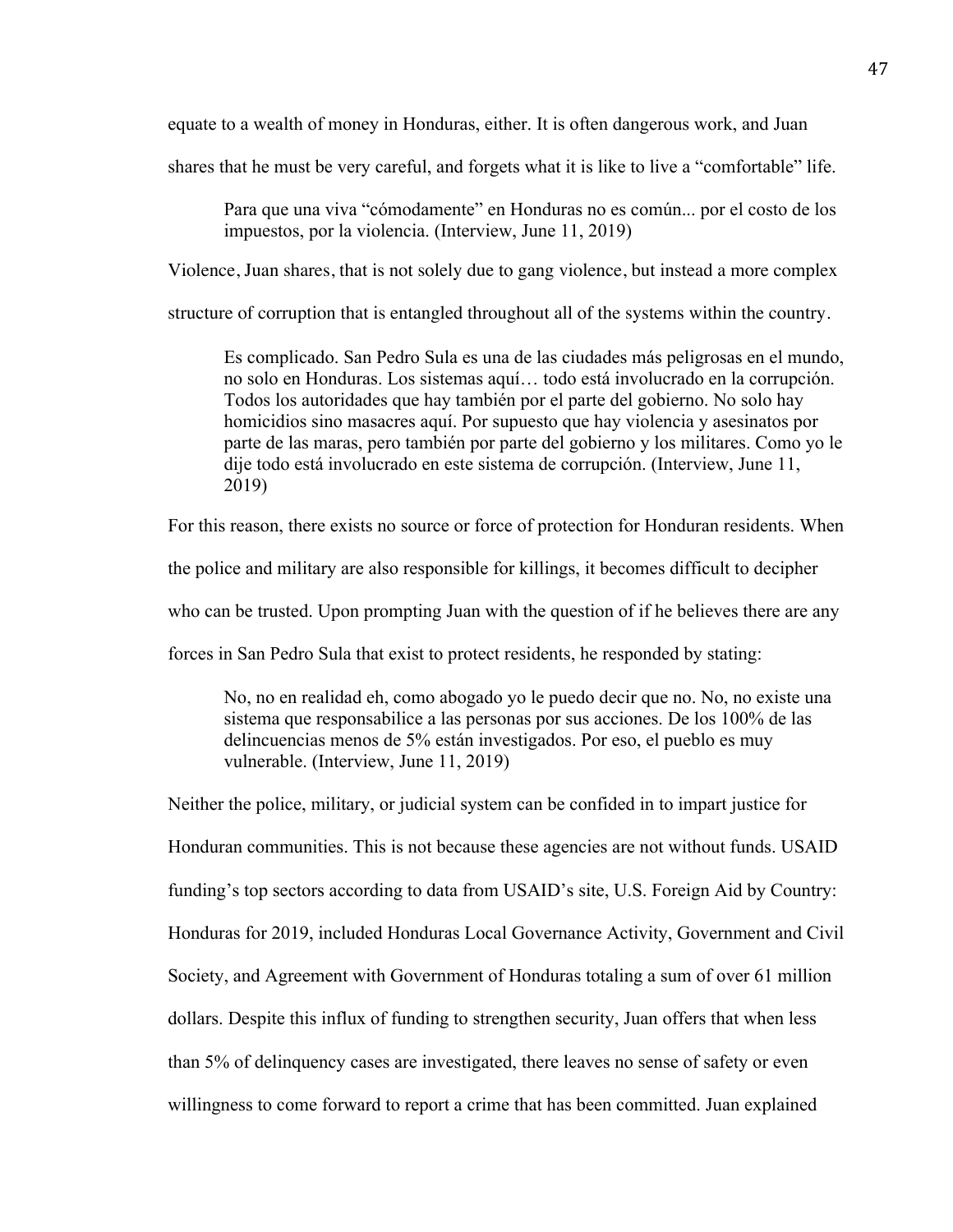then how the state of insecurity had evolved following the coup of 2009, and the role that the United States has had in that matter as well.

…Principalmente por el golpe del estado en 2009, que el seguridad ha aumentado. También hemos visto un aumento en los impuestos para aumentar la seguridad. Pero las preocupaciones no han cambiado, seguimos con los mismos problemas... entonces los impuestos que pagamos no están siendo utilizando por eso, para mejorar la seguridad. Entonces de donde se recibe la mayor parte de dinero? De la Secretaría de Seguridad. Y ahora el nivel de homicidios y asesinatos diarios es 16 personas, diarios. Si? Entonces al nivel general, estamos vulnerables, no existe aquí los derechos humanos. No podemos sentir seguros mientras exista un ambiente político como el que tenemos ahora. Y en realidad, el gobierno de los Estados Unidos tiene la responsabilidad, porque ellos están dando el dinero a ellos. ¿No? ¿No? Porque en el contexto de Venezuela, Nicaragua, El Salvador, el contexto de Honduras, no cumplen con los requisitos de los derechos humanos. Pero el gobierno de los Estados Unidos no dice nada, siempre está dando el dinero. Entonces quién está alimentando la violencia? El gobierno de los Estados Unidos. (Interview, June 11, 2019)

The argument again is made that funds allocated to security concerns are simply

not showing any results or changes in society. Not only are millions of dollars in funds from the United States distributed to Honduras, but. as Juan has explained, the taxing of residents in the name of "security" is another source of money fueling the system of corruption. The extensive instances of human rights abuses committed by Honduran government officials however has not slowed down the influx of funds from the United States. Drawing from this, Juan makes a powerful case by pinning the responsibility on the United States government for continuing to supply funds despite Honduras's failure to comply with human rights requirements. Not only does this supply of money maintain corrupt officials, but also maintains the cycle of violence. Based on Juan's answer, I was curious to know if he believed USAID funds to Honduras were beneficial or necessary at all. He believes:

USAID como una agencia en Honduras, designa todos los fondos. Si USAID como un agencia dijera o respondiera a los indicadores o a las necesidades de la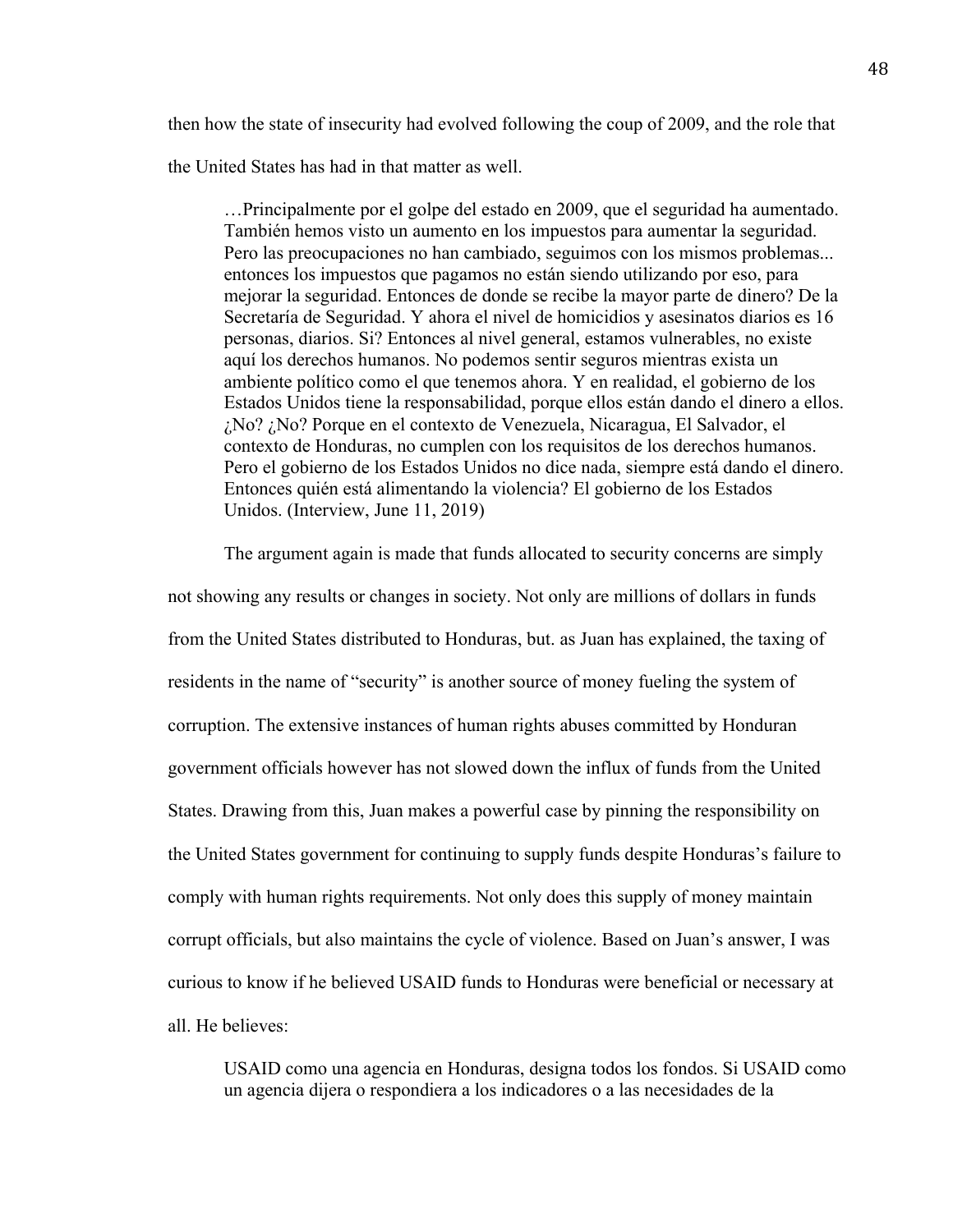población, las cosas pueda ser diferente. Pero no, no responden a las necesidades. Entonces el impacto es poco o nada. Necesitamos democratizar para ver mejor resultados. (Interview, June 11, 2019)

The funds are simply not being distributed in a manner that is beneficial to Hondurans. I

thus prompted Juan by questioning what could be a way that USAID could potentially be

more affective in responding to the needs of the population there.

Una de las cosas que es importante, especialmente para USAID, es que necesitan corresponder a un plan estratégica. Porque, eh, cuando hay mucho activismo, voluntad, no se responde a las necesidades estratégicas para resolver en este caso las necesidades sociales. Por ejemplo, en San Pedro Sula existen poblaciones vulnerables, para mencionarle, hay zonas que necesitan mayor formación, pero para eso tiene que existir la voluntad política. Voluntad política en la parte de quien? De la gobierno central. Entonces necesitamos construir un plan estratégica que responda a la necesidades de la gente y asi mismo tiempo que responda a los proyectos de desarrollo. Muchas veces USAID inicia planes de desarrollo para San Pedro Sula que no se corresponden con las necesidades de la gente. Muchas veces los proyectos están alineados con los intereses de los Estados Unidos, no con las necesidades de la gente aquí. Y por eso están migrando la gente también. (Interview, June 11, 2019)

For Juan, if there is not a strategic plan to include and incorporate those being affected by

USAID funding and projects, there is no chance for sustainable development. If the United

States continues to develop programs in accordance with their own interests within the

country, there will continue to be a flow of migrants to the United States' borders. Juan

believes that there are many vulnerable communities that could benefit from USAID

projects and development plans, but they must work with those communities and

understand their needs instead of assuming for them. Some of Juan's final comments sum

up his demand for democracy, peace, and independence.

Primero quiero decirle que no necesitamos más militarizar la sociedad. Necesitamos construir una cultura de paz, no de violencia. Pero no con los militares como hace el estado, si? Mucho de la inseguridad que estamos experimentado ha empezado con la interferencia de los Estados Unidos, no? Yo estoy en contra de la interferencia de los Estados Unidos en este país. Porque no hay una independencia, por ejemplo aquí, el gobierno actúa en respuesta a los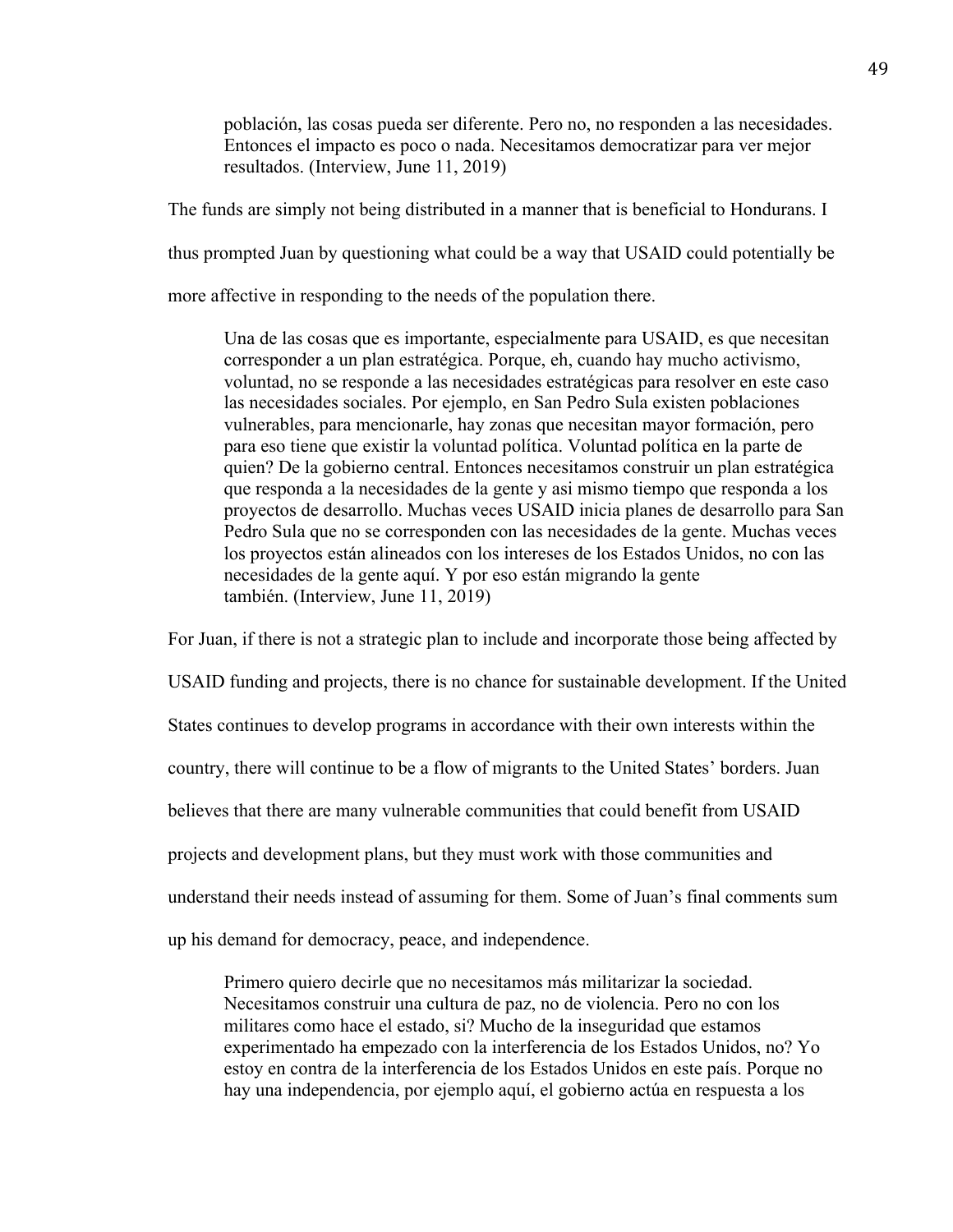intereses del gobierno de los Estados Unidos. Siempre nos preguntamos, "Cuál es el impacto" "Cual es el impacto" pues, uno de los impactos de la interferencia era la militarización. (Interview, June 11, 2019)

Only through demilitarizing Honduran society and rejecting U.S. interference within the

country will Hondurans begin to see a change. The result of interference from the United

States has created the structure of instability and violence. Juan explains that for this

reason, many Hondurans must flee their home country.

Por eso hay tanta migración. Y está aumentando, antes era de manera individual, ahora es de la manera colectiva, como las caravanas. Y el gobierno de los Estados Unidos está diciendo, vamos a parar la migración de las caravanas, sin entender que ellos tienen la culpa de crear las condiciones que crearon esas caravanas. (Interview, June 11, 2019)

Migration is increasing from the region, and recently, it has been more common to migrate

collectively in caravans. While the United States government outwardly expresses their

discontent with these caravans, Juan counters that the U.S. government is the source that

has created a need for them. Juan shares a bit of advice if USAID truly seeks to respond to

the needs and root problems stemming migration from the country.

Entonces pues, en resumen, creo que está bien si USAID continúa trabajando en nuestro país, pero no sigue las necesidades del gobierno sino las necesidades de la población. Y hay indicadores. La mayoría de la población en Honduras vive con menos de dos dólares por día. Cuántos niños no van para la escuela? Por lo menos 900,000 no van a la escuela. Si no está examinando los indicadores, está desperdiciando los recursos. Además, toda esta militarización responde no a nuestros intereses, sino a los intereses de los Estados Unidos, al gobierno de los Estados Unidos. Entonces, la lucha también es para la independencia. (Interview, June 11, 2019)

In sum, Juan offers that it is not a problem that USAID continues working on projects and programs in Honduras. The issue arises however, when needs of the government are met, but not the general needs of the Honduran people. Juan offers that the majority of the population lives on less than two dollars per day. At least 900,000 students do not attend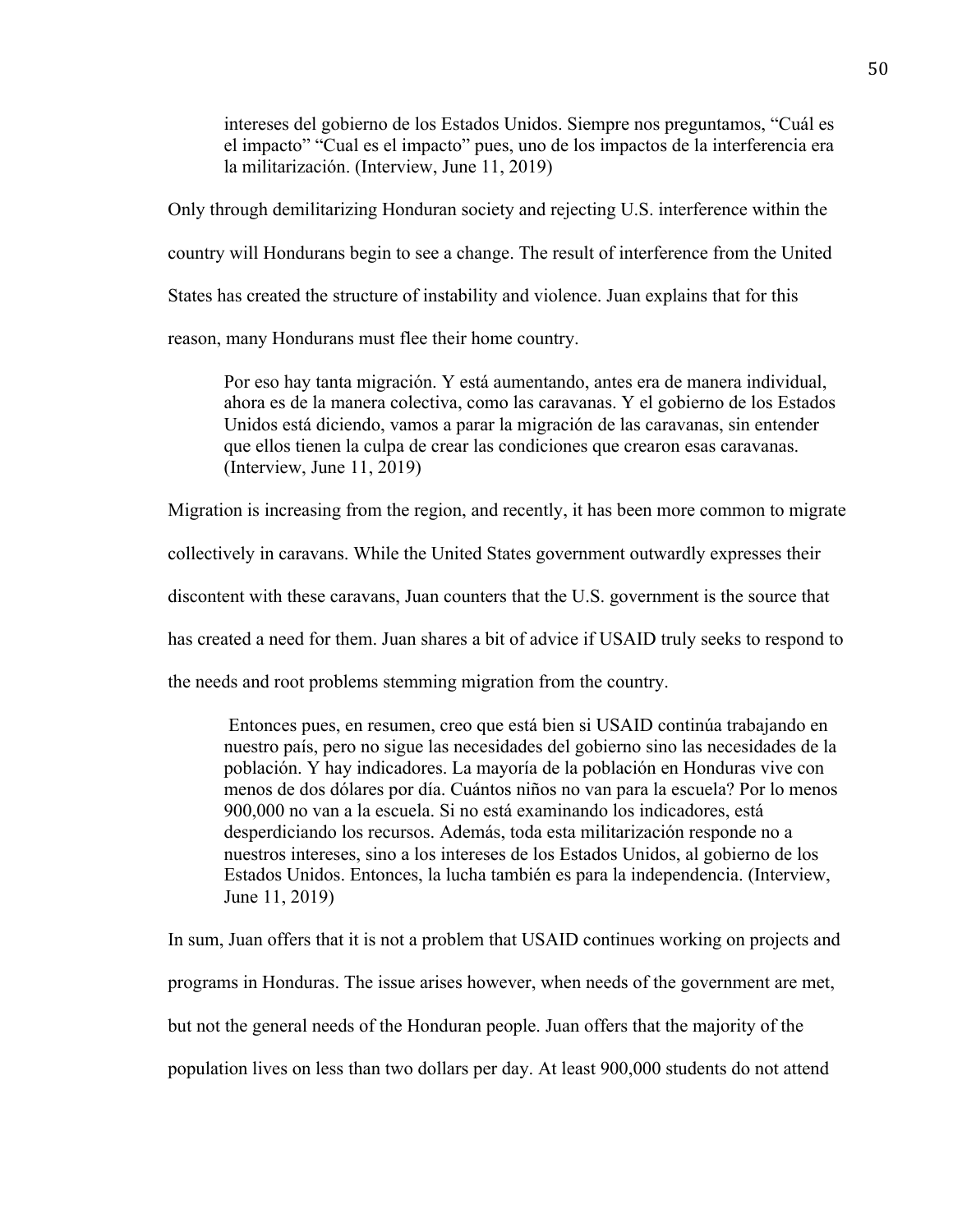school at all. If USAID is not working to examine the indicators and the needs of the people, then their resources are being lost. Additionally, all of the militarization of Honduran society has not been in accordance with Honduran interests, but the interests of the United States. In conclusion, for Juan, the Honduran fight is mainly a struggle for their independence.

# *Maritza Gomez\**

Martiza is the cousin of one of my closest friends in Tegucigalpa. Before conducting the interview at her home, we had never met. Maritza is a middle-aged woman who was born in the capital. We began the interview with Maritza sharing a bit of background about herself.

Yo nací aquí en 1981 en Tegucigalpa y he vivido acá toda mi vida. He viajado a otros países como Guatemala para estudios, para estudiar en Guatemala para mi maestría y en México porque me casé con un Mexicano. (Interview, June 16, 2019)

Martiza was born in 1981 and currently lives in an upper-class neighborhood in Tegucigalpa with her husband and two children. Throughout her life, Maritza had the opportunity to study abroad in Guatemala and live for a brief period in Mexico. During her time in Mexico, she met and married her current husband. They moved back to Tegucigalpa shortly following their wedding. She shared that the majority of her family lives in Tegucigalpa, but has three cousins that currently reside in the United States. Mariza made emphasis in recognizing that all of those cousins were granted visas for their entry into the United States.

Uno de ellos esta estudiando en la universidad allá y trabajando allí. Está dando clases allí uno de ellos, el otro si... él le ofrecieron... es dentista, y le ofrecieron una muy buena oportunidad de trabajo en los Estados Unidos. Y otro está en los Marines. (Interview, June 16, 2019)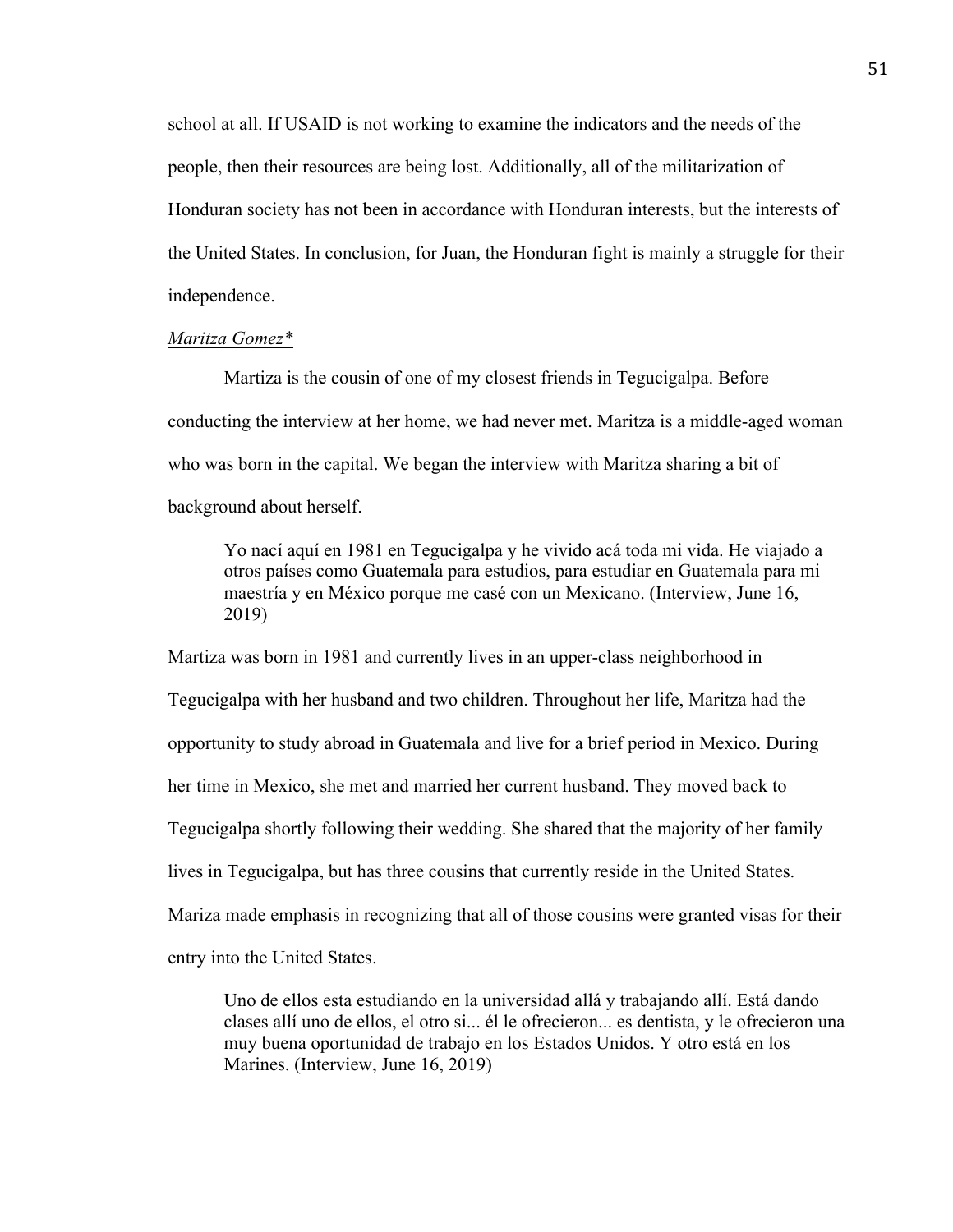It was interesting to me that Maritza chose to focus on those family members who were living in the United States and their success in various professions. I decided to turn the conversation more on her own experiences by asking her which career path she had chosen after her time studying abroad in Guatemala.

Soy catedrática en un universidad aquí, en la carrera de nutrición. Doy clases de proyectos, gestión de proyectos de seguridad alimentaria y nutricional y formulación y ejecución de políticas en seguridad alimentaria y nutricional. También soy doctor en química mas una maestría en gestión de proyectos. (Interview, June 16, 2019)

From the lens of her experience as a univerisity professor, I was interested to know more

on her view of the educational system in Tegucigalpa. Maritza shared that in Tegucigalpa,

it is not a lack of schools, but instead a lack of access to those schools that drives the issue.

El acceso de educacion, eh, lastimosamente es un tema bastante político, no es de ahorita, pero es de hace muchos años. Pues en la época que yo estudió había indicadores. En el época de presidente Pepe Lobo, había objetivos de desarrollo del milenio. Pero no se cumplieron, porque era de transferencia monetaria condicionada, donde si usted no matriculaba un niño a la escuela y lo llevaba al centro de salud el le va a dar un bono para así mejorar eh, los índices de educación en el país. Pero lo que pasa con este tipa de programa que los apoyan este tipo de programa como USAID, World Food Programme, es que no le dan seguimiento ni monitoreo. O sea una cosa es que el niño se matriculo a la escuela y otra cosa es verificar que termina el estudio secundario y logra para ingresar a una universidad. Entonces este programa lo mantiene, lo maneja por el gobierno con instituciones internacionales. Y… lo que pasa es que, para ir a los escuelas privadas, necesitan uniformes y todo eso. Entonces para que una familia tenga educación secundaria, para eso pues, hay que tener suficiente dinero. (Interview, June 16, 2019)

As Maritza describes, there have been efforts from past presidents to improve the

educational system with the support of international organizations such as World Food Programme and USAID. The issue arises not from those programs and their efforts, but instead with the failure to then monitor and verify that those programs are continuing to be implemented as designed. The failure of these programs has resulted in part to the state of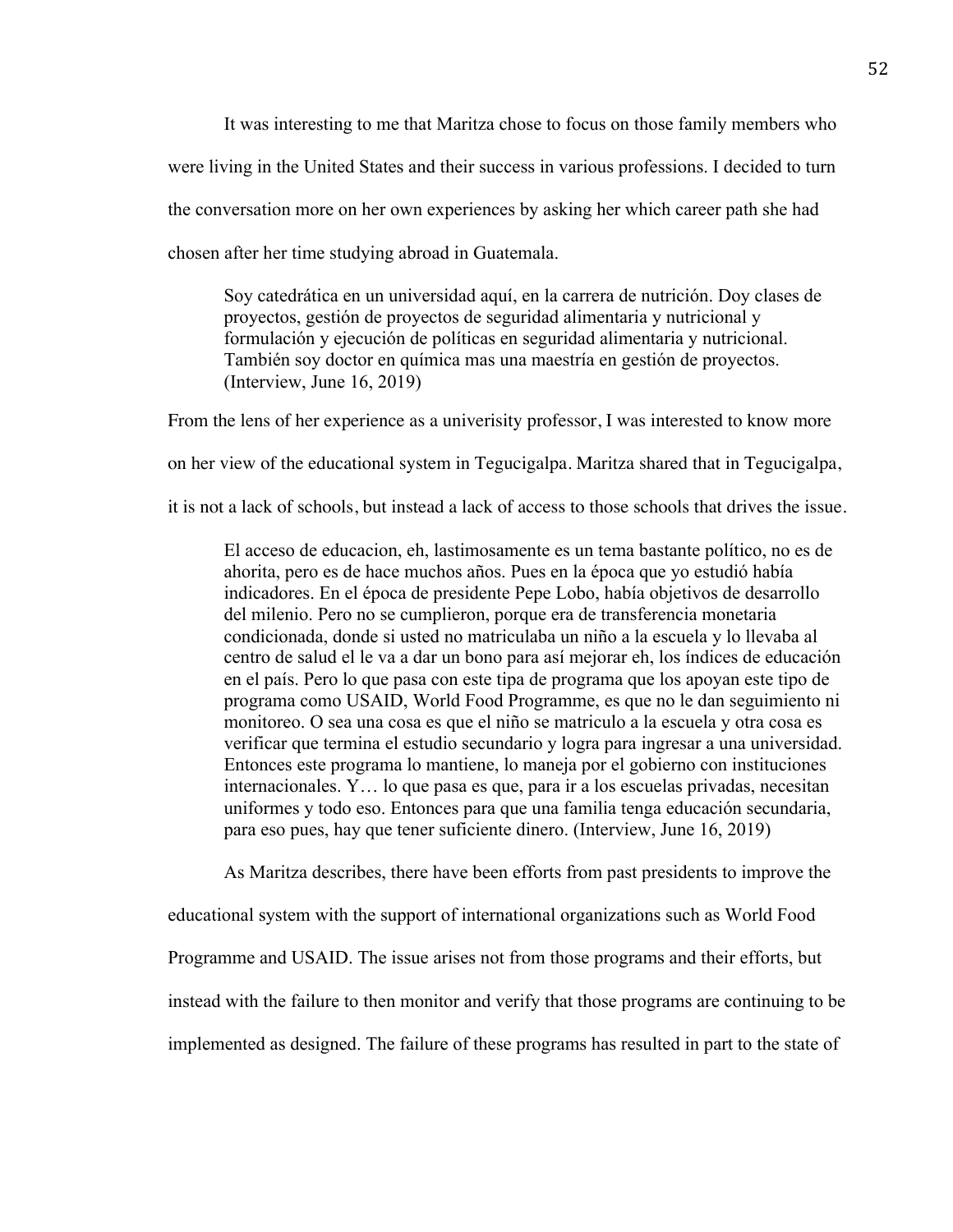the educational system of Honduras today, where "quality" education is reserved for those who can afford it. In order to progress and continue to develop, Maritza believes:

Tiene que mejorar la educación. Mejorar la educación es mejorar el país. Un pueblo educado puede superar cualquier cosa. La educación es prioridad, y la seguridad y la salud también, pero con la educación viene la salud, entonces si tiene la educación tiene la salud. (Interview, June 16, 2019)

Bringing up the topic of security, I asked Martiza to share her experience in

regards to security in Tegucigalpa. She shared a bit of a different perspective on issue of

insecurity in Honduras by asserting that everything should be considered in terms of a

deal. Ultimately, the governments and those in positions of power act according to their

own self-interests.

Hay programas de seguridad. Hay muchas programas de seguridad donde, por ejemplo, han hecho la policía militar y entre ellos eh, pues, tratan de mantener militares, policías juntos en la noche para ver si anda la gente viviendo o con drogas o si hay una pandilla o algo asi pero, que lo veo es que… Pues pasa en todos los países en en todo el mundo que el gobierno hace tratos por la corrupción, por ejemplo el narcotráfico, hace tratos y ellos pagan la… em, todo está negociado. No hay nada que no está negociado. Si les dan ayuda es porque, pues si les dan ayuda es porque hay algo quieren alla. Por ejemplo vienen muchos organizaciones médicas que vienen para hacer aqui operaciones de gratis. Yo tengo un amigo alla en los Estados Unidos trabajando en el Chicago hospital, y el hace operaciones constructivas, y dice el, "Mira, te voy a explicar algo, si vienen a ayudar es porque vienen a aprender. Porque en los Estados Unidos no se puede tocar un paciente sin pasar la praxis, o le quitan la licencia." En estos países no pueden hacer eso. Y también ellos vienen a aprender sobre ciertas enfermedades como dengue, para conocer más bien diferentes enfermedades. Entonces si vienen a ayudar pero también para aprender. Entonces… creo que no hay una supervisión adecuada, no hay una gestión adecuada de como se deber hacer este tipo de ayudas. Y no hay nada gratis. (Interview, June 16, 2019)

Considering Maritza's response regarding previous educational programs that were

supported by USAID and considering her stated distrust for those in positions of power,

especially those running governments, I prompted Martiza by asking if she believed that

the United States government's current USAID allocation was of benefit to her

community.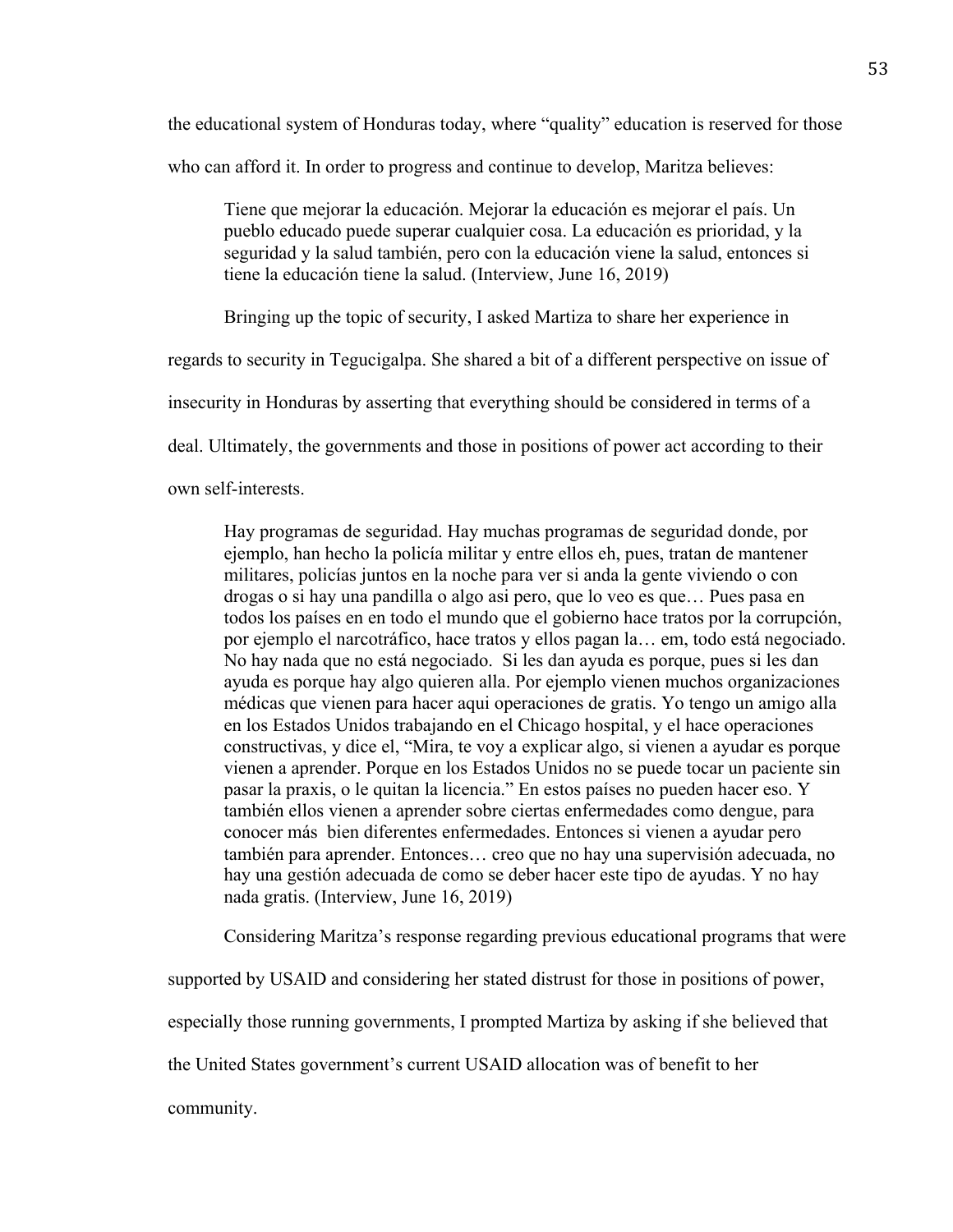USAID no ha hecho nada por este país. Y fondos hay, fondos hay. Lo que se necesitamos, si quieran apoyar, es empiezan con un proyecto, y después de terminar el proyecto le da un año de seguimiento y monitoreo y desde ahí se entregan a la comunidad. Lo que se debe hacer es empoderar bien a las comunidades a estos proyectos, verificar que estén bien empoderados y en el año que dan seguimiento y monitoreo después de entregar el proyecto a las comunidades, verificar que está caminando este proyecto en línea recta, y si no están caminando en línea recta pues volver a capacitarnos para que estos proyectos se sostienen solos. Eso es lo que se necesita. No funcionan estos organizaciones, estos proyectos porque no empoderan bien a las personas. Porque ahora, si no están ellos, no funcionan, tienes que empoderar las personas para que estos proyectos funcionen solo. Se los entrega a la comunidad y los jefes de la comunidad y ellos tienen que seguir trabajando. (Interview, June 16, 2019)

Collaboration, not interference, is what is needed, according to Maritza, in order to create

sustainable impacts and beneficial change to Honduran communities. By offering insight,

instructing community members how to complete certain tasks, Martiza believes that there

is room for growth and development. To complete the interview, Maritza circled back to

the topic she found of most importance, the true key to a stronger country.

Volvamos otra vez… De todo esto que te digo yo, te lleva a un simple a una simple palabra, que es educación. Y desde allí, llegará los objetivos del desarrollo. También quiero decir una cosa más. Si solo esta dando, dando, dando, dando, y no estás enseñando, como va a producir algo? Entonces todo se centra en educación. (Interview, June 16, 2019)

To leave the interview on a single word, Maritza again emphasized the importance of education. She strongly believes that from learning, development objectives will begin to develop from within the country. It is not beneficial to continue giving and giving, but instead teaching *how* to develop and build in order to strengthen the Honduran society is key. In Maritza's view, advancements and development are centered completely in the strengthening of the educational system.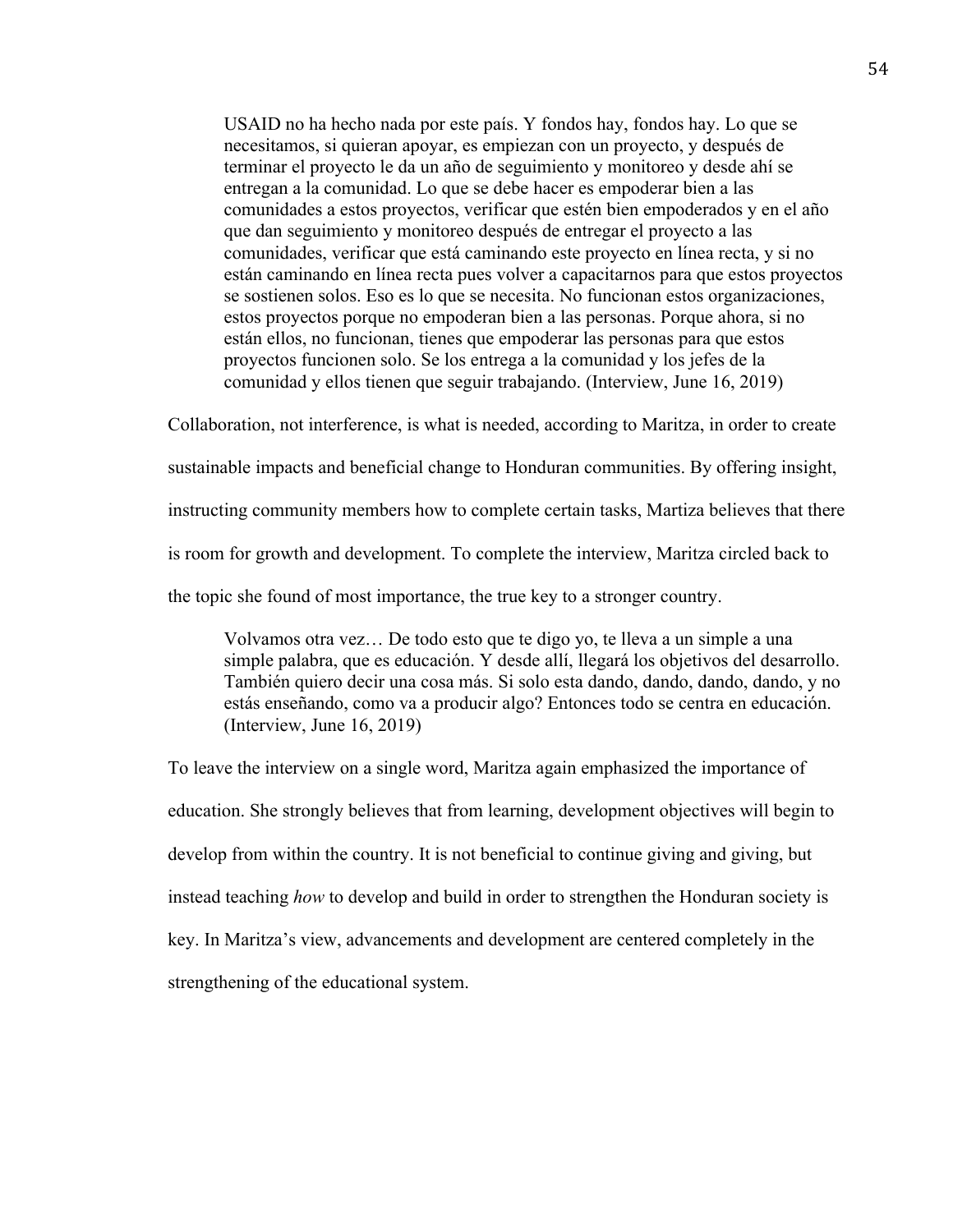#### **Analysis**

## *Aid Deficiency and Failure*

In 2020, the United States Agency for International Development's budget according to U.S. Foreign Aid by Country: Honduras illustrates that the United States supplies Honduras with a total of 20,101,138 dollars, claiming to serve as a means of improving governance and security. Accordingly, the sectors that are continuously allocated the largest sums of money are the central government and military forces. As portrayed in the findings of my interviews, Hondurans from various regions of the country find those funds to be ineffective in improving governmental transparency and advancements in security efforts. Thus, it is apparent that the finances supplied to Honduran governmental agencies not only fail to complete the tasks for which they have been intended, but have further served as a counteractive force in the protection and safety of Hondurans. The fraudulent election of Juan Orlando Hernandez that resulted in widespread protest and the killings of at least 21 people (Palenica, 2017), and the deaths of five men in the Aguan Valley at the hands of security forces (Frank, 2018) are both instances that have proven the Honduran government to be impartial to the lives of the Honduran people if they are not in compliance with the plans of the elite.

I learned from my interviews that the government of Honduras is not only receiving millions of dollars in USAID for security, but additionally charges Honduran citizens a security tax that claims to improve security conditions and resident's safety. For Sara\*, the current circumstances in regards to security are the worst that she has experienced in over 30 years of living in the capital city of Tegucigalpa. She describes the conditions for residents in the city to be "unstable" and "vulnerable." Juan\*, a resident of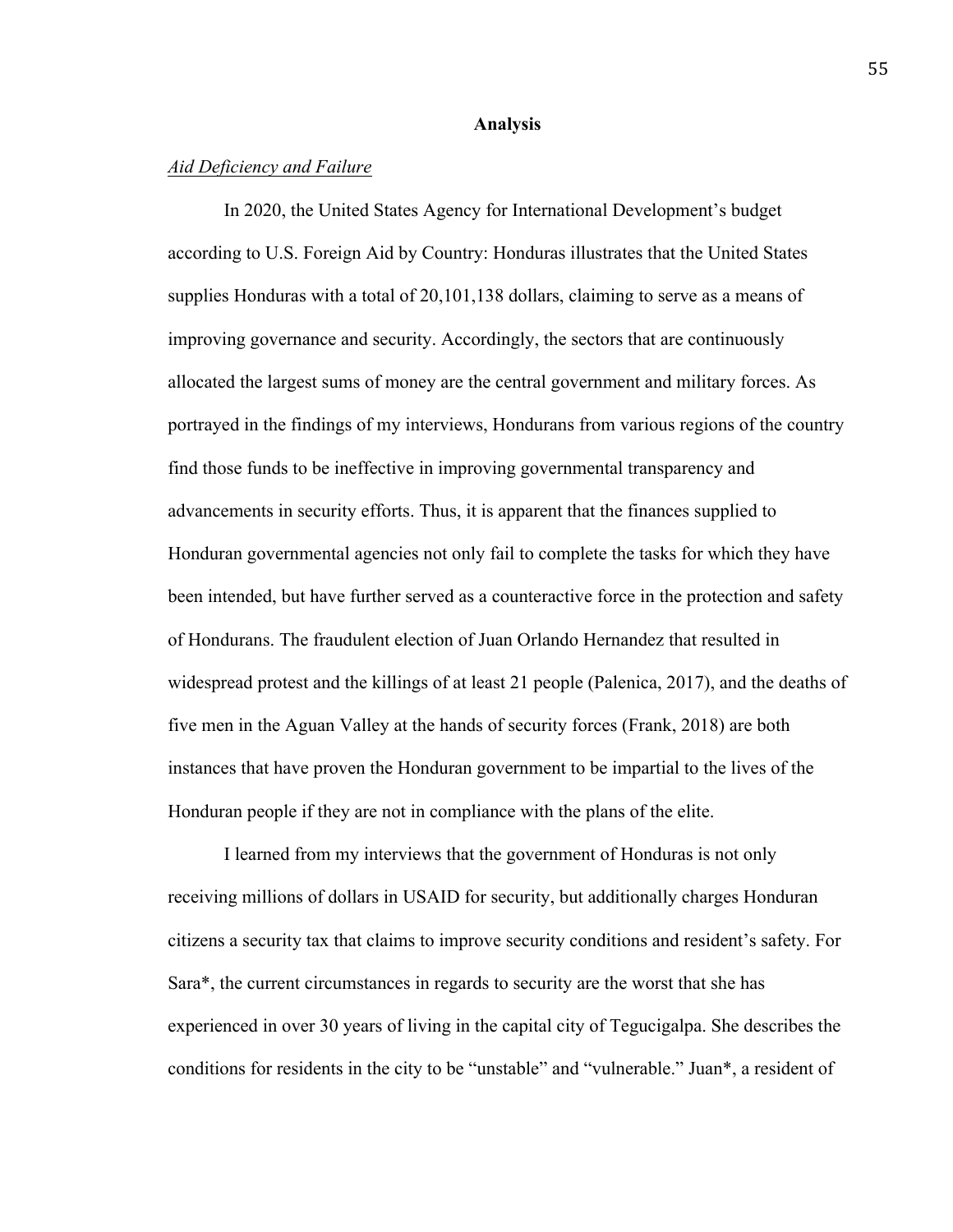San Pedro Sula also shares in Sara's concerns in regards to security taxes imposed by the Honduran government. Correspondingly, in San Pedro Sula, insecurity concerns have remained the same despite the increases in security tax following the 2009 coup d'état, as the same issues of violence and instability persist. According to Juan, in the second largest city in Honduras, San Pedro Sula, homicide rates have reached an average of 16 persons per day. Clearly, no improvements are being made. Sara and Juan seem to have a similar view on the allocation of security funds, though Sara does not clearly state what she believes they are used for in lieu of security efforts. She does note, however, that the taxes and outside funds that have been allocated to security are clearly not being utilized to improve conditions. Juan is more explicit in his opinion, finding that the majority of the money is received by the Secretary of Security, and thus concludes that they are responsible for utilizing the money in an unethical manner that is not beneficial to the security of Honduran citizens.

Juan was certainly not the only participant in the study who found the Honduran government to be partly responsible for the cycle of corruption and continued violence. For Raúl\*, not only the government, but also the entire structures upon which it is built are embedded in corruption. José's\* narrative of his experience with narcotraffickers in his neighborhood of San Pedro Sula is a concrete example of this corruption that is, as Raúl contends, ingrained throughout the entire system. The police's common and casual visits to the homes of narcotraffickers were evidence to José that officers were involved with and receiving money from criminals. Their narratives go hand in hand with the killing of Honduran Congressman Alfredo Landaverde after he revealed that one in every ten members of Congress is a drug trafficker (Frank, 2012). Landaverde's assassination was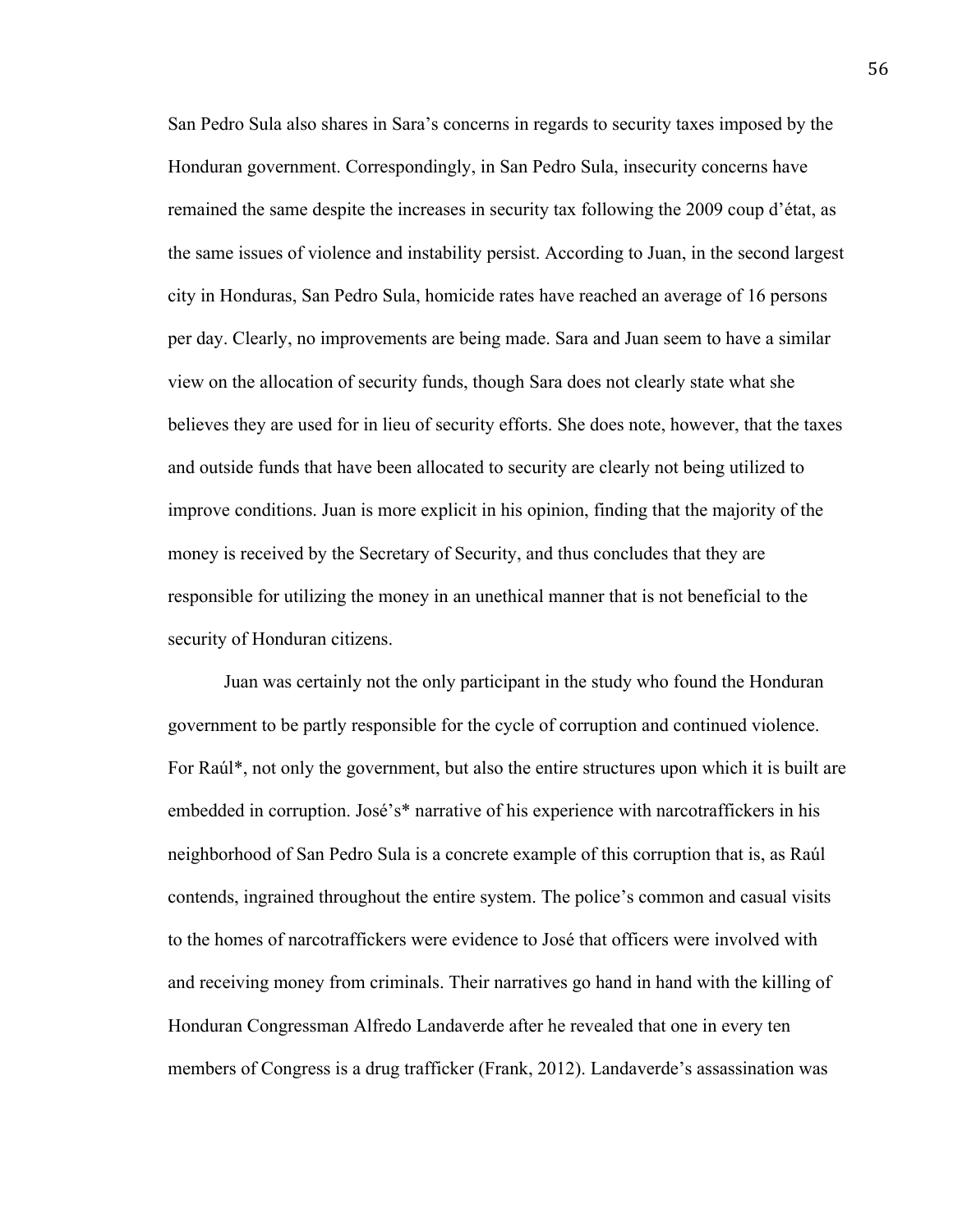proven to be a conspired killing organized by twelve members of the Honduran national police force (Malkin, et al. 2016). Clearly, it is difficult to overcome issues of insecurity when the perpetrators of violence are funding the very force meant to protect against it.

Raúl subsequently poses an important question by inquiring as to why the United States would continue to fuel a system that they know to be corrupt*?* José and Juan cite the massacres that occur each year in the country, as 32 had occurred up to the time of their interviews conducted in May and June of 2019 (Interview, June 11, 2019). According to Juan, human rights simply do not exist in countries like Honduras. He contends that similarly, in the cases of Nicaragua, El Salvador and Venezuela, none of those countries have met the requirements "mandatory" for receiving USAID. Despite this, the United States has not taken steps to cease funding but has instead continued to supply their governments with aid. Wallerstein's (1976) concept of *unequal exchange* is at the root of this decision-making and strategy. The insertion of capital continues in order for the United States to maintain their stronghold and expand U.S. interests throughout these countries. In the case of Honduras specifically, José explains that from his knowledge, around 55 million lempiras from USAID are distributed annually for "security measures," equipping the military and police with arms. In support of Raúl's point, José also contends that the entire Honduran governmental system is invested in a system of corruption. Due to this injust system, the 55 million lempiras deemed to be invested in security improvements is instead used as a means to fuel injustices and corruption. U.S. Congress members overlook these injustices as a "core" state (Wallerstein, 1976) and focus on the strategic interest of maintaining soft power within the region (Hiemstra, 2017).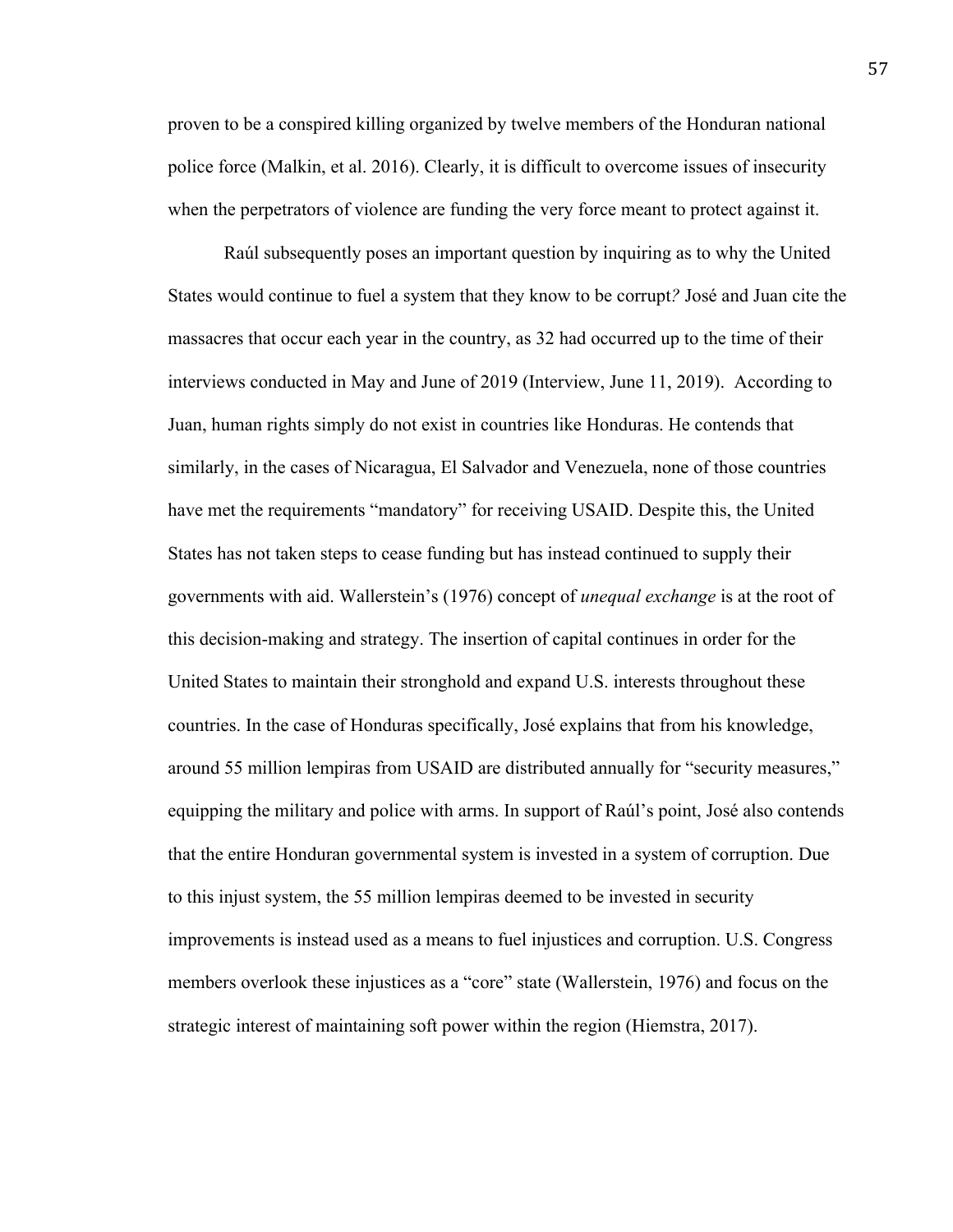Juan, who serves as a lawyer for homicide cases in San Pedro Sula contends that there is no system that exists in Honduras to hold individuals responsible for their crimes. From a statistical standpoint, he points out that from all of the delinquency cases that are presented to the judicial system, less than 5% are investigated. This leaves the population, especially in the larger cities, vulnerable and unable to trust in the police, military, or judicial system to impart justice on their behalf. In the context of those from more rural areas, Octavio\* explains that for the most part, residents of Azacualpa have been able to rid their community of violence and corruption. Without the presence of gangs and narcotraffickers, the police have little to act upon and for that reason, he concludes that they are viewed as a trustworthy force within his community. Though Octavio does acknowledge his trust in the police and military in Azacualpa, he does not share the same confidence in higher governmental officials, labeling them as "corrupt." It is widely accepted throughout both rural and urban areas that the government and its officials cannot be trusted. The participants in my study share their own views, which are quite similar to one another, in regards to why the United States continues to supply their country with funds while they are well aware of the injustices and corruption that abound within Honduras.

There existed a common theme within each of my interviews in which each participant, in one way or another, called for independence and sovereignty from the United States' hand in interference within their country. For many, USAID was cited as the principle means used to maintain a sense of control within the region. José explains the influx of USAID to Honduras to be the result of a U.S. political strategy that considers his country as a military base. He counters that this is why the military forces receive the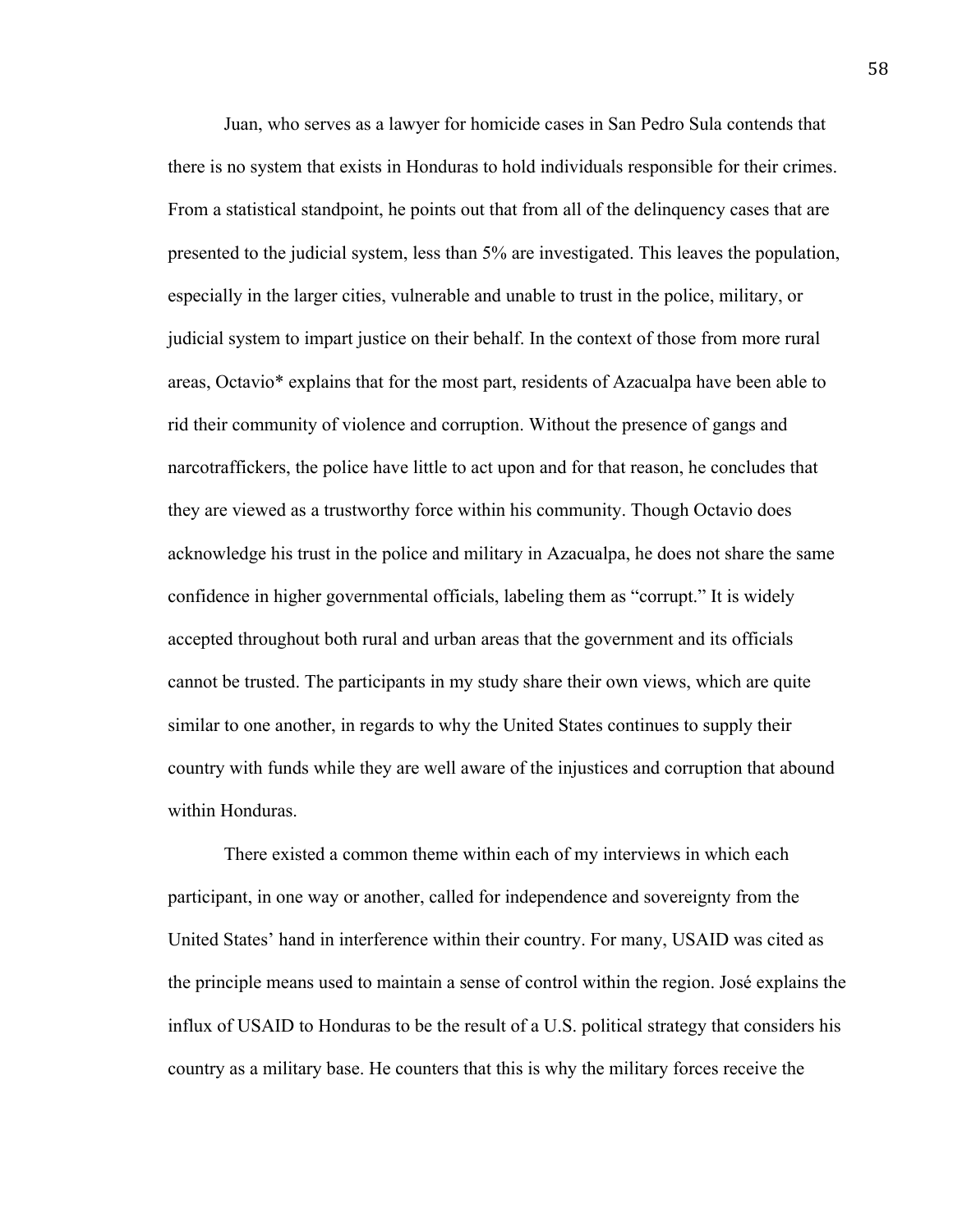majority of the aid money, and with those funds they maintain the authority to control the country. According to José, the military and the United States can be considered as partners, trading funds and arms in return for maintaining U.S. interests within the country. Based on the human rights violations that have been committed in Honduras at the hands of military officials and police, it should be prohibited against Leahy Law (Leahy Law Fact Sheet, n.d.) to continue allocating funds to the country. Despite laws and regulations intended to prevent it, funds continue to be distributed to the government and its agencies year after year, and in Juan's view, this leaves the United States government with the responsibility for the current state of instability and violence.

It is vital to bring Honduran voices to the forefront, so that solutions that are grounded in reality and authentic experiences may be considered (Yosso et al., 2002). There exists a common sentiment, José shares, which many Hondurans feel in regards to USAID distribution to their country. Due to the fact that Hondurans are seeing no impact in their communities from the funds provided by the United States, it is in reality more beneficial if the distribution were to be suspended. In this way, corrupt politicians and officials would not have the access to funds, which have served as a major source of power and control over the Honduran population. José concludes his interview by asserting that the best route to sustainable development would be to suspend USAID, and perhaps the country could begin to improve upon its principles of democracy and independence. Sara also touches on this issue of sovereignty in her interview by clearly stating her opposition to outside interference. She voices that it is in no way beneficial for others countries and other people to enter her country in an effort to "save" what Hondurans have to fix for themselves. The current system of aid allocation is failing, and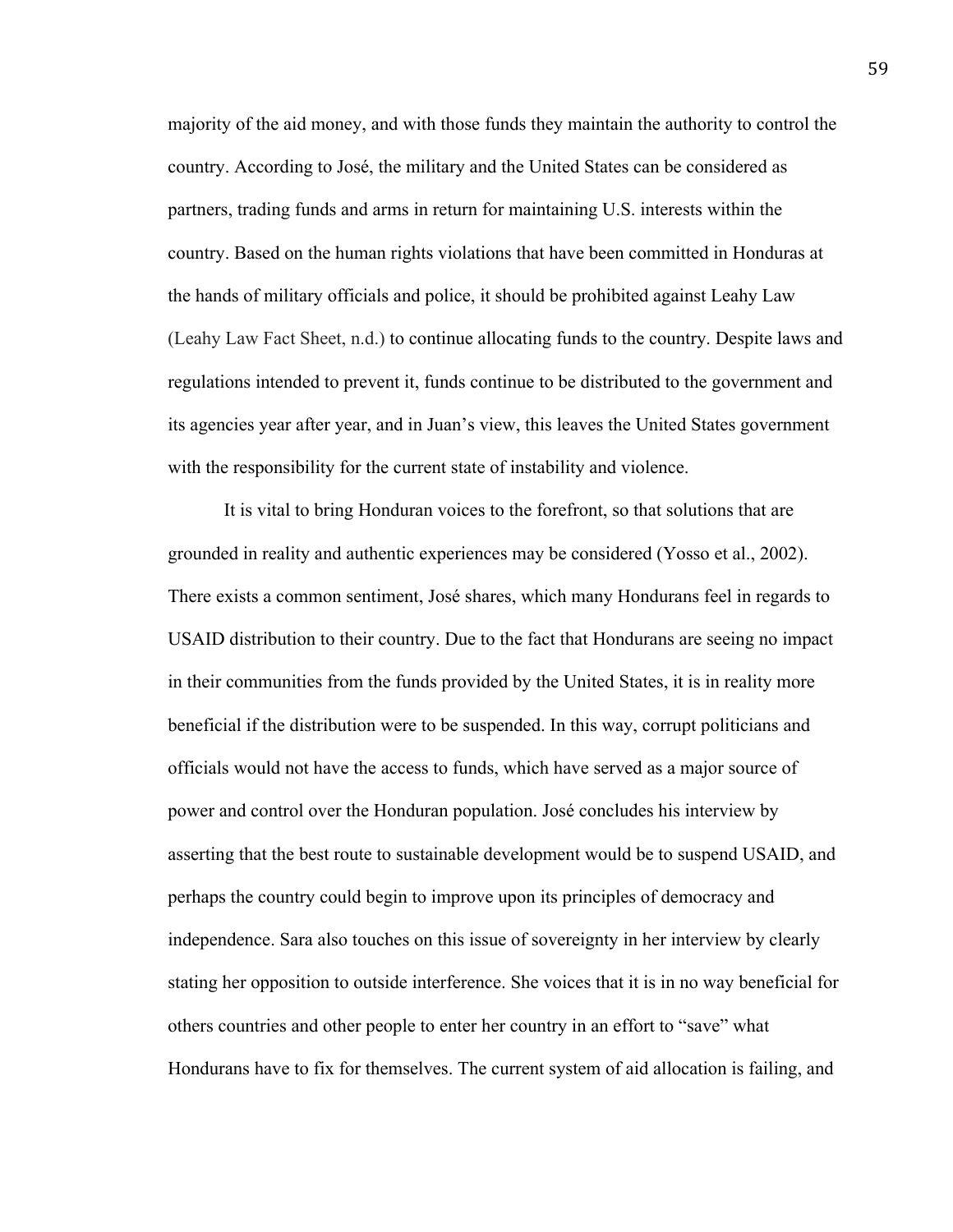is set up in such a way that furthers United States dominance and control within the region. In order to progress and begin taking steps necessary to prevent against future violations, traditional belief systems groundeded in positions of power must be challenged, and the Honduran people must be at the center of all decision-making processes (Yosso, et al. 2002).

# *Alternative Routes for Aid*

Various participants did share various ideas as to how distribution could be changed if the United States truly has a desire to assist their country in the process of development. Maritza\* explained that USAID has not accomplished anything in Honduras, but counters that there is a way that the organization could utilize funds to make small impacts. She explains the most beneficial way of making sustainable change is to create a project together with a community based on its needs. The community should be taught a certain task or skill, and USAID officials should ensure that the people are empowered, and have the resources and motivation they need to continue working independently. Issues arise, Maritza contends, when the officials leave the project without any form of supervision. There should be, she offers, a schedule of monitoring and follow ups to ensure that the project is functioning to the best of its ability. If the project is not succeeding, the community should then be reinstructed so that they can try again and eventually sustain the project themselves without outside interference. Juan also made mention of potential ways in which UAID could be utilized in a beneficial way, but he notes that currently, it is only a tool for expanding U.S. interests. Through the lens of Wallerstein's (1976) World System's Theory, the United States continues to utilize its position of dominance to subordinate Honduras as a periphery state, utilizing their stance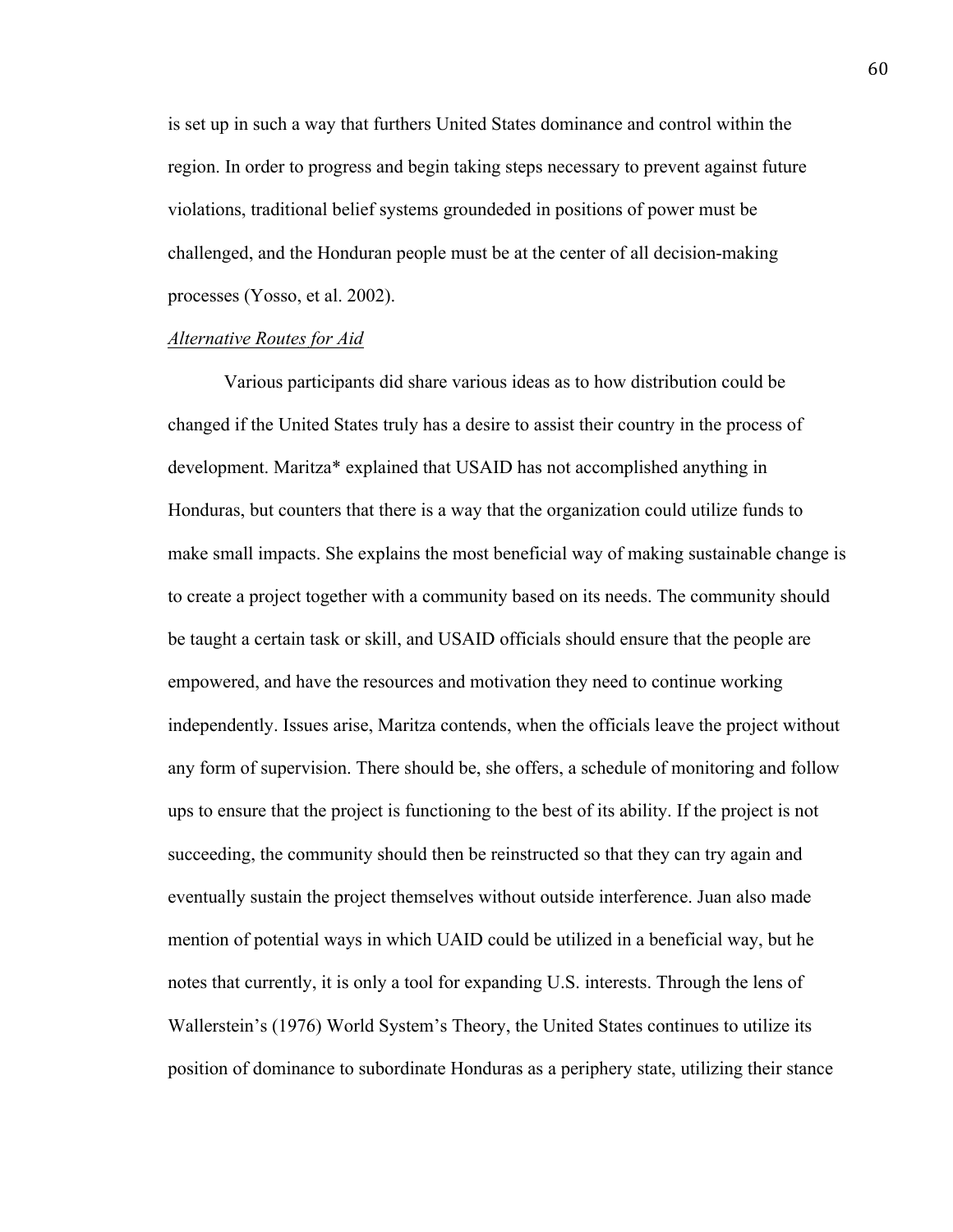to advance U.S. interests instead of seeking partnerships that could potentially create mutually beneficial outcomes. In alignment with Maritza's suggestion, Juan agrees that USAID officials should be in contact with vulnerable communities in Honduras, learning from their requests regarding the resources and projects that are most needed. Too often, Juan finds that from his experience in San Pedro Sula, USAID programs are catered to what the United States considers to be important, and the projects do not align with the needs of the communities. Juan's suggestion mirrors that of Maritza's, calling for a strategic plan together with Honduran communities that offers monitoring and follow-ups in order to ensure that advancements are being made and projects are being sustained. Raúl shares his perspective on USAID programs and projects as well, contending that USAID has the potential to create an impact by focusing on first assisting more rural areas that lack access to even the most basic of necessities such as clean water, medical care and electricity.

Each participant cited education as the sector that requires the most investment and attention, stating that it is critical for the future of their country. Education in Honduras is widely viewed as a privilege, not a right that is afforded to all. Access to quality educational institutions are commonly centered in the larger cities, and as a result those residing in rural areas often do not have the means of obtaining education at a level comparable to those in more urban areas. It should not be assumed, however, that simply residing in an urban area is equivalent to having access to a quality educational system. The education system is instead based on class, and as Maritza and Raúl explain, and families must have enough money if they wish to attend private schools or universities. Private schools in Tegucigalpa, Martiza explains, require their students to wear uniforms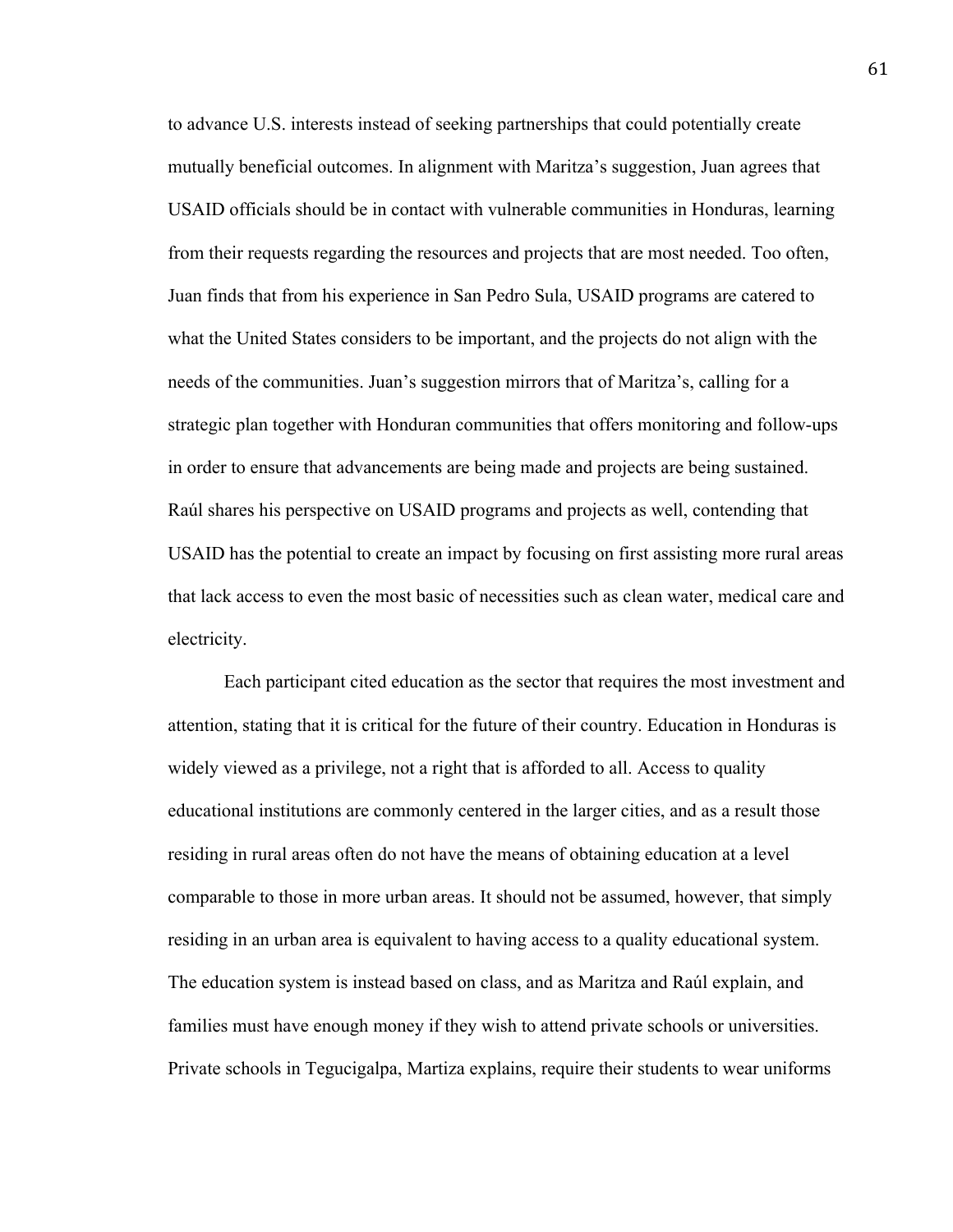that must be paid for by families, and schools charge various other fees that many do not have the means to pay. For those in more rural areas that wish to further their education at the university level, Raúl adds that it is more expensive and more of a risk to move considering the higher cost of living within the city. The risk of moving to obtain a higher education, José adds, which is not always beneficial considering the current job market. In José's experience, before being employed by an international non-profit organization, he found factory work to provide better pay than working as a teacher. Further, Juan describes the difficulties of students recently graduated from university in finding employment related to their field of study, as businesses and institutions often require at least 2 years of experience. Thus, if students are unable to afford working unpaid internships or lack connections for job opportunities, it can take up to years following graduation to find a position.

The poor state of the economy and job market in Honduras, as Raúl explains, has led to a "brain drain" in the country, where many migrate to other countries for better opportunities. This has major economic and social implications for Honduras, as those who have the means to obtain higher education are frequently leaving their country. For those in more rural areas, however, Octavio explains that higher education frequently opens doors that would otherwise not be accessible. Currently working for a computer company in Santa Bárbara, Octavio shares that it was easier for him to find work outside of the city after graduating than directly inside San Pedro Sula. Despite Octavio's financial ability to travel to San Pedro Sula to study, he recognizes that most in his community do not share that same privilege. For this reason, he proposes a potential investment of USAID be utilized to open public universities around the country so that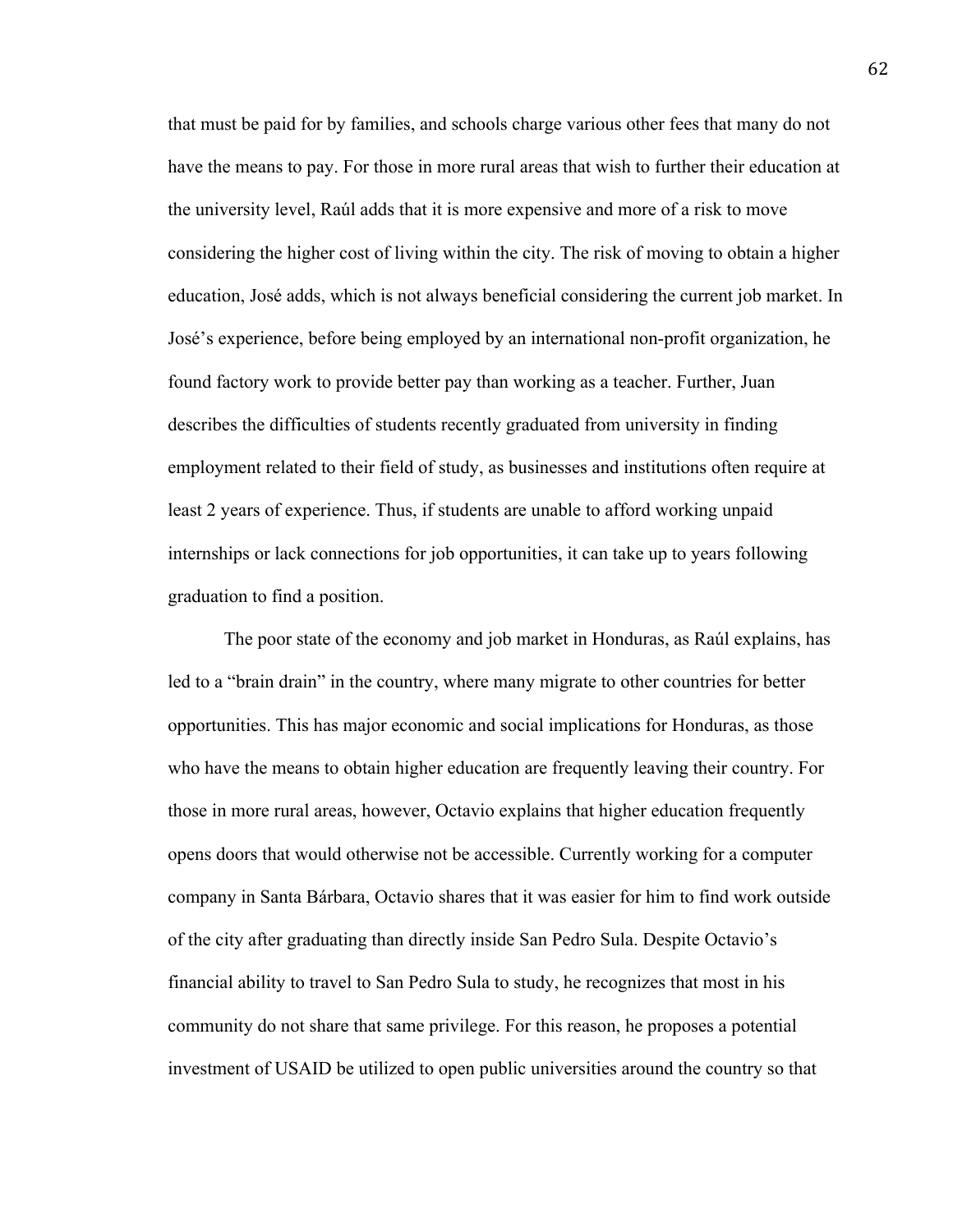both urban and rural areas may have equal access to higher education. In his view, monetary aid is not useful in the long term. If the United States wants to help create sustainable development, they should invest in education, as it is something that cannot be taken away and will only serve for the overall betterment of society. From the entirety of Martiza's interview, she finished by asking me to focus on one word: education. If there is one tool that is to fight against corruption, establish sovereignty, and form pathways to sustainable development and progress, it is accessible education for all. Despite the emphasis of the participants on the importance of education, USAID funds allocated to education are very little. In 2020, according to USAID's site, U.S. Foreign Aid by Country: Honduras, only 3.7 million out of a total of around 20 million was designated to Basic Education. Post-secondary education was at the bottom of all of the sectors, with only 239,000 dollars in funds. Clearly, Octavio's vision for expansion of universities around the country is far from recieving sufficient funding and support from the United **States**.

It is evident that the participants in my interviews have passion and desire to experience growth, improvements in education and in avenues for sustainable development within their country. Despite those desires, it is also clear that Hondurans have the strong will to protect their independence and sense of dignity. Four of the six persons that I interviewed quoted the same Chinese proverb, "Give a man a fish, and you feed him for a day. Teach a man to fish, and you feed him for a lifetime." It is not enough that USAID gives money and resources. If there is to be a true change, a beneficial difference to create improvements, individuals must be taught *how* to do those particular skills for themselves. Otherwise, people will only become dependent on the will of others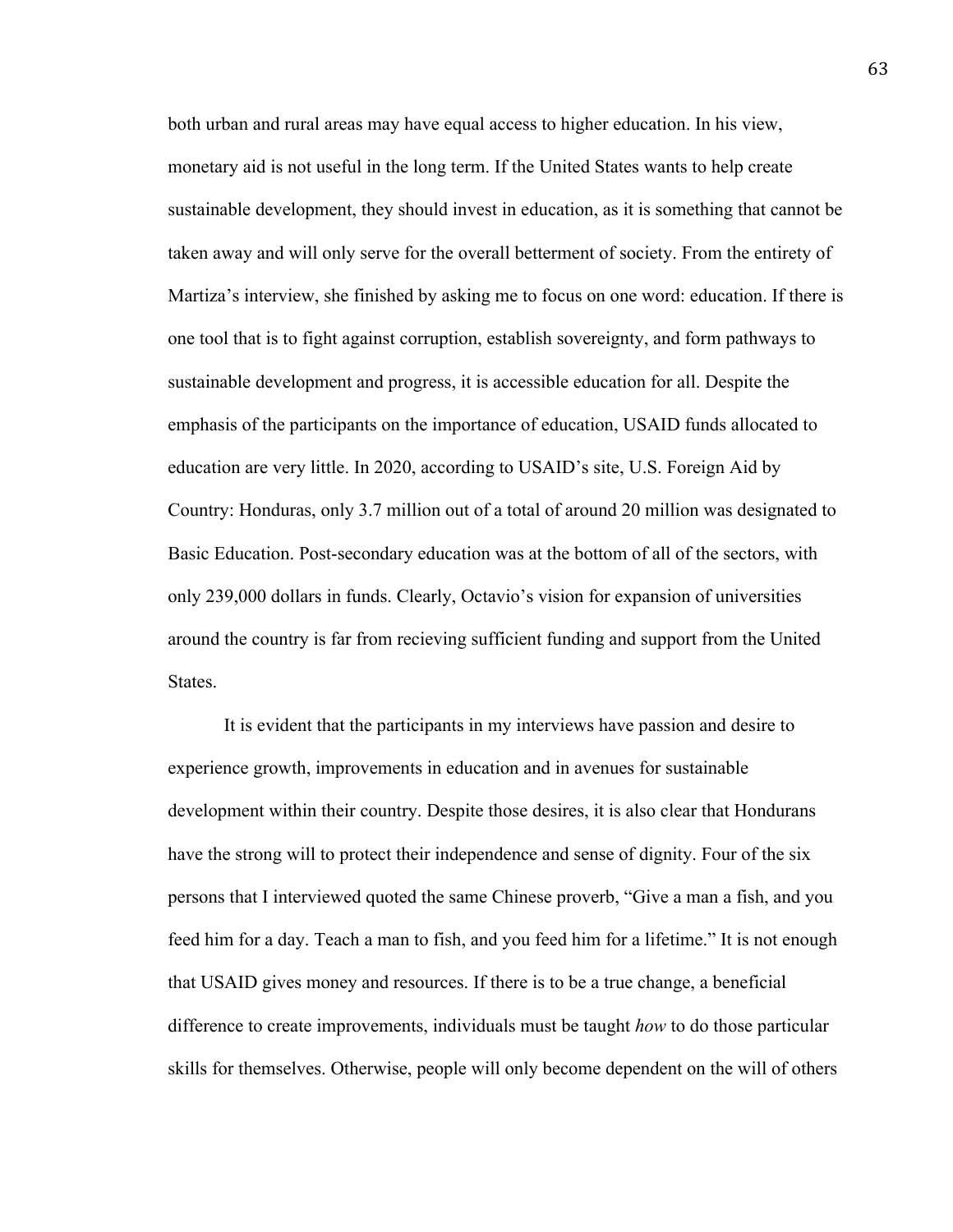to give, without ever having the opportunity of learning to complete those skills in such as manner that is to sustain themselves.

## *Aid's Impact on Migration*

Migration from Honduras has been a greatly contested issue within the United States, especially following widespread news coverage of the arrival of caravans to the U.S. border over the past few years (Semple et al., 2018). Often looked over, however, are the root causes that have caused so many Hondurans to flee their homes. Every single participant who took part in these interviews had family members who had migrated to the United States, granted their decision being due to various reasons. The considerably high numbers of Hondurans fleeing their homes is grounds for a deeper understanding of root causes and the United States' role in creating conditions that have led so many to U.S. borders. The participants in this study shared their own personal understandings and perspectives as to why so many of their fellow Hondurans make the decision to migrate.

The topic of migration arose naturally in my interview with José when he began discussing the issue of insecurity within San Pedro Sula. He explained that within the city there exist 8 gangs, which are largely divided by "zones" or different neighborhoods within the city. Those residents who must live in one of the more dangerous zones with higher gang presence live in a state of constant terror. Some of the neighborhoods he describes to be zonas de guerra, or "war zones." Residents of these neighborhoods and surrounding areas are constantly in fear for their safety, and José explains that they are greatly affected psychologically due to this state of being.

From his own personal experience living in San Pedro Sula, José has been a victim of attempted kidnapping, assaults, and robbery. All of these offense he describes to be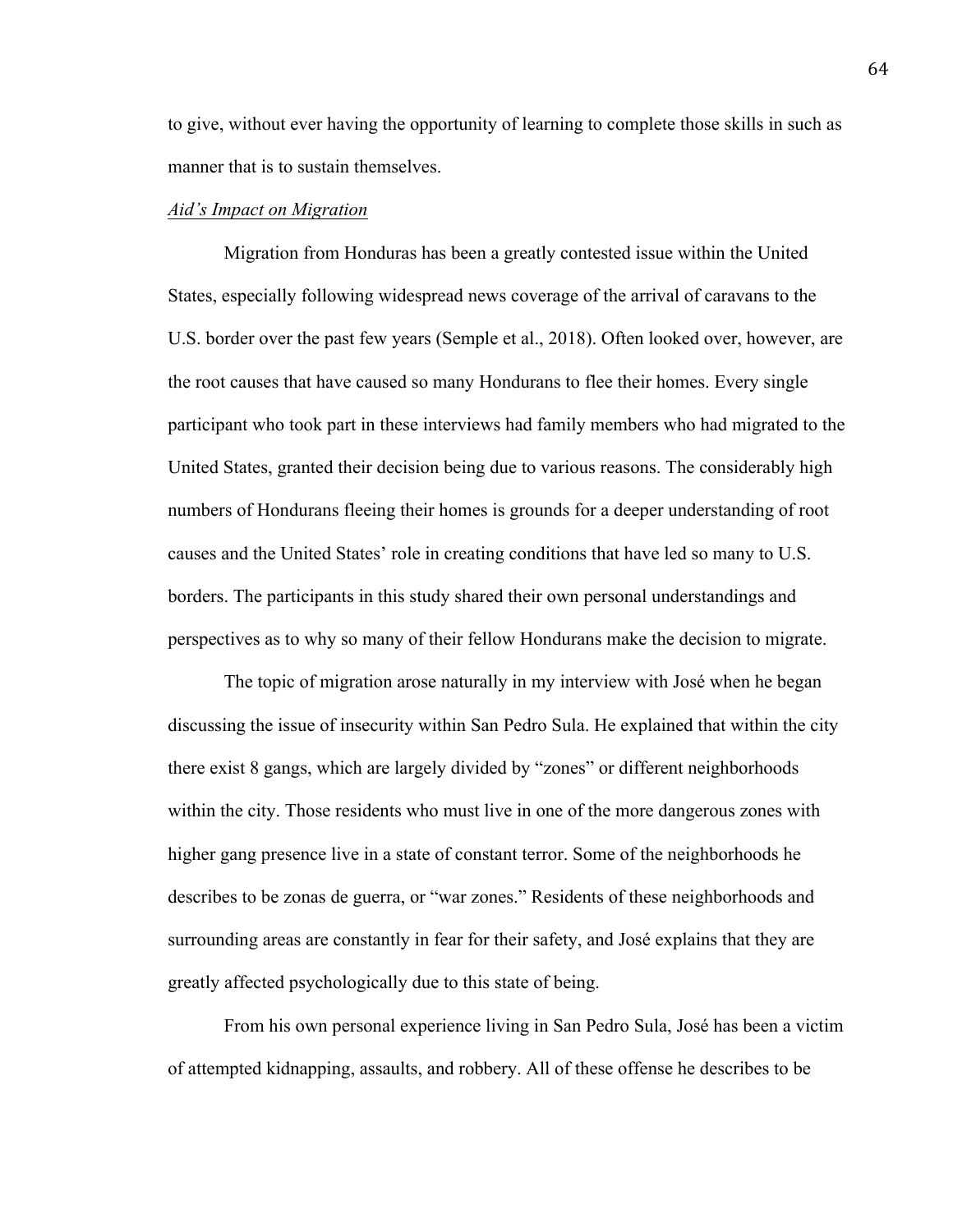common and "expected" within the city. Reporting those offenses would be a waste of time, José tells me. The police's slogan may be to "Serve and Protect," but José explains that they only work to serve the interests of the government's corrupt officials and politicians. When protests occur due to injustices on behalf of the government, such as the gathering of two thousand campesinos' unarmed blockade as a response to the killings of five members of their community (Frank, 2018), the police and military's response was to surround them with firearms. There exists no form of protection for Hondurans against violence. In my interview with Juan, the topic of the current political environment was mentioned, and he explained that while current politicians remain in power, Hondurans will continue to be vulnerable and insecure. Due to this instability, José explains that violence has been normalized among Hondurans, especially in larger cities where brutal crimes are common and frequent. He tells me that Hondurans simply have two options, they can either accept the conditions and insecurity the way they are, or they can migrate to the United States. A statement from Octavio at the end of his interview stood out to me considering José's experiences, finding that Hondurans decide to migrate not because it is their choice, but because they do not have a dignified life in Honduras.

Despite harsh conditions and insecurity, lack of reliable police and military officials and corrupt governmental officials and politicians, the United States' financial support remains strong. According to Juan, the current instability of his country today is largely due to continued interference and assertion of U.S. dominance. He explains that the militarization of Honduran society has been due to U.S. intervention that has continued for centuries. Aligned with Wallerstein's (1976) theory, the United States has repeatedly taken advantage of Honduras's agricultural sector (Nevins, 2018), extracting their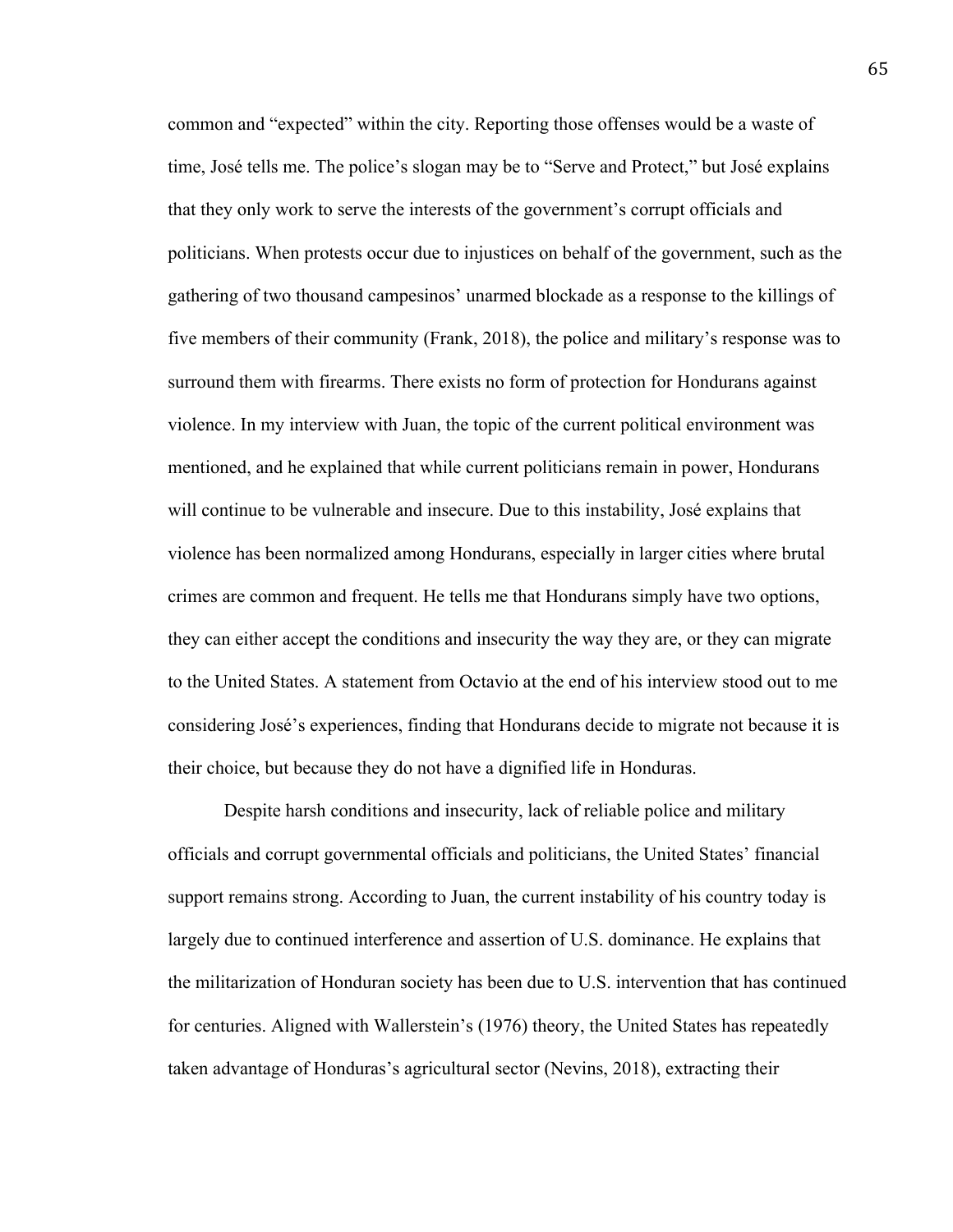resources and wealth for the profit of U.S. based companies. The geographical position of Honduras has led the U.S. government to allocate aid in such a manner that allows them to use Honduran land as a strategic military base. The United States is well aware that conditions of insecurity and violence have not improved, that the current president was elected by fraudulent means (Human Rights Watch, 2017), and that police and military officials regularly commit human rights abuses against their fellow citizens (Human Rights Watch, 2020). Regardless, the U.S. government continues utilizing its hegemonic status to supply corrupt regimes and agencies with USAID funds in order to bolster its power and influence. Juan concludes that accordingly, the United States plays the major role of fueling conditions of violence and insecurity that lead to migration.

## **Conclusion**

The United States Agency of International Development's strategy in supplying aid to Honduras is not in the interest of the Honduran people, but in the interest of the United States itself. Narratives from the participants of this study illustrate that USAID has been utilized as a means of repression for Hondurans. As uncovered in this study, funds flowing into Honduras from the United States are shown to have correlations with purchases of firearms and weapons from U.S. based companies. These weapons, including machine guns and teargas are then used against protestors, as they were in the electoral protests of President Juan Orlando Hernandez of 2018, resulting in the deaths of innocent Hondurans (Palencia, 2017).

The participants in this study describe current allocation of USAID to their government by using the words "illogical," "strategic" and "corrupt." As the participants explain, Honduras is nothing more than a strategic interest of the United States, which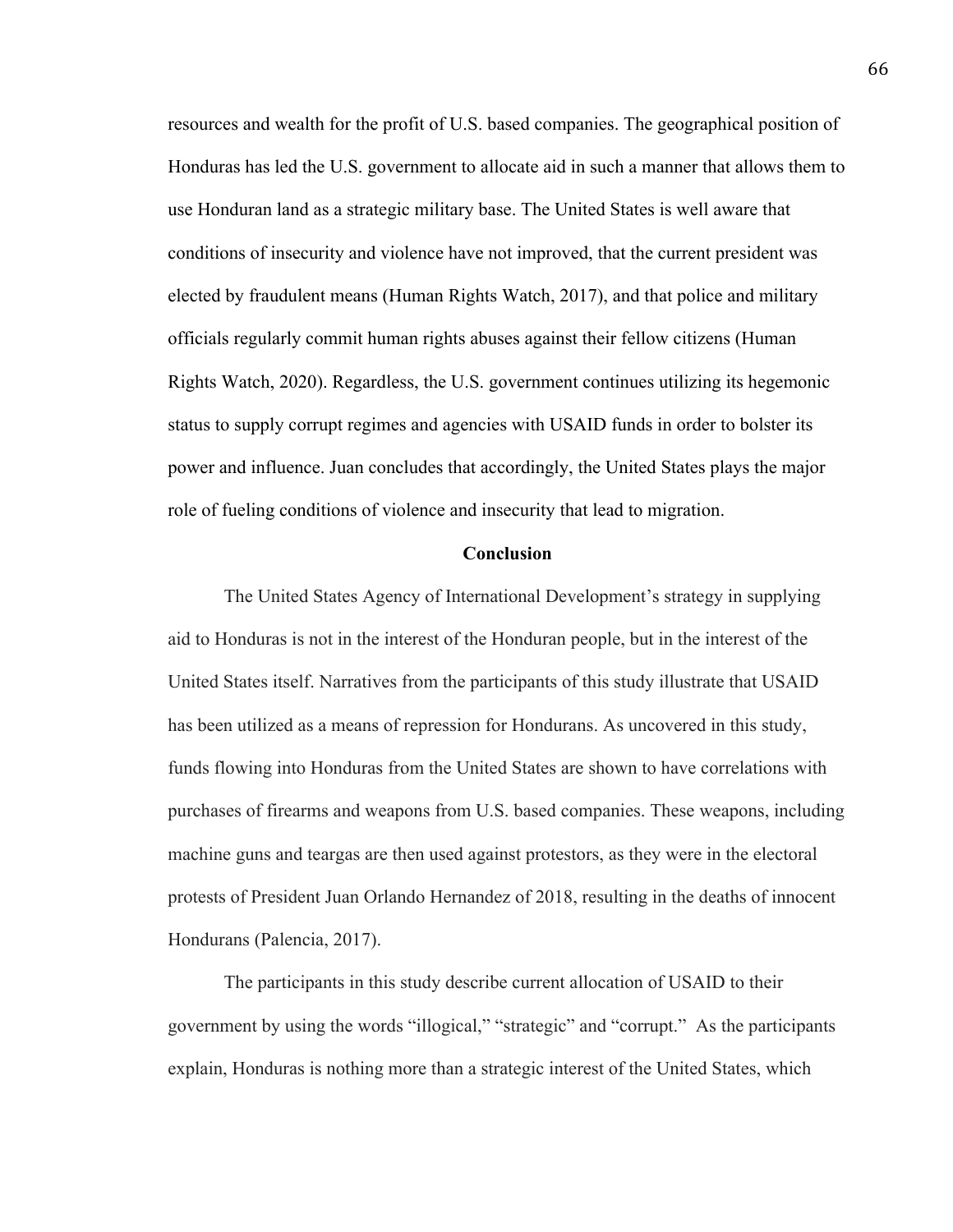continues distributing funds in order to use their territory as a military base. A government that has committed human rights abuses, and evidenced instances of of embezzlement and electoral fraud has yet to cease support from the United States. In the name of defending human rights and decreasing migration, members of Congress from both political parties have continually supported aid to Honduras. The United States has chosen to blatantly ignore Leahy Laws, which state that absence of the protection of human rights is grounds for immediate suspension of all aid. These conditions of governmental corruption and violations of human rights are among the root causes forcing Hondurans to flee their homes and migrate to U.S. borders. The United States blindly continues to fuel a system of violence and insecurity, exacerbating the conditions and concerns that have contributed to its overall destabilization, resulting in vast numbers of out-migration from the country.

In order to contribute to a field that was significantly lacking, the interviews with Hondurans currently residing in Honduras were completed in an effort to better understand their perspectives and viewpoints on USAID. By traveling to the two largest cities in Honduras, San Pedro Sula and Tegucigalpa, as well as a visit to a smaller, more rural town of Azacualpa, I was able to contribute a greater understanding of Honduran's experiences and insight in regards to USAID allocation. All of my participants were in opposition to the furtherance of aid funding to their government. Some countered that it would be more beneficial to rid the country of USAID allocation all together, as it prevents their sense of independence and sovereignty as a country. Others countered that USAID could potentially be helpful, but it should instead be invested in the educational system, which is severely lacking and in need of reform. Some emphasized the need of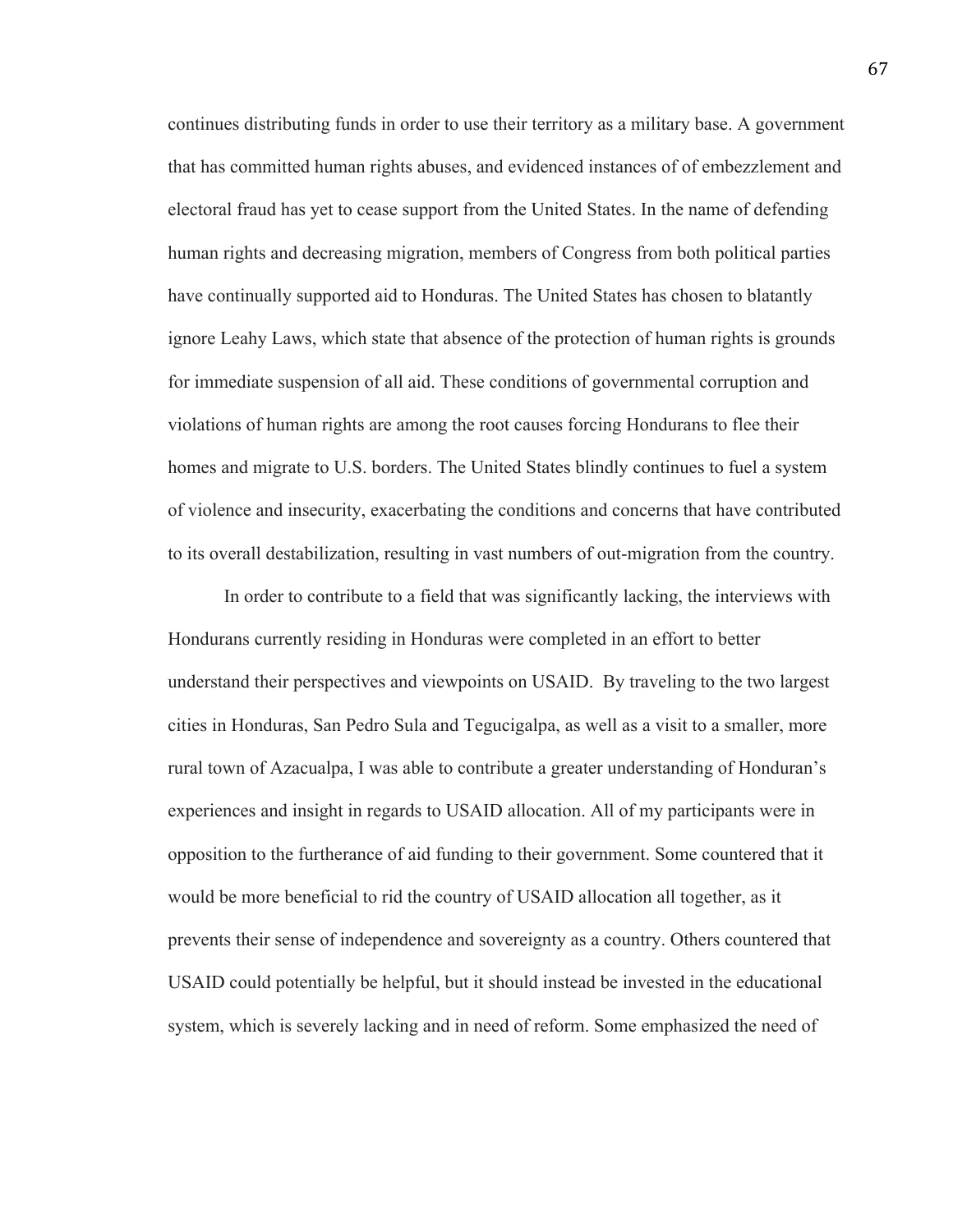investment in accessibility to medical care resources and facilities, citing that some rural areas lack access to health care completely.

In sum, it was countered that USAID funds could potentially have the means to create small impacts, but programs and projects should be done in alignment and interests with Honduran communities, not based purely upon the assumptions or underlying interests of the United States. Though I was only able to interview six individuals, my interviews incorporated various perspectives and experiences. I acknowledge that it is necessary to include many more participants and viewpoints, especially those that have not had the means of obtaining higher education at the university level, to participate and share their perspectives as well. This study is a necessary starting point in beginning to take into account and understand the true impacts of USAID to Honduras from the experiences of Hondurans themselves.

Although many often see foreign aid as charity, I hope that this study has shed a light on the dangers and instability that can arise when it is allocated in a way that furthers the United States's national interests. A 2016 Congressional bill introduced by Representative Hank Johnson titled "The Berta Cáscares Human Rights in Honduras Act" calls for justice for the Honduran people by suspending United States aid to the Honduran military and police. More specificially, the bill demands that the Honduran government must have "taken effective steps to fully establish the rule of law and to guarantee a judicial system that is capable of investigating, prosecuting, and bringing to justice members of the police and military who have committed human rights abuses" (H.R. 1945). This demand is certainly in alignment with the views of the participant in this study, and it should be Honduran perspectives that are placed at the forefront of the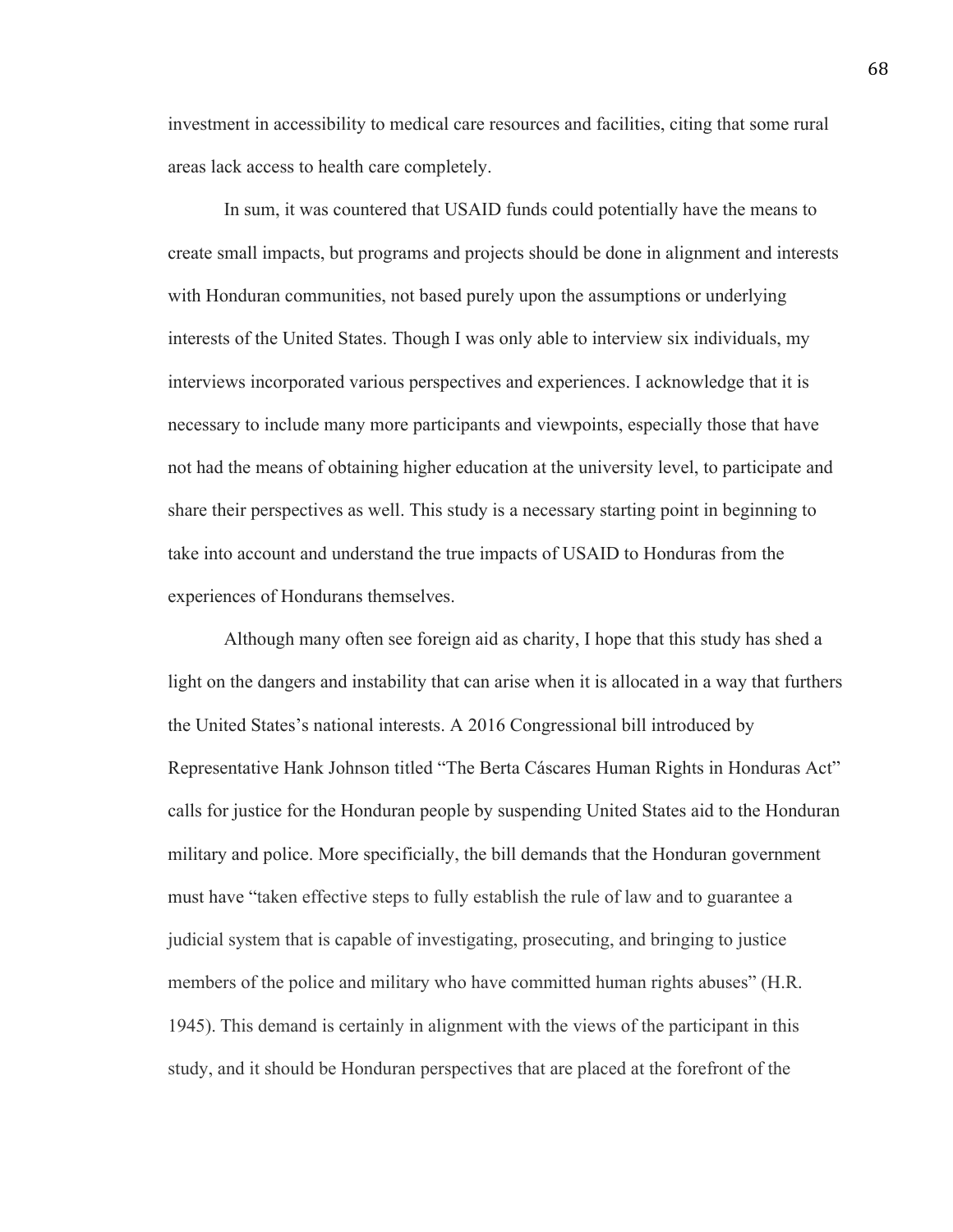matter. No further aid and U.S. tax dollars should be provided to Honduran agencies guilty of an abundance of sufferings, human rights abuses and of forced migration. Ultimately, it is the responsibility of our policymakers, the U.S. government and its agencies to carry out international relations in a way that reflects the values of the United States, founded upon liberty and equality for all. The United States must make the decision if they will honor those fundamental values or, in the words of Julieta Castellanos, if they will continue to "feed the beast."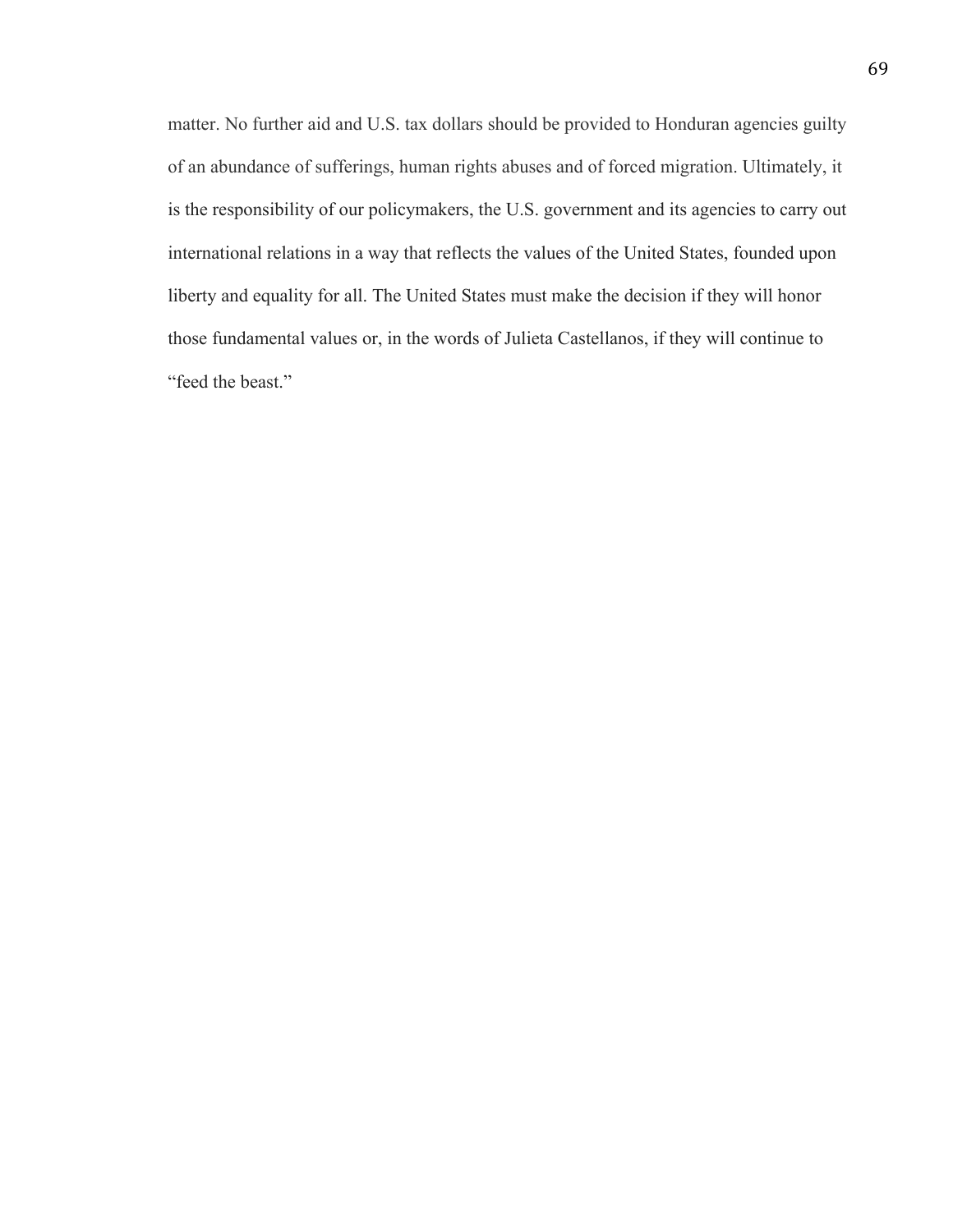# **References**

Baldwin, D. (1969). *Foreign Aid, Intervention, and Influence.* Cambridge University Press.

Beeton, D. (2012). *News Report on DEA-Related Shooting Incident in Honduras Raises Important Questions.* Center for Economic and Policy Research.

Berta Cáscares Human Rights in Honduras Act. (2019). H.R. 1945, 116<sup>th</sup> Cong.

Chayes,S. (2017). *When Corruption is the Operating System: The Case of Honduras.* Carnegie Endowment for International Peace.

Chirot, D., & Hall, T. D. (1982). World-System Theory. *Annual Review of Sociology*, *8*(1), 81–106. https://doi.org/10.1146/annurev.so.08.080182.000501.

CofidencialHN. *Hérnandez saqueó recursos de fideicomiso agrícola para financiar campaña de 2017; dilapidó de la SAG casi cinco mil millones de lempiras*. Retrieved from https://confidencialhn.com/hernandez-saqueo-recursos-de-fideicomiso-agricola-parafinanciar-campana-de-2017/?utm\_source=Today+in+Latin+America&utm\_campaign=6f626ec73e-EMAIL\_CAMPAIGN\_2019\_11\_13\_11\_47&utm\_medium=email&utm\_term=0\_73d76ad 46b-6f626ec73e-89981867.

Congressional Research Service. (2019). *Foreign Aid: An Introduction to U.S. Programs and Policy*. Federation of American Scientists.

Engler, M. (2012). Honduras: *While Corruption and Repression Mushroom, Justice Rots On the Vine.* Institute for Policy Studies.

Frank, D. (2011). Wikileaks Honduras: *US Linked to Brutal Businessman*. The Nation.

Frank, D. (2012). *Honduras: Which side is the US on?* The Nation.

Frank, D. (2018). *The Long Honduran Night.* Haymarket Books.

Fratzke, S. (2019*). International Experience Suggests Safe Third-Country Agreement Would Not Solve the U.S.-Mexico Border Crisis.* Migration Policy Institute.

Hiemstra, N. (2017). *Trump's "Skinny" Central America Budget."* Retrieved from https://nacla.org/blog/2017/08/04/trump%E2%80%99s- %E2%80%9Cskinny%E2%80%9D-central-america-budget.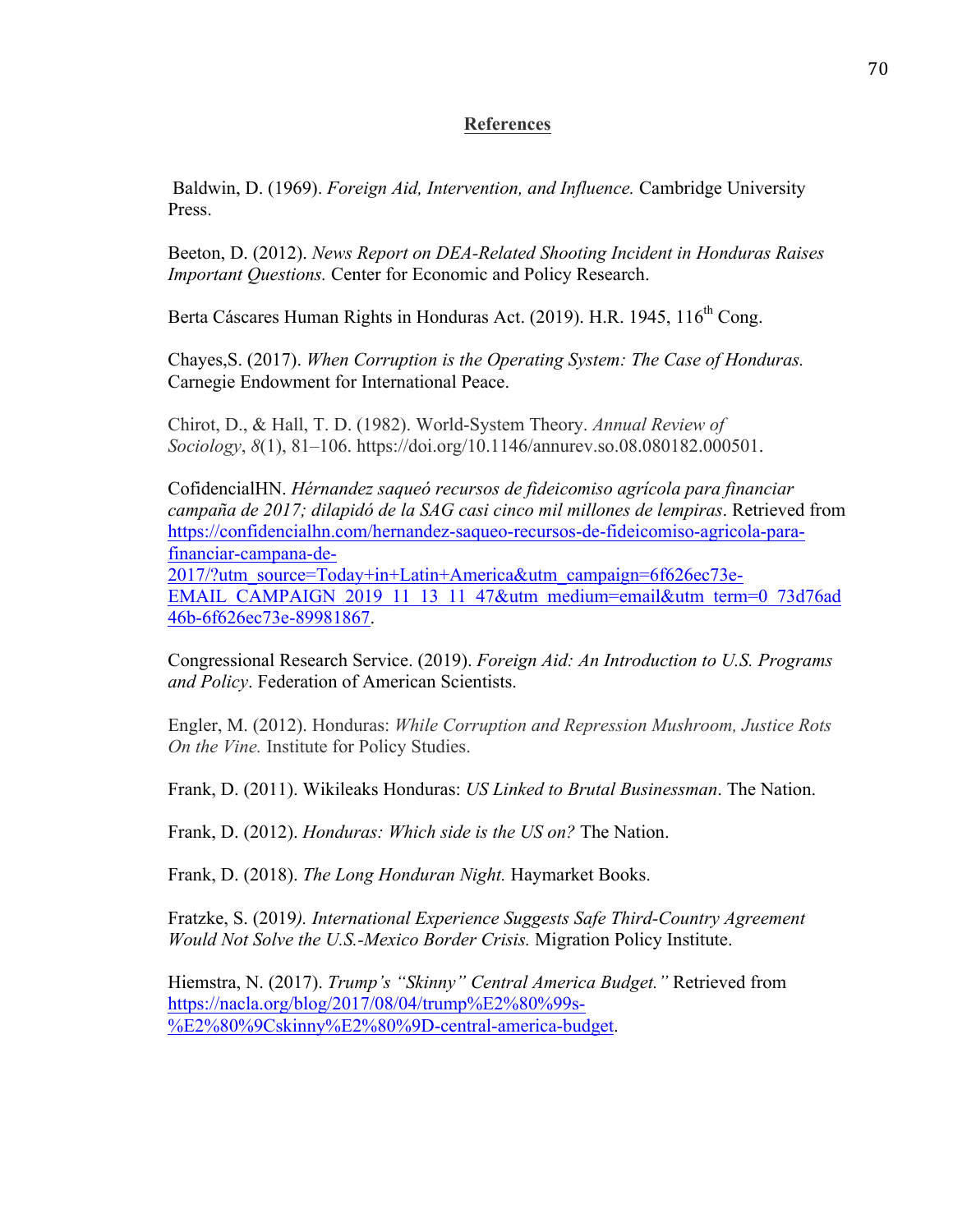Human Rights Watch. (2014). *There are no investigations here*. Retrieved from https://www.hrw.org/report/2014/02/12/there-are-no-investigations-here/impunitykillings-and-other-abuses-bajo-aguan.

Human Rights Watch. (2017). *Honduras: Guarantee Credibility of Elections, Protect Free Expression.* Retrieved from https://www.hrw.org/news/2017/12/11/honduras-guaranteecredibility-elections-protect-free-expression#.

Human Rights Watch. (2017). *World Report 2017*. Retrieved from https://www.hrw.org/world-report/2017/country-chapters/honduras.

Human Rights Watch. (2020). *World Report 2019*. Retrieved from https://www.hrw.org/world-report/2019/country-chapters/honduras.

Karas, T. *How Trump's bilateral deals with Central America undermine the US asylum system*. Public Radio International.

LaFeber, W. (1993). *Inevitable revolutions: the United States in Central America*. United Kingdom: W.W. Norton.

LaPrensa. (2017). *Salvador Nasralla asegura que aventaja a Juan Orlando.* Retrieved from https://www.laprensa.hn/honduras/elecciones2017/1129899-410/salvador\_nasrallapresidente electo-honduras-elecciones-joh-tse-resultados-.

Lindsay-Poland, J. (2019). *Fact Sheet: Gun Sales to Honduras*. Forium on the Arms Trade.

Long et al. (2019). *American Asylum Pact with Honduras Seals 'Northern Triangle.'*AP News.

Malkin. E. (2017). *U.S. Backs Honduran President's Victory in Disputed Election.* The New York Times.

Malkin et al. (2016). *Files Suggest Honduran Police Leaders Ordered Killing of Antidrug Officials*. The New York Times.

Martínez-Vela, C. A. (2001). *World systems theory*. Engineering System Division, 83, 1-5. Moreno, I. (2017). Honduras: What will we be? Their backyard or our own home? Envío No. 432.

Meyer, P. (2013). *Honduras-U.S. Relations*. Washington D.C. Congressional Research Service, p. 21-23.

The Hill. (2017). *Trump's cuts to foreign aid face resistance in Congress*. Retrieved from https://thehill.com/policy/finance/321687-trumps-cuts-to-foreign-aid-face-resistance-incongress.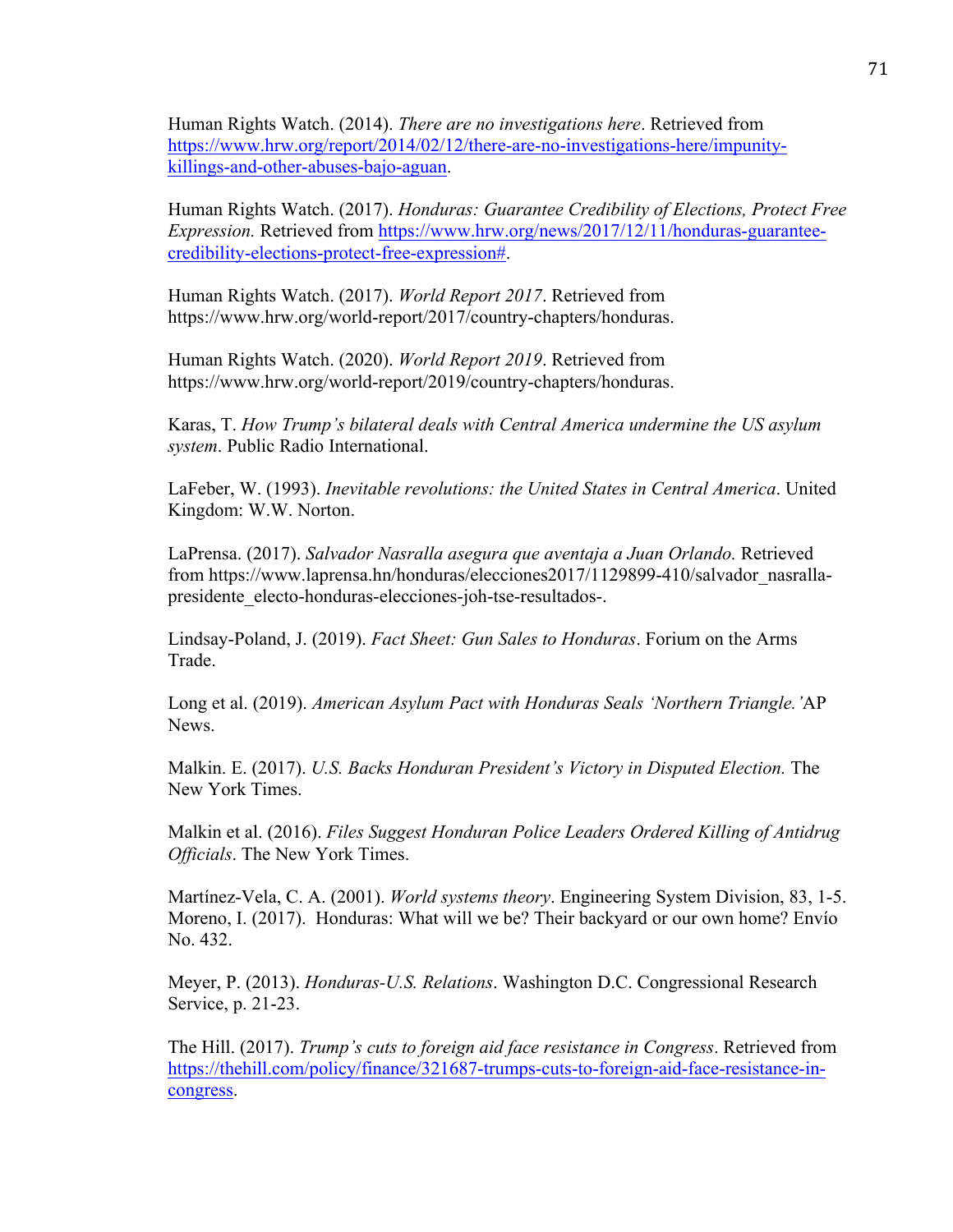Nevins, J. (2018). *How US Policy Set the Stage for Today's Migration.* Retrieved from https://www.business-standard.com/article/international/how-us-policy-in-honduras-setthe-stage-for-today-s-migration-118102800234\_1.html.

Palencia, G. (2019). *Thousands protest against Honduran president after drug link surfaces.* Reuters.

Palencia, G. et al. (2017). *Honduran army enforces curfew after vote count stalls*. Reuters.

Pew Research Center. (2017). *Rise in U.S. Immigrants From El Salvador, Guatemala and Honduras Outpaces Growth From Elsewhere.* Retrieved from https://www.pewresearch.org/hispanic/2017/12/07/rise-in-u-s-immigrants-from-elsalvador-guatemala-and-honduras-outpaces-growth-from-elsewhere/.

Press Release. (2012). *94 House Members Send Letter to Clinton to Suspend Security Assistance to Honduras*. Retrieved from https://.house.gov/media/press-releases/94-housemembers-send-letter-clinton-suspend-security-assistance-honduras

Semple et al. (2018). *Caravan Walks Quietly On, U.S. Opposition a Distant Rumble*. The New York Times.

USAID. (2019). *Agency Financial Report*. Retrieved from https://www.usaid.gov/sites/default/files/documents/1868/USAIDFY2019AFR\_508R.pdf.

USAID. (2019). *U.S. Foreign Aid by Country: Honduras*. Retrieved from https://explorer.usaid.gov/cd/HND?fiscal\_year=2019&measure=Disbursements.

USAID. (2020). U.S. Foreign Aid by Country: Honduras. Retrieved from https://explorer.usaid.gov/cd/HND?fiscal\_year=2020&measure=Disbursements.

U.S. Census Bureau data at usatrade.census.gov.

U.S. Department of State. *Leahy Law Fact Sheet*. Retrieved from https://www.state.gov/key-topics-bureau-of-democracy-human-rights-and-labor/humanrights/leahy-law-fact-sheet/.

Wallerstein, I. (1976). Semi-Peripheral Countries and the Contemporary World Crisis. *Theory and Society, 3*(4), 461-483. Retrieved from www.jstor.org/stable/656810.

Woodman, H. (1981). *The Journal of Interdisciplinary History*. 11(4), 707-710. doi:10.2307/203154